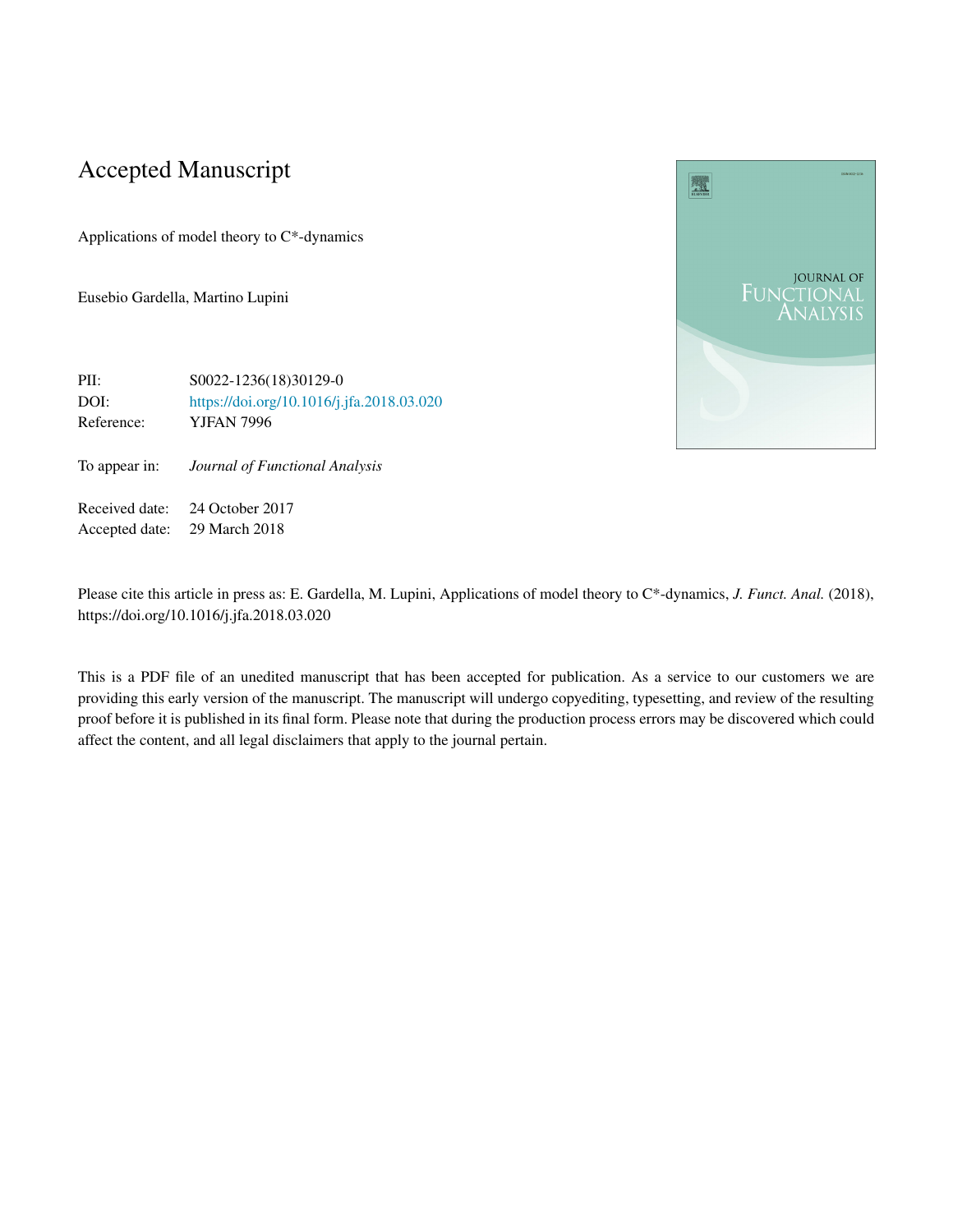# HD MA

## **APPLICATIONS OF MODEL THEORY TO C\*-DYNAMICS**

## EUSEBIO GARDELLA AND MARTINO LUPINI

Abstract. We initiate the study of compact group actions on C\*-algebras from the perspective of model theory, and present several applications to C\*-dynamics. Firstly, we prove that the continuous part of the central sequence algebra of a strongly self-absorbing action is indistinguishable from the continuous part of the sequence algebra, and in fact equivariantly isomorphic under the Continuum Hypothesis. As another application, we present a unified approach to several dimensional inequalities in C\*-algebras, which is done through the notion of order zero dimension for an (equivariant) \*-homomorphism. Finiteness of the order zero dimension implies that the dimension of the target algebra can be bounded by the dimension of the domain. The dimension can be, among others, decomposition rank, nuclear dimension, or Rokhlin dimension. As a consequence, we obtain new inequalities for these quantities.

As a third application we obtain the following result: if a  $C^*$ -algebra A absorbs a strongly self-absorbing  $C^*$ algebra  $D$ , and  $\alpha$  is an action of a compact group G on A with finite Rokhlin dimension with commuting towers, then  $\alpha$  absorbs any strongly self-absorbing action of G on D. This has a number of interesting consequences, already in the case of the trivial action on  $D$ . For example, we deduce that  $D$ -stability passes from  $A$  to the crossed product. Additionally, in many cases of interest, our result restricts the possible values of the Rokhlin dimension to 0, 1 and  $\infty$ , showing a striking parallel to the behavior of the nuclear dimension for simple C\*-algebras. We also show that an action of a finite group with finite Rokhlin dimension with commuting towers automatically has the Rokhlin property if the algebra is UHF-absorbing.

## 1. Introduction

The use of (central) sequence algebras in the theory of operator algebras has a long history, dating back to McDuff's characterization of factors which absorb the hyperfinite  $II_1$ -factor with separable predual R, as those whose central (W<sup>\*</sup>-)sequence algebra contains a unital copy of R [55]. Applications in the context of  $C^*$ -algebras are both abundant and far-reaching, and they often appear in connection with classification of C\*-algebras. For instance, the fact that the central (C\*-)sequence algebra (with respect to a nonprincipal filter) of a Kirchberg algebra is purely infinite and simple is a major cornerstone in the work of Kirchberg and Phillips [49], which is the starting point of the classification of Kirchberg algebras; see [47] and [58].

Another major application of central sequence algebras has been to the theory of strongly self-absorbing C\* algebras [67], which have become a fundamental part of Elliott's classification programme of nuclear C\*-algebras. Indeed, the tight connections that strongly self absorbing C\*-algebras have with classification, have prompted a deeper study of ultrapowers and (central) sequence algebras. In this context, the use of model-theoretic methods has become predominant [16, 18, 19, 21–23]. The most prominent features of ultrapowers are model-theoretic in nature, and include what model theorists usually refer to as Los' theorem and countable saturation. Even though relative commutants do not have a satisfactory model-theoretic analog, it is shown in [20] that for a strongly self-absorbing C\*-algebra, its ultrapower and its relative commutant are indistinguishable, and in fact isomorphic assuming the Continuum Hypothesis (CH).

Ultrapowers (and relative commutants) have also been a crucial tool in the study of group actions on operator algebras. They have been used in the classification of amenable group actions on the hyperfinite  $II_1$ -factor by Connes [14], Jones [43] and Ocneanu [57]. In their proofs, a crucial step is to show that any outer action admits equivariant embeddings of matrix algebras into its relative commutant, a condition that is now known as the Rokhlin

<sup>2000</sup> Mathematics Subject Classification. Primary 03C98, 46L55; Secondary 28D05, 46L40, 46M07.

Key words and phrases. Model theory for metric structures, existential theory, group action, locally compact second countable group, C\*-algebra, Rokhlin dimension, nuclear dimension, decomposition rank, strongly self-absorbing action.

The first-named author was partially funded by SFB 878 Groups, Geometry and Actions, and by a postdoctoral fellowship from the Humboldt Foundation. The second-named author was partially supported by the NSF Grant DMS-1600186. Part of this work was carried out by the authors while visiting the Institut Mittag-Leffler in occasion of the program "Classification of operator algebras: complexity, rigidity, and dynamics". The authors gratefully acknowledge the hospitality and the financial support of the Institute.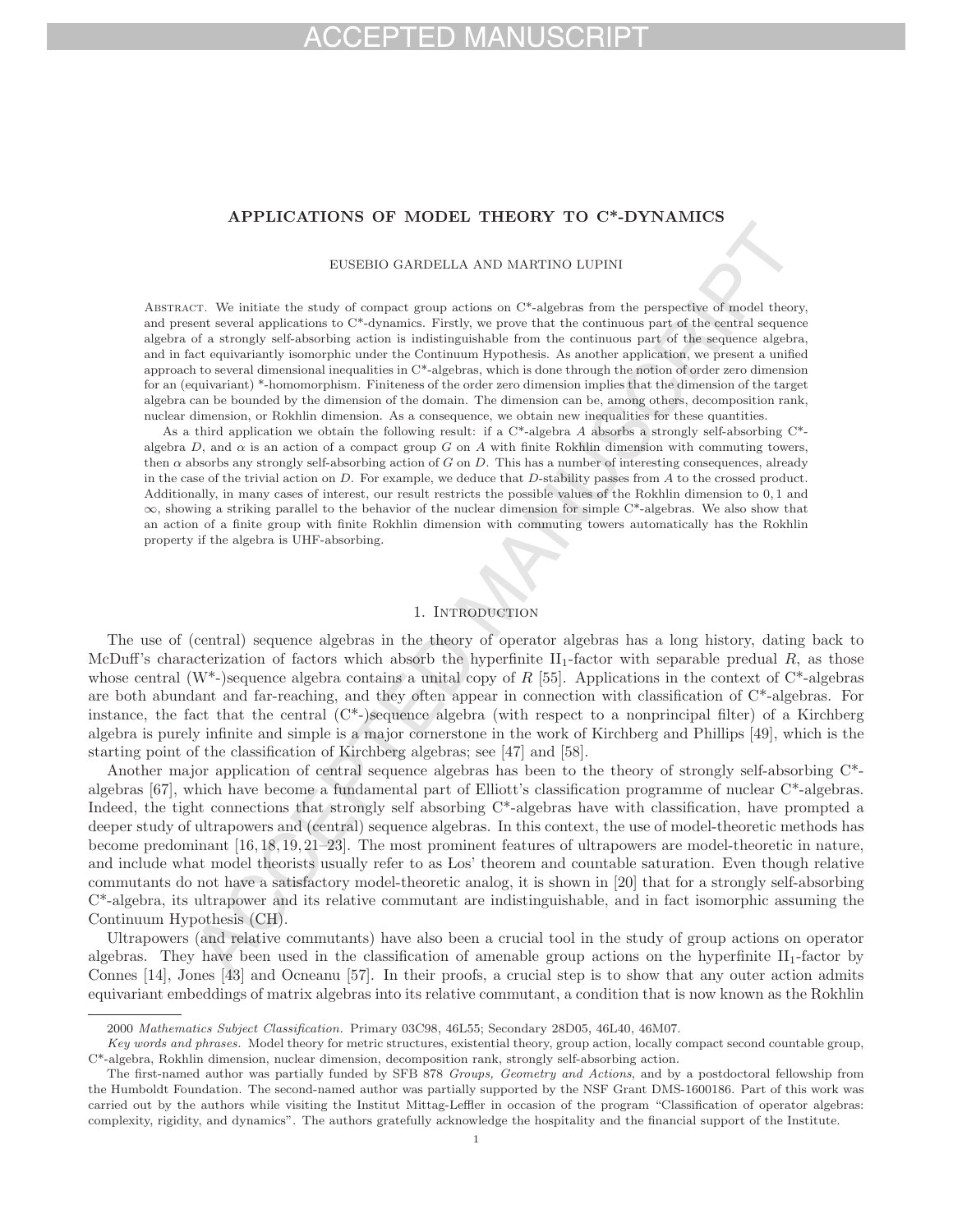# CEPTED MANUSCRI

## 2 EUSEBIO GARDELLA AND MARTINO LUPINI

property. In the context of  $C^*$ -algebras, relative commutants were used in connection with the Rokhlin property for group actions in the work of Herman-Jones [37], Kishimoto [51], Izumi [42], Hirshberg-Winter [39], and the first-named author [28]. The study of Rokhlin dimension has also made extensive use of these tools, for example in [28] and [38], as well as the more recent work on strongly self-absorbing actions [64]. As is clear from these works, the use of sequence algebras in the equivariant setting becomes even more delicate when the acting group is not discrete, since a continuous action on an operator algebra may induce a discontinuous action on its relative commutant. As such, equivariant (central) sequence algebras are interesting objects whose systematic study is justified by their wide application in the literature.

The present work takes up this task. For a given compact second countable group  $G$ , we consider actions of  $G$  on  $C^*$ -algebras ( $G-C^*$ -algebras) as structures in the framework of continuous model theory. When the group G is finite, one can regard a G-action as a usual metric structure by adding a function symbol for every element of the group. This does not work for a general compact group, since the canonical action on the ultrapower that one obtains in this way is not always continuous; see Example 2.7. On the other hand, adding a sort for the group and enforcing uniform bounds on the continuity moduli of an action would not capture the notion of ultrapower of G-actions. The solution adopted in [33], suggested by the theory of compact quantum groups and their actions on  $C^*$ -algebras, consists in replacing in the language for C\*-algebras the sort for the whole C\*-algebras with several sorts for the isotropy components of the action, indexed by representations of  $G$  on finite-dimensional Hilbert spaces. This gives a language  $\mathcal{L}_G^{C^*}$ , which has function and relations symbols corresponding to the C\*-algebra operations as well as function symbols for the restriction of the \*-homomorphism coding the action to the isotropy components. It is shown in [33] that G-C\*-algebras form an axiomatizable class in such a language, and explicit axioms are provided.

In this paper, we will consider  $G-C^*$ -algebras as structures with respect to several other languages. Such languages are very natural, as they correspond to notions of morphisms other than \*-homomorphisms—such as completely positive contractive maps, or order zero completely positive contractive maps—that are of crucial importance for the recent theory of C\*-algebras. There are important model-theoretic reasons to consider such languages. Indeed, as the recent work on the model theory of  $C^*$ -algebras has shown [19], most of the properties of  $C^*$ -algebras considered in the C\*-algebra literature can be captured model-theoretically. As most maps that arise naturally in the applications are not elementary, and often are not even \*-homomorphisms, it is important to keep track of the exact *complexity* of formulas needed to describe  $C^*$ -algebraic properties, including which *operations* are needed to describe them. As it turns out, the multiplication symbol in many cases can be dispensed of, and replaced with other predicates that capture the ordered operator space structure, or the "order zero" structure of a given C\*-algebra. This careful analysis will make it apparent how various regularity property are automatically preserved by several C\*-algebraic and model-theoretic constructions.

We present a number of applications to  $C^*$ -dynamics in Section 4 and Section 5. We focus mainly on strongly self-absorbing actions (in the sense of [64]), actions with finite Rokhlin dimension (in the sense of [40] and [31]), and general dimensional inequalities in  $C^*$ -algebras. The main novelty in this part is that we shift the attention from the actions themselves to the study of equivariant maps between them; this is in the spirit of KK-theory and other related theories. In particular, we consider equivariant order zero maps between C\*-dynamical systems; this is inspired in the notion of weak containment for representations and measure-preserving actions of countable groups, which are fundamental in modern ergodic theory and representation theory.

The notion of strongly self-absorbing action has been recently introduced and studied by Szabó in  $[64,65]$ , where it is shown that many familiar properties of strongly self-absorbing C\*-algebras have natural analogues for strongly self-absorbing actions. Building on this work, in Section 4 we investigate the model-theoretic properties of strongly self-absorbing actions. In particular, we show that the continuous part of the central sequence algebra of a strongly self-absorbing action is indistinguishable from the continuous part of the sequence algebra, and in fact equivariantly isomorphic assuming CH, thus generalizing results from [20]. We take the occasion to remove an unnecessary assumption present in [20], and observe that all the results hold for reduced products with respect to an arbitrary countably incomplete filter, even without the assumption that the corresponding reduced product be countably saturated. We also show that the classification problem for strongly self-absorbing actions of a fixed compact second countable group on C\*-algebras is smooth in the sense of Borel complexity theory. This is no longer the case for actions with approximately inner half-flip, even if one restricts to actions on the Cuntz algebra  $\mathcal{O}_2$ . Indeed, we observe that the relations of conjugacy and cocycle conjugacy for  $\mathbb{Z}/2\mathbb{Z}$ -actions on  $\mathcal{O}_2$  with approximately  $\mathbb{Z}/2\mathbb{Z}$ inner half-flip are complete analytic sets. Most of the results of this section admit natural generalizations to the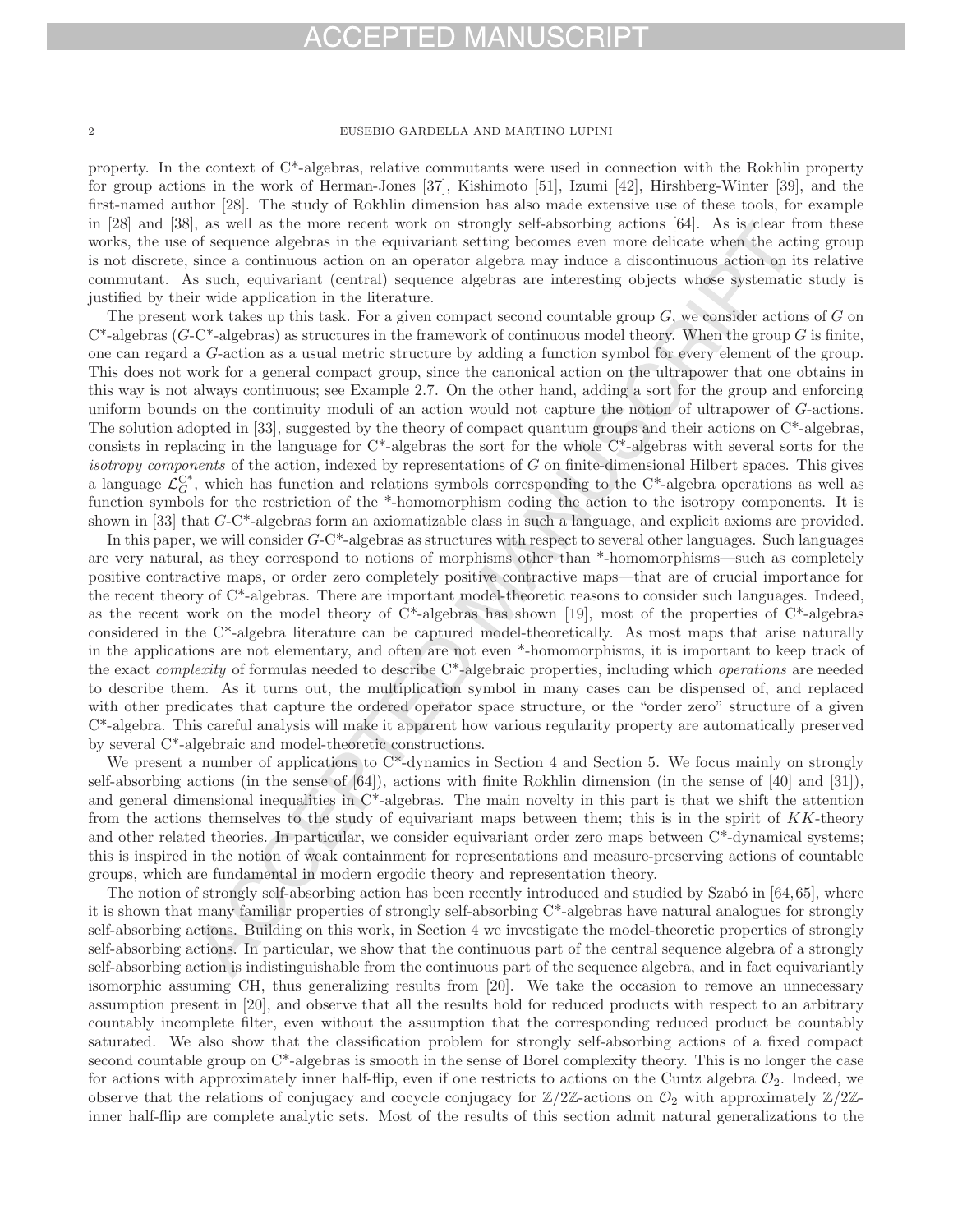## FPTED MA

### APPLICATIONS OF MODEL THEORY TO C\*-DYNAMICS 3

case of a locally compact (not necessarily compact) second countable group G. This presents additional technical difficulties, which can be overcome by considering a more general framework than the usual framework for first order logic for metric structures. For the sake of simplicitly, we will only consider the case when  $G$  is compact.

Section 5 contains applications to dimensional inequalities in C\*-algebras. This is done through the notion of (equivariant) order zero dimension (with and without commuting towers) for an (equivariant) homomorphism. The case of dimension zero corresponds to the notion of positive existential embedding, which has been studied in [36] and, under the name of sequentially split \*-homomorphism, in [4]. As an example, if  $\alpha: G \to \text{Aut}(A)$  is an action of a compact group G on a C\*-algebra A, then the Rokhlin dimension of  $\alpha$  is equal to the G-equivariant order zero dimension of the factor embedding  $\theta: A \to C(G, A)$ . As an application of the syntactic characterization of G-equivariant order zero dimension together with results from [19], we obtain the following result, which is new in the non-unital case.

**Theorem.** Let G be a compact group, and A be a  $G-C^*$ -algebra A. Then

 $\dim_{\text{nuc}}(A^G) \leq \dim_{\text{nuc}}(A \rtimes G) \leq (\dim_{\text{Rok}}(A) + 1)(\dim_{\text{nuc}}(A) + 1) - 1$ 

and

$$
dr(A^G) \le dr(A \rtimes G) \le (\dim_{\text{Rok}}(A) + 1)(dr(A) + 1) - 1.
$$

We use results from the literature to give many other examples of \*-homomorphisms with finite order zero dimension which do not come from group actions. Notable examples are the unital inclusions  $\mathcal{O}_{\infty} \to \mathcal{O}_2$  and  $Z \rightarrow U$ , where U is any UHF-algebra of infinite type. As a consequence of our general results, we recover and extend useful inequalities relating the nuclear dimension, decomposition rank, and Rokhlin dimension of the Zand U-stabilization of an arbitrary  $(G)$ -C\*-algebra. Similar statements hold for the  $\mathcal{O}_{\infty}$ - and  $\mathcal{O}_2$ -stabilizations, and this allows us to recover a result from [54]: the nuclear dimension of a Kirchberg algebra is at most 3. (The actual dimension of Kirchberg algebras has been computed in [10]: it is 1.) Some of the nuclear dimensional estimates that we derive here have also been observed in [3], while the estimates involving the decomposition rank are new.

One of our main results requires that we first prove the following equivariant generalization of the main result from [15], which is interesting in its own right.

**Theorem.** Let X be a compact metrizable space of finite covering dimension, let G be a compact metrizable group, let  $(D, \delta)$  be a strongly self-absorbing, unitarily regular  $G-C^*$ -algebra, and let  $(A, \alpha)$  be a separable, unital  $G-C(X)$ algebra. If  $A_x$  is G-equivariantly D-absorbing, then there is a  $C(X)$ -linear G-isomorphism

$$
(A,\alpha) \cong (D \otimes C(X), \delta \otimes \iota_{C(X)}).
$$

Combining the theorem above with our results related to order zero dimension, we prove the following. The second assertion is a significant generalization of previous results from [40] and [30], which only considered the case  $D = \mathcal{Z}$ .

**Theorem.** Let G be a compact group, let D be a strongly self-absorbing C\*-algebra, let A be a separable Dabsorbing  $C^*$ -algebra, let  $\alpha: G \to \text{Aut}(A)$  be an action of G on A with finite Rokhlin dimension with commuting towers, and let  $\delta: G \to \text{Aut}(D)$  be any strongly self-absorbing action (such as the trivial action). Then  $(A, \alpha)$ is G-equivariantly isomorphic to  $(D \otimes A, \alpha \otimes \delta)$ . Furthermore, the fixed point algebra  $A^G$  and the crossed product  $A \ltimes G$  are D-absorbing.

Absorption of the trivial action on the Jiang-Su algebra is particularly useful, since it opens the doors of a possible classification of actions with finite Rokhlin dimension with commuting towers. Indeed, showing absorption of well-behaved objects is a common feature in most of the classification results for group actions. These aspects will be explored in subsequent work.

We also deduce new Rokhlin dimension estimates for actions with finite Rokhlin dimension with commuting towers of finite groups on  $Z$ -absorbing  $C^*$ -algebras, which imply that the possible values of the Rokhlin dimension in this case are 0 and 1.

**Theorem.** Let G be a finite group, let A be a  $C^*$ -algebra, and let  $\alpha: G \to \text{Aut}(A)$  with finite Rokhlin dimension with commuting towers. Then  $\alpha \otimes id_{\mathcal{Z}}$  has Rokhlin dimension at most 1. If A is Z-absorbing, then  $\alpha$  has Rokhlin dimension at most 1.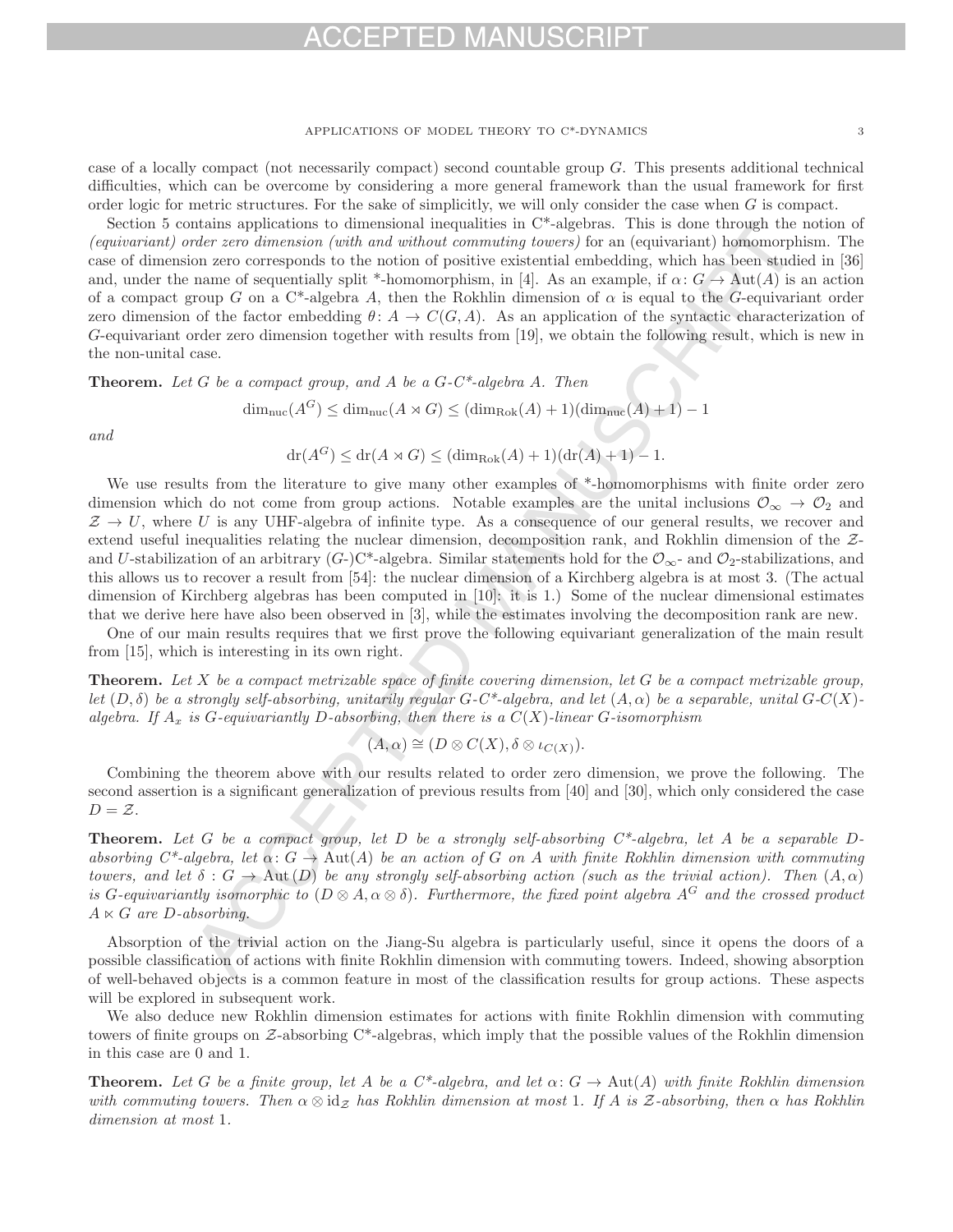# FPTED MAI

## 4 EUSEBIO GARDELLA AND MARTINO LUPINI

This represents a satisfactory parallel with the  $\{0, 1, \infty\}$ -type behaviour that nuclear dimension and decomposition rank tend to have in the noncommutative setting. It is also particularly satisfactory, since proving finiteness of the Rokhlin dimension with commuting towers is a far easier task than proving that the Rokhlin dimension is (at most) 1. In the particular case when A is a commutative unital  $C^*$ -algebra  $C(X)$  for some compact Hausdorff space X, such a result can be seen as a dynamical version of the main result of [66], which states that  $dr(C(X) \otimes Z) \leq 2$ .

Finally, we also prove that finite Rokhlin dimension with commuting towers implies the Rokhlin property for finite group actions on UHF-absorbing C\*-algebras.

**Theorem.** Let G be a finite group, let A be an  $M_{|G|^\infty}$ -absorbing  $C^*$ -algebra, and let  $\alpha: G \to \text{Aut}(A)$  be an action with finite Rokhlin dimension with commuting towers. Then  $\alpha$  has the Rokhlin property. This in particular applies to Cuntz algebras of the form  $\mathcal{O}_{n|G|}$ .

Again, this is very relevant from a computational point of view: proving directly that an action has the Rokhlin property is often challenging, and there are not many tools available. On the other hand, Rokhlin dimensional estimates are much easier to come by, particularly for finite groups. Having access to the Rokhlin property is highly valuable, since it entails classifiability of the action, and the structure of the crossed product is extremely well-understood (see, for example, [29]).

We include an appendix, containing the relevant notions and results from model theory that are used in this paper; see also the appendix of [33]. A quick introduction to logic for metric structures can be found in [6], and as it pertains to C\*-algebras in [53], while [19] is a more complete reference for the model-theoretic study of C\*-algebras.

The model-theoretic perspective is crucial to our approach, as it allows us to isolate the semantic content of properties of G-C\*-algebras and equivariant embeddings, such as the Rokhlin property, Rokhlin dimension, Gequivariant sequentially split \*-homomorphism (in the terminology of [4, 5]), G-equivariant order zero dimension (introduced here). In turn, this is the fundamental ingredient to effortlessly deduce preservation results from the semantic characterizations of regularity properties of C\*-algebras obtained in [19, 36], subsuming, simplifying, and generalizing many results from the literature. The realization that the "continuous part of the ultrapower" of a G-C<sup>\*</sup>-algebra is just its ultrapower as an  $\mathcal{L}_G^{C^*}$ -structure allows us to clarify its properties, including saturation and Los' theorem, which are here deduced from general model-theoretic facts. This subsumes and technically simplifies the proof of many particular instances that had previously appeared in the literature. We then crucially use the full strength and semantic content of saturation and Los' theorem in the proof of our main results. The model-theoretic study of G-C\*-algebras, including the notion of first-order theory, is also fundamental in our study of strongly self-absorbing G-C\*-algebras. Particularly, we show that the first-order theory provides a complete invariant (up to isomorphism) for such  $G-C^*$ -algebras. This is the crucial step in our computation of the Borel complexity of the classification problem for strongly self-absorbing G-C\*-algebras.

For the rest of the paper, G will be a second countable *compact* group. We denote by  $C(G)$  the unital C<sup>\*</sup>-algebra of continuous, complex-valued function on G. The multiplication operation on G induces a unital \*-homomorphism  $\Delta: C(G) \to C(G \times G) \cong C(G) \otimes C(G)$  given by  $\Delta(f)(s,t) = f(st)$  for  $f \in C(G)$  and  $s,t \in G$ . A unitary representation  $\pi \in \text{Rep}(G)$  on a finite-dimensional Hilbert space H defines the subspace of matrix units for  $\pi$ .

$$
C(G)_{\pi} = \{ \langle \xi, \pi(f)\eta \rangle \colon \xi, \eta \in \mathcal{H}, f \in C(G) \}.
$$

Acknowledgements. We would like to thank Mauro Di Nasso for referring us to the notion of good ultrafilter, and Bradd Hart for drawing our attention to the framework of real-valued logic, and Yasuhiko Sato for electronic correspondence concerning the proof of Theorem 4.40 as well as for helpful comments and remarks on our work. We are also grateful to Gábor Szabó for his comments and for pointing out connections with the preprint [38]. Finally, we are in debt to Ilijas Farah, Isaac Goldbring, Alexander Kechris, and Robin Tucker-Drob for several helpful conversations concerning the present work.

## 2. Languages for C\*-algebras

2.1. **The ordered selfadjoint operator space language.** An ordered selfadjoint operator space, as defined in [8, 62], is a matricially normed and matricially ordered ∗-vector space that admits a selfadjoint completely isometric complete order embedding into a C\*-algebra. Concretely, one can defined an ordered selfadjoint operator space as a selfadjoint closed subspace of  $B(H)$  with the inherited matricial norms, matricial positive cones, and involution. Ordered selfadjoint operator spaces have been abstractly characterized in [62,63,68], and further studied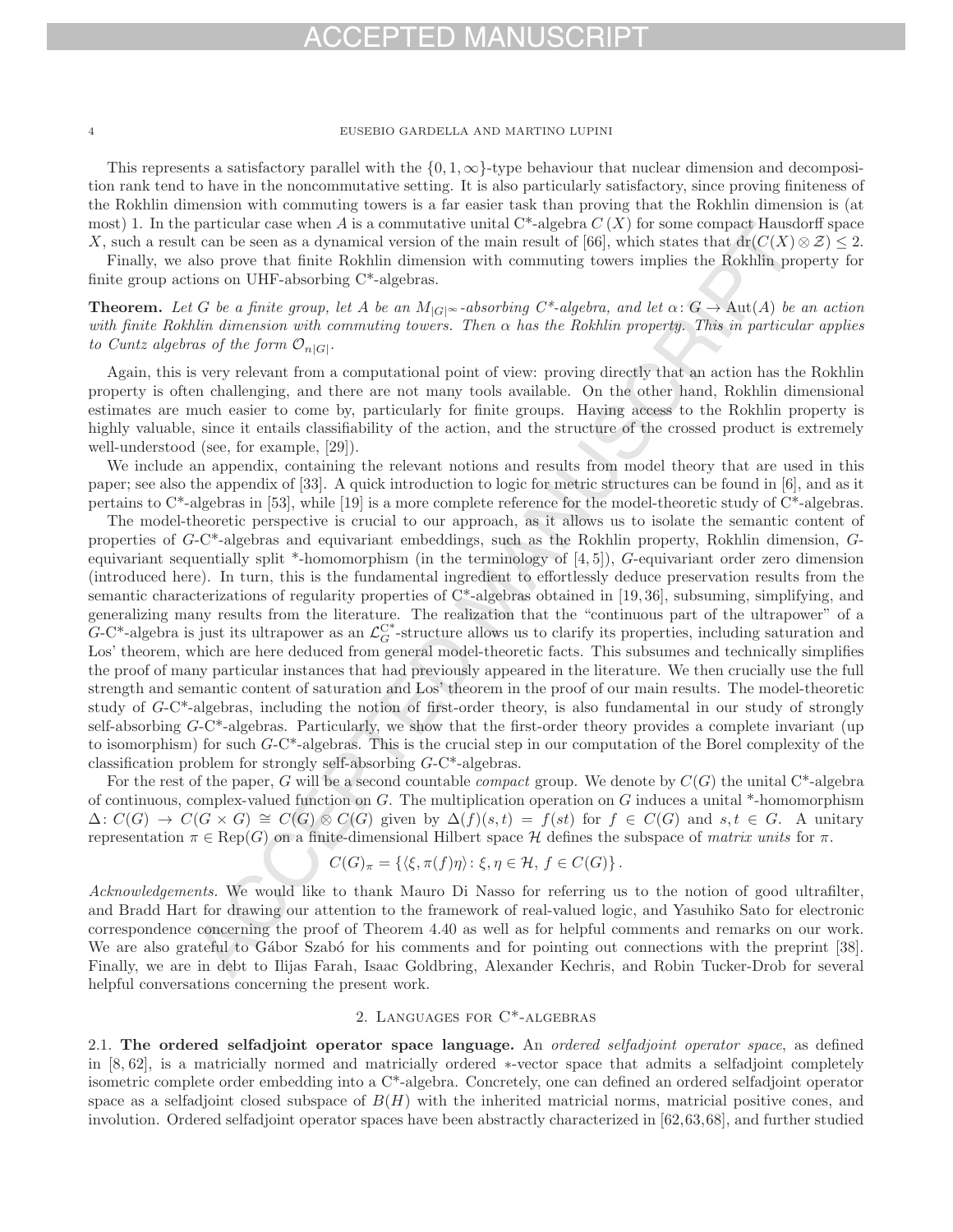in [8, 9, 44, 45, 56, 69]. For ordered operator spaces X and Y, we denote by  $CPC(X, Y)$  the set of all selfadjoint completely positive completely contractive linear maps  $X \to Y$ . (Observe that in an ordered selfadjoint operator space the matrix positive cones are not necessarily spanning. Therefore a completely positive linear map on an ordered operator space is not necessarily selfadjoint.)

An ordered selfadjoint operator space X can be naturally seen as a structure in the language  $\mathcal{L}^{\text{osos}}$  that contains

- sorts  $M_n(X)$ , with  $n \in \mathbb{N}$ , for the matrix amplifications of the space X, with balls centered at the origin as domains of quantification;
- a sort for each finite-dimensional  $C^*$ -algebra  $F$ , with balls centered at the origin as domains of quantification;
- function symbols for the vector space operations and the involution in X and  $F$ ;
- predicate symbols for the norms in  $M_n(X)$  and in F;
- predicate symbols for the distance function from the cone of positive elements in  $M_n(X)$  and in F;
- predicate symbols for the function  $F^k \times X^k \to \mathbb{R}$  given by

$$
(\overline{y},\overline{z}) \mapsto \inf_{t \in \mathrm{CPC}(F,X)} \max_{j=1,\ldots,k} ||t(y_j) - z_j||.
$$

We call such a language the *ordered selfadjoint operator space language*  $\mathcal{L}^{\text{osos}}$ . Observe that the  $\mathcal{L}^{\text{osos}}$ -terms can be seen as degree 1 matrix \*-polynomials without constant terms. These are expressions of the form

$$
\alpha_1^*x_1\beta_1 + \dots + \alpha_n^*x_n\beta_n + \gamma_1^*x_1^*\delta_1 + \dots + \gamma_n^*x_n^*\delta_n
$$

where n is a positive integer,  $\alpha_j$ ,  $\beta_j$ ,  $\gamma_j$ ,  $\delta_j$ , for  $1 \leq j \leq n$ , and are scalar matrices It is clear that a function between ordered selfadjoint operator spaces is an  $\mathcal{L}^{\text{osos}}$ -morphism if and only if it is selfadjoint, completely positive and completely contractive, and it is an  $\mathcal{L}^{\text{osos}}$ -embedding if and only if it is a selfadjoint completely isometric complete order embedding. In particular, any C<sup>\*</sup>-algebra can be seen as an  $\mathcal{L}^{\text{osos}}$ -structure in the obvious way, by considering its canonical matrix norms and matrix positive cones. It is observed in [36, Appendix C], [19, Section 3 and Section 5] that all the predicates above are definable in the usual language of C\*-algebras as considered in [19, 22].

An operator system is a closed, selfadjoint subspace  $X \subset A$  of a unital C\*-algebra that contains its unit. The operator system language  $\mathcal{L}^{\text{osy}}$  is obtained from the ordered operator space language by adding a constant symbol for the unit in X. The  $\mathcal{L}^{\text{osy}}$ -terms can be seen as degree 1 matrix \*-polynomials with a constant term.

2.2. **The order zero language.** If A, B are  $\mathbb{C}^*$ -algebras, we denote by  $OZ(A, B)$  the space of completely positive contractive order zero maps  $A \to B$ . The *order zero language*  $\mathcal{L}^{\infty}$  for C<sup>\*</sup>-algebras is obtained from  $\mathcal{L}^{\text{osos}}$  by adding, for any finite-dimensional C<sup>\*</sup>-algebra F and any  $k \in \mathbb{N}$ , a predicate symbol to be interpreted as the function  $F^k \times A^k \to \mathbb{R}$ , given by

$$
(\overline{y},\overline{z}) \mapsto \inf_{t \in OZ(F,X)} \max_{j=1,\ldots,k} ||t(y_j) - z_j||.
$$

It is proved in [19, Section 5.2] that such functions are definable in the usual language of C\*-algebras as considered in [19,22]. This follows from the structure theorem for completely positive contractive order zero maps [71, Corollary 4.1] and stability of the relations defining cones of finite-dimensional C\*-algebras [52, Section 3.3].

A C<sup>\*</sup>-algebras can be seen as an  $\mathcal{L}^{\circ 2}$ -structure in the obvious way. Let A and B be C<sup>\*</sup>-algebras and let  $f: A \to B$ be a function. Then f is an  $\mathcal{L}^{\circ\alpha}$ -morphism if and only if f is a completely positive contractive order zero map.

**Remark 2.1.** In the order-zero language one can express the fact that a pair  $(a_1, a_2)$  of elements of a C\*-algebra A are (almost) orthogonal. Indeed one can consider the canonical basis elements  $(e_1, e_2)$  of  $\mathbb{C} \oplus \mathbb{C}$  and the formula  $\varphi(e_1, e_2, x_1, x_2)$  defined by

$$
\inf_{t \in OZ(C \oplus \mathbb{C}, A)} \max \{ \|t(e_1) - x_1\|, \|t(e_2) - x_2\| \}.
$$

We have that if  $\varphi(e_1, e_2, a_1, a_2) < \varepsilon$ , then  $||a_1a_2|| < 2\varepsilon$ . Conversely, for every  $\varepsilon > 0$  there exists  $\delta > 0$  such that if  $a_1, a_2$  are positive contractions such that  $||a_1a_2|| < \delta$ , then  $\varphi(e_1, e_2, a_1, a_2) < \varepsilon$ .

2.3. **The C<sup>\*</sup>-algebra language.** The C<sup>\*</sup>-algebra language  $\mathcal{L}^{C^*}$  is obtained from  $\mathcal{L}^{\text{osos}}$  by adding a function symbol for the multiplication operation in  $M_n(A)$ , for every  $n \in \mathbb{N}$ . Similarly, the unital  $C^*$ -algebra language  $\mathcal{L}^{1,C^*}$  is obtained from  $\mathcal{L}^{C^*}$  by adding a constant symbol for the unit. Observe that the terms in  $\mathcal{L}^{1,C^*}$  (respectively,  $\mathcal{L}^{C^*}$ ) can be canonically identified with matrix \*-polynomials with (respectively, without) constant term. A matrix \*polynomial is a linear combination of expressions of the form  $X_1 \cdots X_n$  where  $X_j$ , for  $j = 1, \ldots, n$ , is either a scalar matrix, or x or y<sup>\*</sup> for some variable x, y. A function between C<sup>\*</sup>-algebras is an  $\mathcal{L}^{C^*}$ -morphism ( $\mathcal{L}^{1,C^*}$ -morphism) if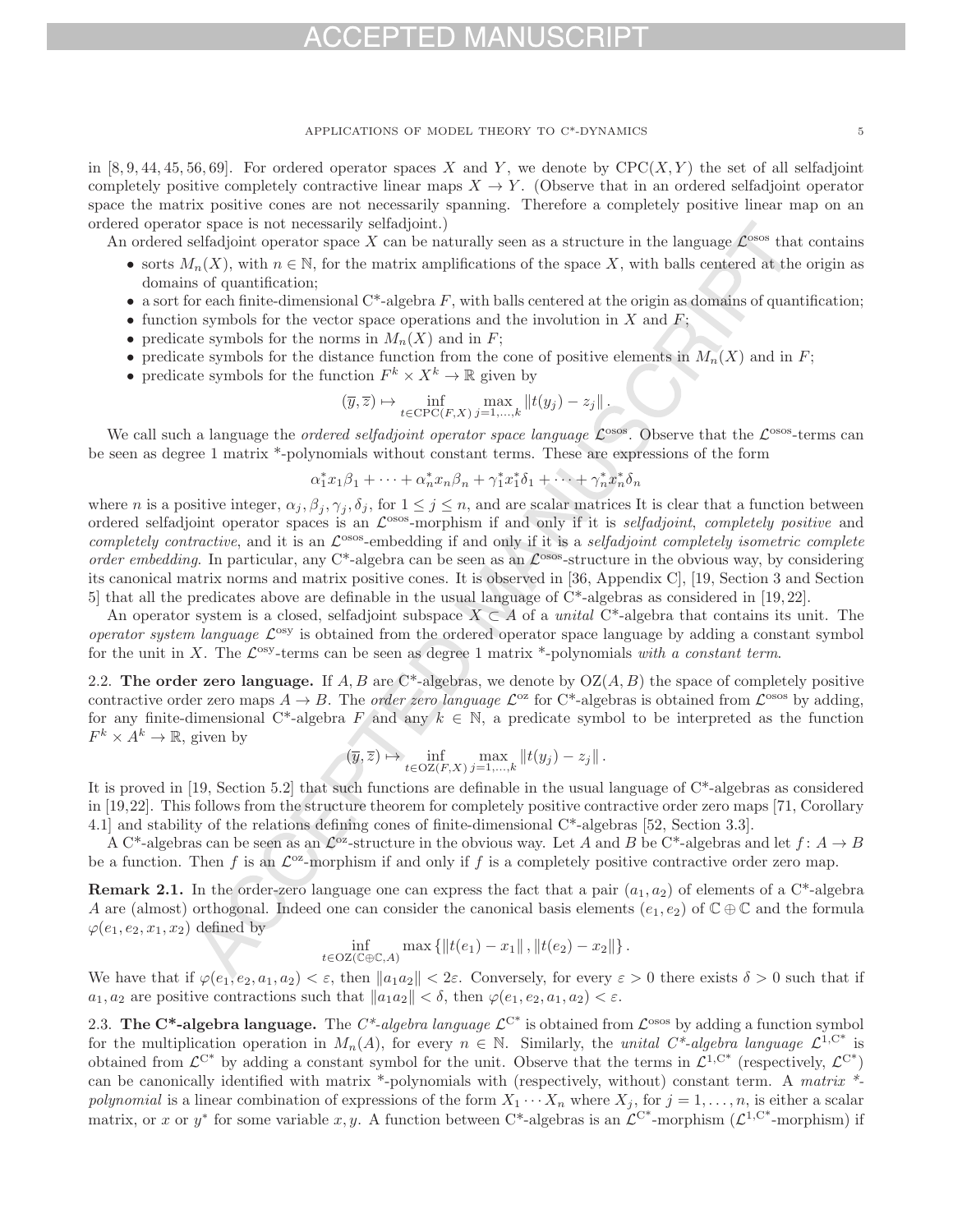and only if it is a (unital) \*-homomorphism, and an  $\mathcal{L}^{C^*}$ -embedding ( $\mathcal{L}^{1,C^*}$ -embedding) if and only if it is a (unital) injective \*-homomorphism.

**Remark 2.2.** The following properties of C<sup>\*</sup>-algebras have been proved to be definable by a uniform family of existential positive  $\mathcal{L}^{C^*}$ -formulas—see Definition A.1—in [19, Theorem 2.5.1 and Theorem 5.7.3]: real rank zero, stable rank at most n, quasidiagonality, simplicity, being simple and purely infinite, being simple and TAF, being abelian of real rank at most n. Considering unital  $C^*$ -algebras and positive existential  $\mathcal{L}^{1,C^*}$ -formulas gives approximate divisibility.

**Remark 2.3.** The following properties of C\*-algebras have been proved to be definable by a uniform family of existential positive  $\mathcal{L}^{C^*}$ -formulas among separable  $C^*$ -algebras in [19, Theorem 2.5.1 and Theorem 5.7.3]: being UHF; being AF; being D-absorbing for a given strongly self-absorbing  $C^*$ -algebra D; and being K-absorbing—also called *stable*—where  $K$  is the algebra of compact operators.

2.4. **The nuclear languages.** The nuclear ordered selfadjoint operator space language  $\mathcal{L}^{\text{osos-nuc}}$  is obtained from  $\mathcal{L}^{\text{osos}}$  by adding, for every  $k \in \mathbb{N}$  and every finite-dimensional C\*-algebra F, a predicate symbol for the function  $X^k \times F^k \to \mathbb{R}$ 

$$
(\overline{x}, \overline{y}) \mapsto \inf_{s \in \text{CPC}(X, F)} \max_{j=1,\dots,k} \|s(x_j) - y_j\|.
$$

It is proved in [19, Section 5] that such a function is definable in the language of  $C^*$ -algebras considered in [19, 22].

In the proof of Lemma 2.4, we will need the following version of the Choi-Effros lifting theorem: if  $A, B$  are  $C^*$ algebras, A is separable,  $f: A \to B$  is a nuclear completely positive contractive map,  $E \subset A$  is a finite-dimensional subspace, and  $\varepsilon > 0$ , then there exists a completely positive contractive map  $\eta: f(A) \to A$  such that  $f \circ \eta$  is the identity map on  $\overline{f(A)}$ , and  $\|(p \circ f)(x) - x\| < \varepsilon \|x\|$  for all  $x \in E$ . When A, B, and f are unital, this is a consequence of the Choi-Effros lifting theorem for operator systems; see [13, Lemma 3.8 and Section 4.3]. The general case can be reduced to the unital one by taking unitizations; see [11, Proposition 2.2.1 and Proposition 2.2.4].

**Lemma 2.4.** Let A and B be C\*-algebras, and let  $f: A \rightarrow B$  be a function. Consider the following assertions:

- (1)  $f$  is a nuclear completely positive contractive map;
- (2) f is an  $\mathcal{L}^{\text{osos-nuc}}$ -morphism;
- (3)  $f$  is a completely positive contractive map.
- Then  $(1) \Rightarrow (2) \Rightarrow (3)$ , and they are all equivalent if either A or B is nuclear.

*Proof.* The implication  $(1) \Rightarrow (2)$  uses the Choi-Effros lifting theorem as stated above. The proof is the same as the proof that nuclearity passes to quotients and that decomposition rank and nuclear dimension are nonincreasing under quotients; see [70, §2.9], [50, Section 3], and [72, Proposition 2.3]. The implication (2)⇒(3) is obvious. Finally, if either A or B are nuclear, then any completely positive contractive map  $f: A \to B$  is nuclear, which gives  $(3) \Rightarrow (1)$ . gives  $(3) \Rightarrow (1)$ .

The nuclear order zero language  $\mathcal{L}^{\text{oz-nuc}}$  and the nuclear  $C^*$ -algebra language  $\mathcal{L}^{\text{C*-nuc}}$ , are defined as above starting from  $\mathcal{L}^{\alpha}$  and  $\mathcal{L}^{\alpha^*}$ , respectively. It follows from Lemma 2.4 that any nuclear completely positive contractive order zero map (nuclear \*-homomorphism) between C\*-algebras is an  $\mathcal{L}^{\alpha}$ -nuc-morphism ( $\mathcal{L}^{\alpha}$ <sup>-nuc</sup>-morphism), and the converse holds for nuclear C\*-algebras.

It is proved in [19, Section 5] that any predicate that is definable in  $\mathcal{L}^{C^*}$ -nuc is also definable in  $\mathcal{L}^{C^*}$ . However, considering the larger language  $\mathcal{L}^{\mathbb{C}^*-\text{nuc}}$  gives a more generous notion of (positive) existential formula.

**Remark 2.5.** The following properties of C<sup>\*</sup>-algebras are definable by a uniform family of existential positive  $\mathcal{L}^{\mathbb{C}^*-\text{nuc}}$ -formulas (see [19, Section 5]): nuclearity, having nuclear dimension at most n, and having decomposition rank at most n.

2.5. **Actions of groups on C\*-algebras.** Denote by  $Aut(A)$  denote the group of automorphisms of A, endowed with the topology of pointwise convergence. An action of G on a  $C^*$ -algebra A is a (strongly) continuous group homomorphism  $\alpha: G \to \text{Aut}(A)$ . An action of G on A can be regarded as an injective nondegenerate \*-homomorphism

$$
\alpha\colon A\to C(G,A),
$$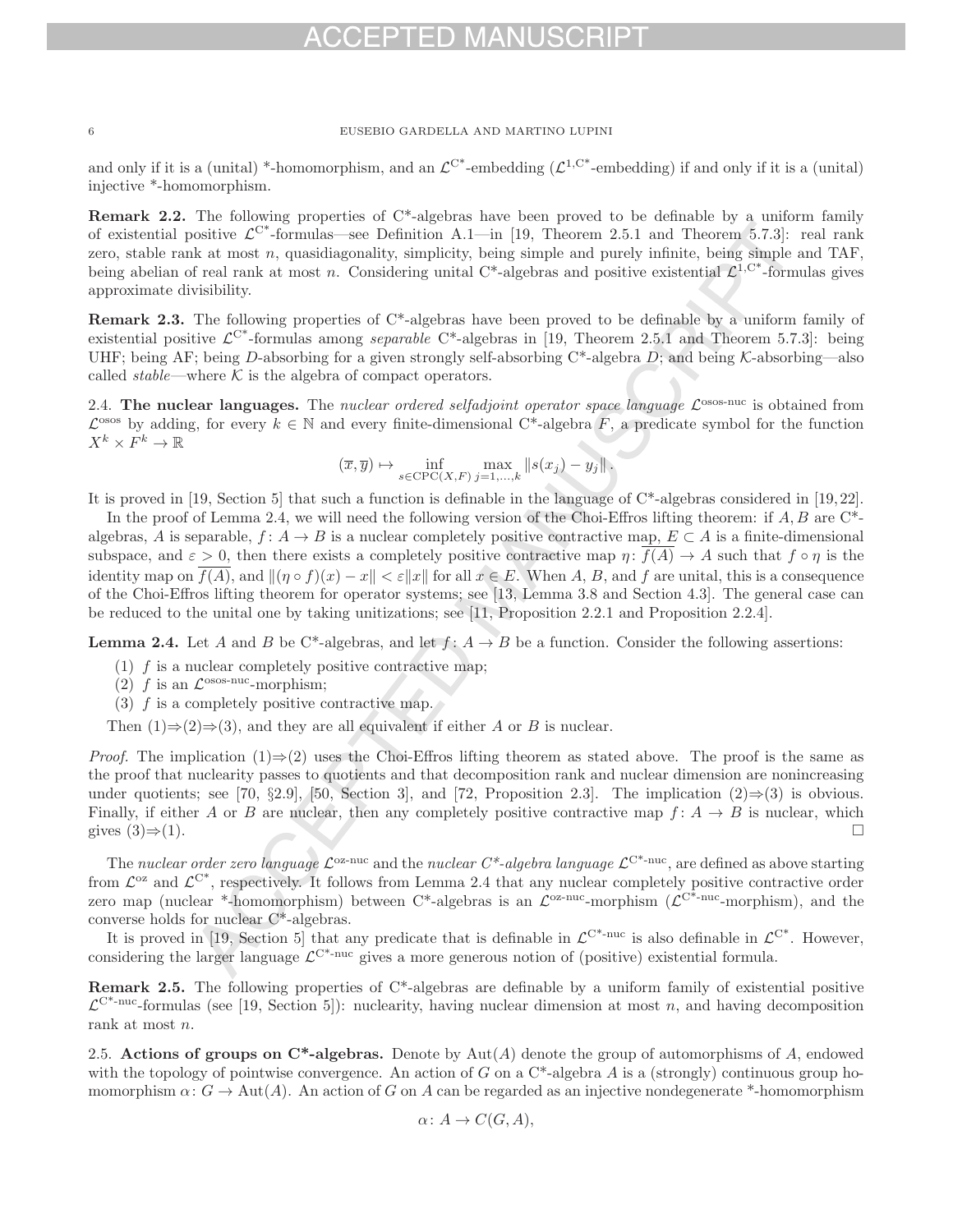defined by  $\alpha(a)(g) = \alpha_{g^{-1}}(a)$  for all  $g \in G$  and all  $a \in A$ . With respect to the identification  $C(G, A) \cong C(G) \otimes A$ , such a map satisfies the identity

$$
(\Delta \otimes id) \circ \alpha = (id \otimes \alpha) \circ \alpha.
$$

This identity characterizes the injective nondegenerate \*-homomorphisms that arise from actions as above.

**Definition 2.6.** A  $G-C^*$ -algebra is a  $C^*$ -algebra endowed with a distinguisued action of G.

An irreducible representation  $\pi$  of G on a finite-dimensional Hilbert space defines a subspace  $A_{\pi}$  of A, called  $π$ -isotypical component or  $π$ -spectral subspace, given by

$$
\{a\in A:\alpha(a)\in C(G)_{\pi}\otimes A\}.
$$

In the particular case when  $\pi$  is the trivial representation, one obtains the *fixed point algebra*  $A^G$ .

It is explained in [33, Section 3.4] how G-C\*-algebras can be seen as structures in the logic for metric structures with respect to the language  $\mathcal{L}_G^{C^*}$ , which is the language obtained from the language of  $C^*$ -algebras  $\mathcal{L}^{C^*}$  by replacing the sort for the C\*-algebra with sorts indexed by  $Rep(G)$ , to be interpreted as the isotypical components. Furthermore, one adds function symbols to be interpreted as the restriction of the action to the isotypical components, regarded as maps  $A_{\pi} \to C(G)_{\pi} \otimes A_{\pi}$ . (Observe that  $C(G)_{\pi}$  is finite-dimensional.) Explicit axioms for  $G$ -C<sup>\*</sup>-algebras are provided in [33, Section 3.4], thus showing that  $G$ -C<sup>\*</sup>-algebras form an  $\mathcal{L}_G^{C^*}$ -axiomatizable class. For each language for C\*-algebras  $\mathcal L$  that we considered above, one can consider the corresponding  $G$ -equivariant version  $\mathcal{L}_G$ , which can be obtained from  $\mathcal{L}$  exactly as  $\mathcal{L}_G^{C^*}$  is obtained from  $\mathcal{L}^{C^*}$ .

In the following, if A is a C\*-algebra, and F is a filter over a set I, then we let  $\prod_{\mathcal{F}} A$  be the corresponding reduced product. When A is a G-C\*-algebra,  $\prod_{\mathcal{F}} A$  is endowed with the canonical coordinate-wise action of G. We let  $\prod_{\mathcal{F}}^G A$  be the subalgebra of  $a \in \prod_{\mathcal{F}} A$  such that the map  $g \mapsto g \prod_{\mathcal{F}} A_a$  is continuous. This is a  $G$ -C\*-algebra, which can be identified with the reduced product of A with respect to  $\mathcal F$  when regarded as a structure in the langusge of  $G-C^*$ -algebras  $\mathcal{L}_G^{C^*}$ ; see [33, Proposition 3.12].

It is worth noticing that  $\prod_{\mathcal{F}} A$  is in general different from  $\prod_{\mathcal{F}} A$  for a  $G$ -C<sup>\*</sup>-algebra  $A$ , even in the case when  $\mathcal{F}$ is an ultrafilter over N, as the next example shows.

**Example 2.7.** The canonical inclusion of  $C(G)$  inside  $\prod_{\mathcal{U}}^G C(G)$  is surjective for any ultrafilter  $\mathcal{U}$ . However, the inclusion of  $C(G)$  in the (nonequivariant) C\*-algebra ultrapower  $\prod_{\mathcal{U}} C(G)$  is in general strict. For example, if  $G = \mathbb{T}$  and  $u \in C(\mathbb{T})$  is the canonical unitary generator, then the element  $[u^n]$  of  $\prod_{U} C(\mathbb{T})$  with representative sequence  $(u^n)_{n\in\mathbb{N}}$  does not belong to  $C(\mathbb{T})$ , since the canonical action of  $\mathbb{T}$  on  $\prod_{\mathcal{U}} C(\mathbb{T})$  is not continuous at  $[u^n]_{n\in\mathbb{N}}$ . It follows that  $C(\mathbb{T}) = \prod_{\mathcal{U}}^{\mathbb{T}} C(\mathbb{T})$  is properly contained in  $\prod_{\mathcal{U}} C(\mathbb{T})$ .

2.6. **Languages for** A**-bimodules.** Let A and B be C\*-algebras. Then B is an A-bimodule if it is endowed with linear maps  $b \mapsto a \cdot b$  and  $b \mapsto b \cdot a$  for  $a \in A$ , satisfying max  $\{\|a \cdot b\|, \|b \cdot a\|\} \leq \max\{|a\|, \|b\|\}$  as well as the natural associativity requirements. When  $A, B$  are  $G$ -C\*-algebras, then we say that  $B$  is a  $G$ -equivariant  $A$ -bimodule if it is an A-bimodule satisfying  $(g^A a) \cdot (g^B b) = g^B (a \cdot b)$ , and  $(g^B b) \cdot (g^A a) = g^B (b \cdot a)$  for all  $a \in A, b \in B$  and  $g \in G$ . If  $f: A \to B$  is a G-equivariant \*-homomorphism, then it induces a canonical G-equivariant A-bimodule structure on B, defined by  $a \cdot b := f(a)b$  and  $b \cdot a = bf(a)$  for  $a \in A$  and  $b \in B$ .

We let  $\mathcal{L}^{C^*,A-A}$  be the language obtained from  $\mathcal{L}^{C^*}$  by adding symbols for the A-bimodule structure. Similar definitions apply to the other languages for C\*-algebras considered above. The interpretation of an  $\mathcal{L}^{C^*,A-A}$ -formula in a A-bimodule is defined in the obvious way.

2.7. **The Kirchberg language.** Fix a C\*-algebra A. In this subsection, we define the Kirchberg language  $\mathcal{L}^K(A)$ , which fits into the more flexible setting described in Subsection A.4. This language is obtained from  $\mathcal{L}^{C^*}$  by replacing the symbols for the matrix norms with pseudometric symbols  $d_F$  for every finite set F in the unit ball of A. The distinguished collection  $t_A^c(x)$  of positive quantifier-free conditions that is part of the language  $\mathcal{L}^K(A)$  consists of the conditions  $\max_{a \in F} ||ax - xa|| = 0$  for every finite subset F of the unit ball of A.

One can regard A as an  $\mathcal{L}^K(A)$ -structure by interpreting  $d_F$  on  $M_n(A)$  as the pseudometric

$$
(x,y)\mapsto \max_{a\in M_n(F)}\|a(x-y)\|.
$$

Suppose that U is an ultrafilter. Then the reduced power of A as an  $\mathcal{L}^K(A)$ -structure is equal to the Kirchberg invariant  $F_{\mathcal{U}}(A)$  as introduced by Kirchberg in [48]; see also [1]. Considering reduced powers instead of ultrapowers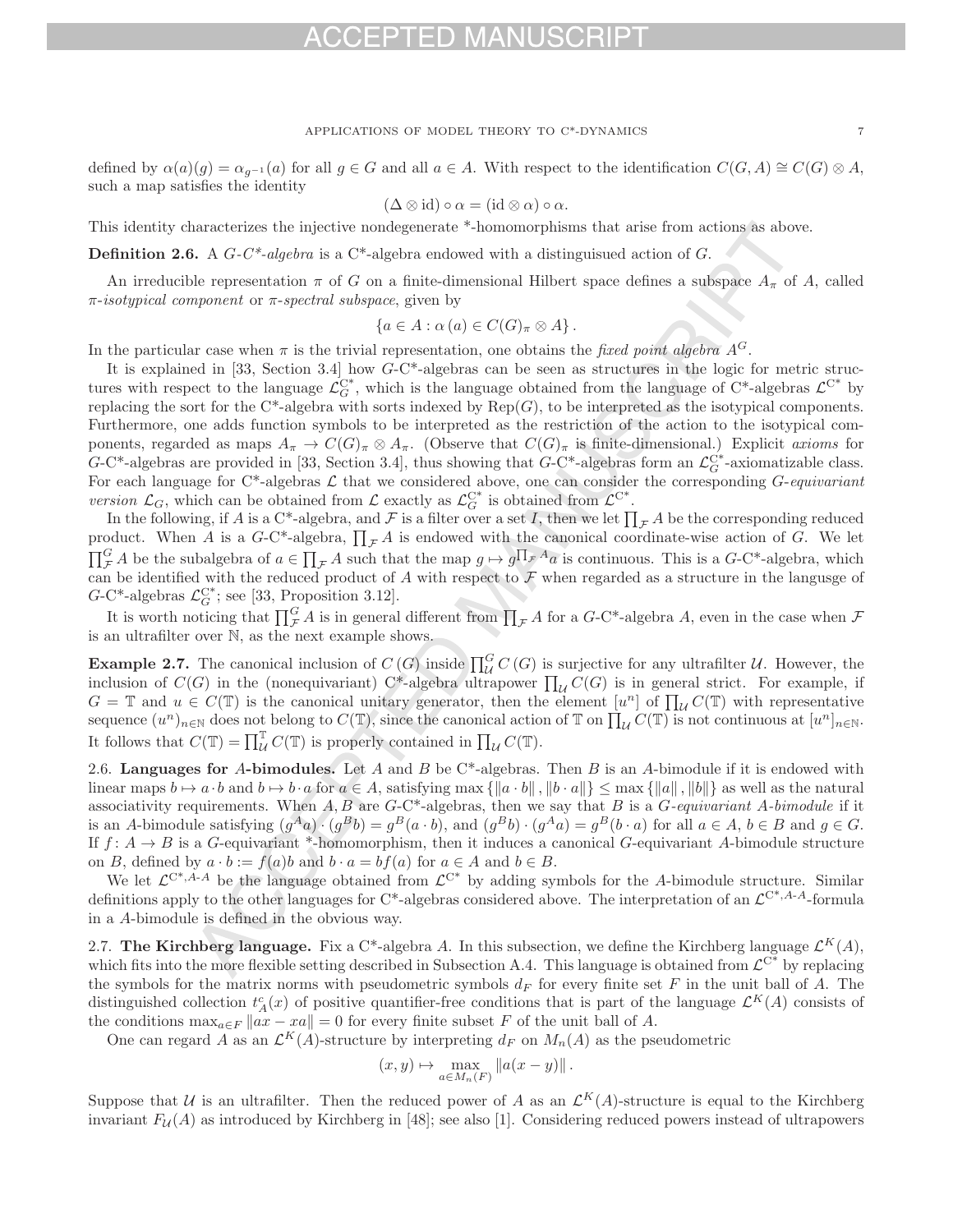yields the generalization of the Kirchberg invariant to arbitrary filters considered in [4, 64]. In the following, we denote by  $t_A^c(x_1,...,x_n)$  the type  $t_A^c(x_1) \cup \cdots \cup t_A^c(x_n)$ . If A is unital, then  $F_{\mathcal{F}}(A)$  is equal to  $A' \cap \prod_{\mathcal{F}} A$ .

Let  $\kappa$  be an infinite cardinal that is larger than the density character of A, and let F be a countably incomplete  $\kappa$ -good filter. (When A is separable, one can take any countably incomplete ultrafilter.) Considering an approximate unit for A shows that  $F_{\mathcal{F}}(A)$  is unital. Let  $t(x_1,\ldots,x_n)$  be a positive primitive quantifier free  $\mathcal{L}^{1,C^*}$ -type. The corresponding multiplier  $\mathcal{L}^K(A)$ -type  $t_A^m(x_1,\ldots,x_n)$  is defined as follows. Any condition in  $t(\overline{x})$  should be replaced with all the conditions obtained by substituting every occurrence of a basic formula of the form  $\|\mathfrak{p}(\overline{x})\|$ , for some \*-polynomial p with constant term, with the basic formula  $||b \mathfrak{p}(\overline{x})||$ , where b is some element of the unit ball of A.

**Remark 2.8.** It follows from Remark A.10 that the following statements are equivalent:

- (1)  $t(\overline{x})$  is realized in  $F_{\mathcal{F}}(A)$ ,
- (2)  $t^m(\overline{x})$  is realized in  $F_{\mathcal{F}}(A)$ ,
- (3)  $t^m(\overline{x})$  is approximately realized in  $F_{\mathcal{F}}(A)$ ,
- (4)  $t^m(\overline{x}) \cup t^c_A(\overline{x})$  is approximately realized in A.

Furthermore  $F_{\mathcal{F}}(A)$  is positively quantifier-free  $\mathcal{L}^{1,C^*}$ - $\kappa$ -saturated. When U is an ultrafilter,  $F_{\mathcal{U}}(A)$  is quantifierfree  $\mathcal{L}^{1,\mathrm{C}^*}$ - $\kappa$ -saturated.

Various results from [48] can be seen as consequences of Remark 2.8.

Suppose now that A is a  $G$ -C<sup>\*</sup>-algebra. Then one can consider A as an  $\mathcal{L}_G^K(A)$ -structure. In this case, the reduced power of A as an  $\mathcal{L}_G^K(A)$ -structure with respect to a filter  $\mathcal{F}$ —which we denote by  $F_{\mathcal{F}}^G(A)$ —recovers the equivariant version of the Kirchberg invariant considered in [4,64]. Again, the following pr general remarks of Subsection A.4. If  $t(\overline{x})$  is a positive primitive quantifier free  $\mathcal{L}_G^{1,\mathbb{C}^*}$ -type, then the corresponding multiplier  $\mathcal{L}_G^K(A)$ -type  $t_A^m(\overline{x})$  can be defined as above.

**Proposition 2.9.** Suppose that A is a G-C\*-algebra,  $\kappa$  is a cardinal larger than the density character of A, F is a countably incomplete  $\kappa$ -good filter, and  $t(\overline{x})$  is a positive primitive quantifier-free  $\mathcal{L}_G^{1,C^*}$ -type. Then  $F_{\mathcal{F}}^G(A)$  is a unital  $G-C^*$ -algebra, and the following statements are equivalent:

- (1)  $t(\overline{x})$  is realized in  $F_{\mathcal{F}}^G(A)$ ,
- 
- (2)  $t^m(\overline{x})$  is realized in  $F^G_{\mathcal{F}}(A)$ ,<br>
(3)  $t^m(\overline{x})$  is approximately realized in  $F^G_{\mathcal{F}}(A)$ ,
- (4)  $t(\overline{x}) \cup t_A^c(\overline{x})$  is approximately realized in A.

Furthermore  $F_{\mathcal{F}}(A)$  is positively quantifier-free  $\mathcal{L}_G^{1,C^*}$ - $\kappa$ -saturated.

Similar conclusions hold if one replaces filters with ultrafilters, and positive primitive quantifier free types with arbitrary quantifier free types.

## 3. Strongly self-absorbing G-C\*-algebras

In this section, we exhibit some applications of model theory to strongly self-absorbing actions on C\*-algebras, as introduced and studied in  $[64, 65]$ . We regard  $G-C^*$ -algebras as structures in the language of  $G-C^*$ -algebras  $\mathcal{L}_G^{C^*}$ . An  $\mathcal{L}_G^{C^*}$ -morphism between G-C\*-algebras is a G-equivariant \*-homomorphism, and an  $\mathcal{L}_G^{C^*}$ -embedding is an injective G-equivariant \*-homomorphism. If A and B are G-C\*-algebras, then we denote by  $\overline{A} \otimes B$  the minimal tensor product of A and B endowed with the continuous G-action defined by  $g^{A\otimes B}(a\otimes b)=(g^{A}a)\otimes (g^{B}b)$ .

3.1. **Positively**  $\mathcal{L}_G^{\mathbb{C}^*}$ -existential injective \*-homomorphisms. An injective \*-homomorphism  $\theta: A \to M$  between separable G-C\*-algebras is G-equivariantly sequentially split, in the sense of [4, Definition 3.3], if and only if it is positively  $\mathcal{L}_G^{C^*}$ -existential, as defined in Subsection A.2. For arbitrary  $G$ -C<sup>\*</sup>-algebras, the notion of positively  $\mathcal{L}_{G}^{\mathbb{C}^*}$ -existential injective \*-homomorphism is more generous than being G-equivariantly sequentially split.

In the case of a compact group  $G$ , Theorem A.7 applied to  $G$ -C<sup>\*</sup>-algebras recovers [4, Lemma 3.6 and Corollary 3.7]. In the case of compact G, Lemma 2.3, Corollary 2.4, Proposition 2.5, Proposition 2.9, Proposition 3.8 and Corollary 3.17 of [4] are then an immediate consequence of the definition of positively  $\mathcal{L}_G^{C^*}$ -existential injective \*-homomorphism; see Proposition A.4. Proposition 3.11 of [4] is a particular instance of [33, Proposition A.33], since the fixed point algebra  $A^G$  of a  $G$ -C<sup>\*</sup>-algebra is positively existentially definable. By appropriately choosing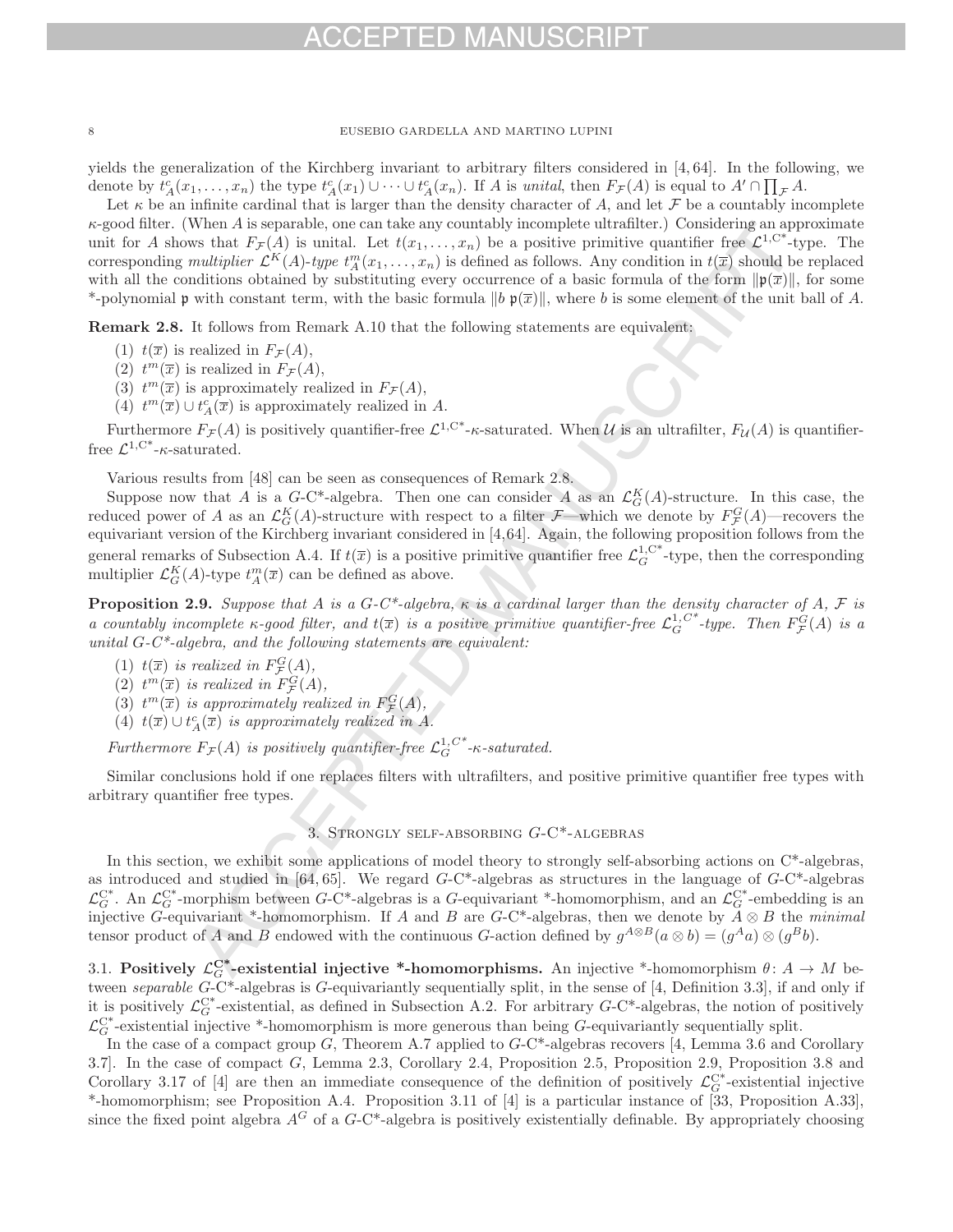## $-1$ )

### APPLICATIONS OF MODEL THEORY TO C\*-DYNAMICS 9

the functor, one can also see that Proposition A.8 has as particular instances the following results from [4]: (I), (II), (IV) of Theorem 2.10, Proposition 3.9, Proposition 3.12, Corollary 3.14, Corollary 3.15, Proposition 3.16.

It follows from Proposition A.3 that if A, B are C\*-algebras and  $f: A \to B$  is a positively  $\mathcal{L}^{C^*}$ -existential injective \*-homomorphism, then A has any of the properties listed in Remark 2.2 or Remark 2.3, whenever  $B$  does. The same assertion holds for any of the properties listed in Remark 2.5 when  $B$  is nuclear. In particular, this observation recovers  $(1), (2), (3), (4), (5), (7), (11),$  the first part of  $(12),$  the first half of  $(14),$  and  $(16)$  of  $[4,$  Theorem 2.11]. Other preservation results have been obtained in [26, 27]. We present here an additional preservation result does not seem to follow from the results mentioned above. Recall the definition of real rank from [7, Definition V.3.2.1].

**Proposition 3.1.** Suppose that A, B are C\*-algebras and  $f: A \rightarrow B$  is a positively  $\mathcal{L}^{C^*}$ -existential injective \*homomorphism. If B has real rank at most n, then A has real rank at most n.

Proof. Without loss of generality, we can assume that  $A, B$  are separable. After unitizing, we can assume that  $A, B$ are unital, f is unital, and f is a positively  $\mathcal{L}^{C^*,1}$ -existential injective \*-homomorphism. We identify A with its image under f. Fix selfadjoint elements  $a_0, \ldots, a_n \in A$  and  $\varepsilon > 0$ . Since B has real rank at most n, there exist selfadjoint elements  $b_0, \ldots, b_n \in B$  such that  $b_0^2 + \cdots + b_n^2$  is invertible, and  $||a_i - b_i|| < \varepsilon$  for every  $i = 0, 1, \ldots, n$ . Since the inclusion  $A \subset B$  is a positively  $\mathcal{L}^{C^{*,1}}$ -existential \*-homomorphism, we can conclude that there exist selfadjoint elements  $c_0, \ldots, c_n \in A$  such that  $c_0^2 + \cdots + c_n^2$  is invertible, and  $||c_i - a_i|| < \varepsilon$  for every  $i = 0, 1, \ldots, n$ .  $\Box$ 

3.2. **Commutant existential theories.** The notion of weak containment and weak equivalence are introduced in the general setting of logic for metric structures in Subsection A.1. In this section we consider, in the case of  $G$ -C<sup>\*</sup>-algebras, the natural *commutant* analogs of such notions. Suppose that  $A, B$  are  $G$ -C<sup>\*</sup>-algebras. We say that A is commutant positively weakly contained in B if for some (equivalently, any) cardinal  $\kappa$  larger than the density character of A and B and for some (equivalently, any) countably incomplete  $\kappa$ -good filter F on has that every  $\mathcal{L}_G^{1,\mathbb{C}^*}$ -type t that is realized in  $F_{\mathcal{F}}^G(A)$  is also realized in  $F_{\mathcal{F}}^G(B)$ . Equivalently, for any unital G-C\*-subalgebra C of  $F_{\mathcal{F}}(A)$  of density character less than  $\kappa$  there exists a G-equivariant injective unital \*-homomorphism from C to  $F_{\mathcal{F}}^G(B)$ . If A is unital, then A is commutant positively weakly contained in B if and only if there exists a unital \*-homomorphism from A to  $F_{\mathcal{F}}^G(B)$  for any filter  $\mathcal F$  as above. A syntactic characterization of commutant positively weak containment can be obtained using Proposition 2.9.

Suppose that A is a G-C<sup>\*</sup>-algebra, and let  $t_A^c(\overline{x})$  be the collection of conditions  $\max_{j=1,\dots,n} ||x_j a - a x_j|| \leq 0$ , for  $a \in A$ . Recall that if  $t(\overline{x})$  is a positive (primitive) quantifier-free  $\mathcal{L}_G^{1,\mathbb{C}^*}$ -type, then  $t_A^m(\overline{x})$  denotes the positive (primitive) quantifier-free  $\mathcal{L}_G^K(A)$ -type obtained from  $t(\overline{x})$  by replacing every occurrence of  $\|\mathfrak{p}(\overline{x})\|$  for some G-\*-polynomial  $\mathfrak p$  with  $\|\mathfrak{bp}(\overline{x})\|$  where b is an arbitrary element of A of norm at most 1. We then have that A is commutant positively weakly contained in B if and only if, for any positive primitive quantifier-free  $\mathcal{L}_G^{1,\mathbb{C}^*}$ -type  $t(\overline{x})$ ,  $t_A^m(\overline{x}) \cup t_A^c(\overline{x})$  is approximately satisfied in A if and only if  $t_B^m(\overline{x}) \cup t_B^c(\overline{x})$  is approximately satisfied in B.

Two C\*-algebras are commutant positively weakly equivalent if they are each commutant positively weakly contained in the other. For unital nuclear  $G-C^*$ -algebras, the following characterization of commutant weak  $\mathcal{L}_G^{1,C^*}$ containment follows from the Choi-Effros lifting theorem.

**Proposition 3.2.** Suppose that A is a unital nuclear  $G-C^*$ -algebra, and B is a  $G-C^*$ -algebra. Then A is commutant positively weakly contained in B if and only if for any separable nuclear G-invariant unital  $C^*$ -subalgebra  $A_0 \subset A$ and separable G-C\*-subalgebra  $B_0 \subset B$ , there exists a sequence  $(\phi_n)_{n\in\mathbb{N}}$  of completely positive contractive maps  $\phi_n: A_0 \to B$  such that, for every compact subset  $K \subset G$ , for every  $x, y \in A_0$ , and for every  $b \in B_0$ , we have that

$$
\lim_{n \to +\infty} \|b(\phi_n(x)\phi_n(y) - \phi_n(xy))\| = 0, \quad \lim_{n \to +\infty} \|\phi_n(x)b - b\phi_n(x)\| = 0
$$
  

$$
\lim_{n \to +\infty} \|b\phi_n(1) - b\| = 0, \quad and \quad \lim_{n \to +\infty} \max_{g \in K} \|b(\phi_n(g^Ax) - g^B\phi_n(x))\| = 0.
$$

The notions of commutant weak containment and commutant existential theory are defined analogously, considering arbitrary (not necessarily positive primitive) quantifier-free  $\mathcal{L}_G^{1,C^*}$ -types.

3.3. **Space of separable nuclear** G**-C\*-algebras and smooth classification.** We now observe that there exists a natural standard Borel space of separable *nuclear* G-C<sup>\*</sup>-algebras. Indeed, by Kirchberg's nuclear embedding theorem [60, Theorem 6.3.12], any separable nuclear C\*-algebra is \*-isomorphic to the range of a conditional expectation on  $\mathcal{O}_2$ . Given such a conditional expectation E, set  $A = E(\mathcal{O}_2)$ . Write CPC( $\mathcal{O}_2$ ) for the semigroup of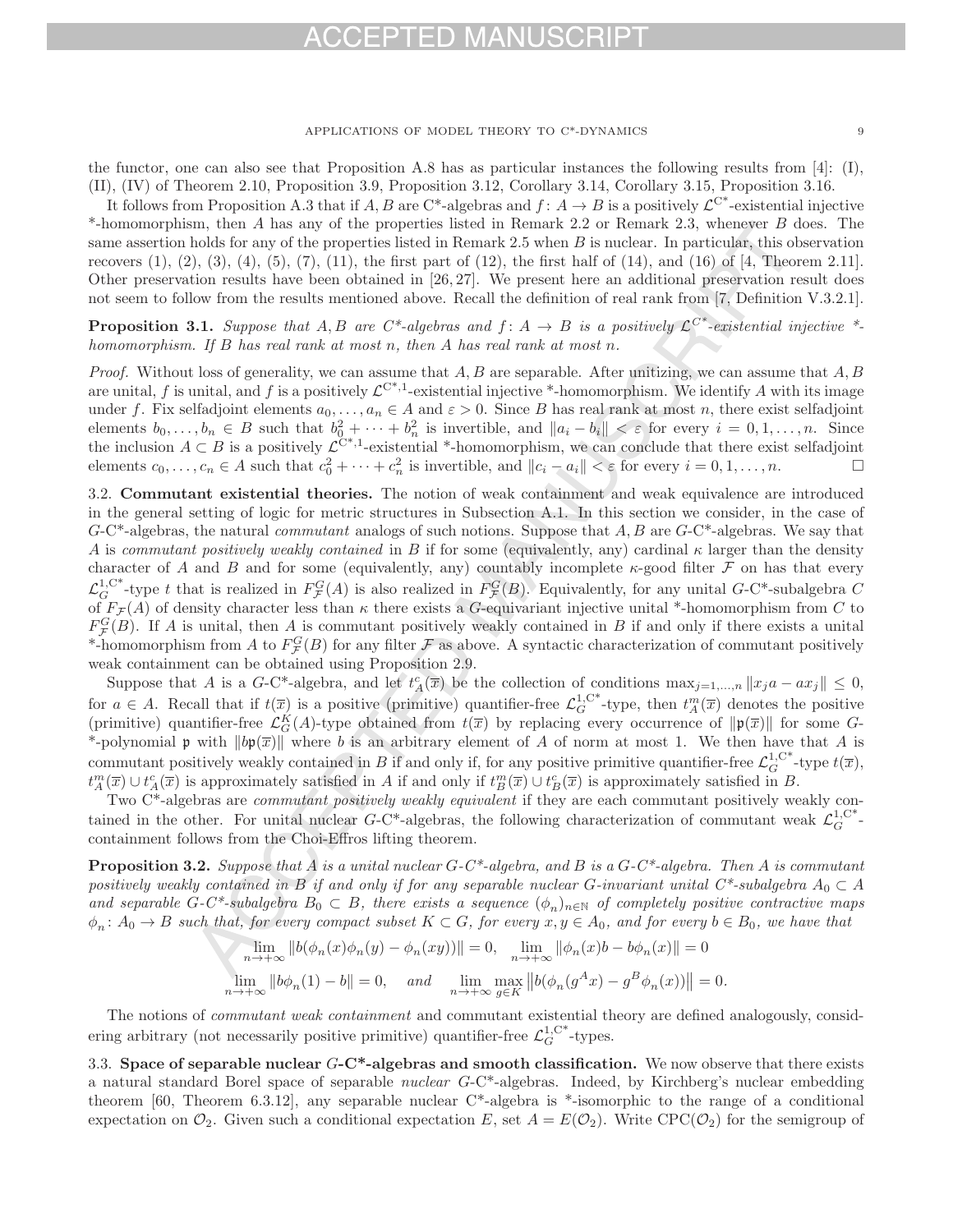## $-1$ )

10 EUSEBIO GARDELLA AND MARTINO LUPINI

all completely positive contractive maps of  $\mathcal{O}_2$  into itself, endowed with the topology of pointwise convergence in norm. Given an action  $\alpha: G \to \text{Aut}(A)$ , one can define a continuous function  $\rho_{\alpha}: G \to \text{CPC}(\mathcal{O}_2)$  by  $\rho_{\alpha}(g) := \alpha_g \circ E$ . Then

(1)  $\rho_{\alpha}(gh) = \rho_{\alpha}(g) \circ \rho_{\alpha}(h)$  for every  $g, h \in G$ , and (2)  $\rho_{\alpha}(1) = E.$ 

Conversely, any pair  $(E, \rho)$ , consisting of a conditional expectation  $E: \mathcal{O}_2 \to \mathcal{O}_2$  and a continuous function  $\rho: G \to \text{CPC}(\mathcal{O}_2)$  satisfying (1) and (2), arises from a continuous action of G on the range of E, as described above.

Observe that  $CPC(\mathcal{O}_2)$  is a Polish space when endowed with the topology of pointwise convergence. Similarly, the space  $\text{Exp}(\mathcal{O}_2)$  of conditional expectations defined on  $\mathcal{O}_2$  is a Polish space when endowed with the topology of pointwise convergence. (This can be seen for instance by observing that conditional expectations onto a given C\* subalgebra are precisely the idempotent maps of norm 1 mapping onto that C\*-subalgebra [7, Theorem II.6.10.2].)

The space  $G-C^*ALG$  of pairs  $(E, \rho)$  arising from a continuous action of G on the image of E, is a  $G_{\delta}$  subset of the space  $\text{Exp}(\mathcal{O}_2) \times \text{CPC}(\mathcal{O}_2)$ , hence a Polish space with the induced topology; see [46, Theorem 3.11]. We will regard  $G-C^*ALG$  as the Polish space of separable nuclear  $G-C^*$ -algebras. For an element  $(E, \rho) \in G-C^*ALG$ , we write  $C^*(E, \rho)$  for the associated  $G$ -C<sup>\*</sup>-algebra.

It is easy to see, by induction on the complexity, that any  $\mathcal{L}_G^{C^*}$ -formula  $\varphi(x_1,\ldots,x_n,\gamma_1,\ldots,\gamma_m)$  induces a Borel map  $\hat{\varphi}$ :  $G$ -C\*ALG ×  $\mathcal{O}_2^n \times G^m \to \mathbb{R}$  given by

$$
((E,\rho),(a_1,\ldots,a_n),(g_1,\ldots,g_m))\mapsto \varphi^{C^*(E,\rho)}(E(a_1),\ldots,E(a_n),g_1,\ldots,g_m).
$$

In other words, the  $\mathcal{L}_G^{C^*}$ -theory of a separable nuclear  $G-C^*$ -algebra can be computed in a Borel fashion in the parameterization G-C∗ALG of G-C\*-algebras. This allows one to conclude the following.

**Theorem 3.3.** Separable nuclear G-C\*-algebras are smoothly classifiable, in the sense of Borel complexity, up to weak  $\mathcal{L}_G^{C^*}$ -equivalence and positive weak  $\mathcal{L}_G^{C^*}$ -equivalence.

An introduction to the theory of Borel complexity of equivalence relations can be found in [25]. Similar conclusions hold for unital C<sup>\*</sup>-algebras and (positive) weak  $\mathcal{L}_G^{1,\mathbf{C}^*}$ -equivalence.

3.4. **Strongly self-absorbing** G**-C\*-algebras.** We continue to fix a compact group G. Let A and B be G-C\* algebras and let  $\eta_1, \eta_2 \colon A \to B$  be unital G-\*-homomorphisms. By  $\mathcal{M}(B)$  we denote the multiplier algebra of B, which is endowed with a canonical strictly continuous G-action. Then  $\eta_1$  and  $\eta_2$  are said to be G-unitarily equivalent if there exists a unitary element u in  $\mathcal{M}(B)^G$  such that  $\text{Ad}(u) \circ \eta_1 = \eta_2$ . Similarly, we say that  $\eta_1$  and  $\eta_2$  are approximately G-unitarily equivalent if there exists a net  $(u_i)_{i\in I}$  of unitaries in  $\mathcal{M}(B)^G$  such that  $(\text{Ad}(u_i) \circ \eta_1)_{i\in I}$ converges pointwise to  $\eta_2$ 

**Definition 3.4.** The  $G-C^*$ -algebras  $(A, \alpha)$  and  $(B, \beta)$  are said to be:

- (1) conjugate (or G-isomorphic), if there exists an isomorphism  $\eta: A \to B$  satisfying  $\eta \circ \alpha_g = \beta_g \circ \eta$  for every  $g \in G$ ; cocycle conjugate if there exists a strictly continuous map  $v : G \to U(\mathcal{M}(A))$  satisfying  $v_{gh} = v_g g^B v_h$ such that the action  $g \mapsto \mathrm{Ad}(v_g) \circ \beta_g$  is conjugate to  $\alpha$ .
- We say that A is G-equivariantly B-absorbing if  $A \otimes B$  is cocycle conjugate to B.

**Definition 3.5.** A G-C\*-algebra D is said to have approximately G-inner half-flip, if it is unital and the canonical G-equivariant injective unital \*-homomorphisms  $id_D \otimes 1_D$ ,  $1_D \otimes id_D$ :  $D \to D \otimes D$  are approximately G-unitarily equivalent. A G-C\*-algebra D is said to be a *strongly self absorbing* G-C\*-algebra if it is unital and  $id_D \otimes 1_D$  is approximately G-unitarily equivalent to a G-equivariant \*-isomorphism.

Observe that if D has approximately G-inner half-flip, then it has approximately inner half-flip as a  $C^*$ -algebra. Similarly, if D is a strongly self-absorbing  $G$ -C<sup>\*</sup>-algebra, then D is strongly self-absorbing as a C<sup>\*</sup>-algebra. Recall that any unital  $C^*$ -algebra D with approximately inner half-flip is automatically simple, nuclear, and has at most one trace; see [17].

The following remark will be used repeatedly and without further reference.

**Remark 3.6.** Suppose D is a strongly self-absorbing G-C\*-algebra, and let A be a separable G-C\*-algebra. Then A is G-equivariantly D-absorbing if and only if  $A \otimes D$  is *conjugate* to A; see [64, Theorem 4.7 and Proposition 4.8].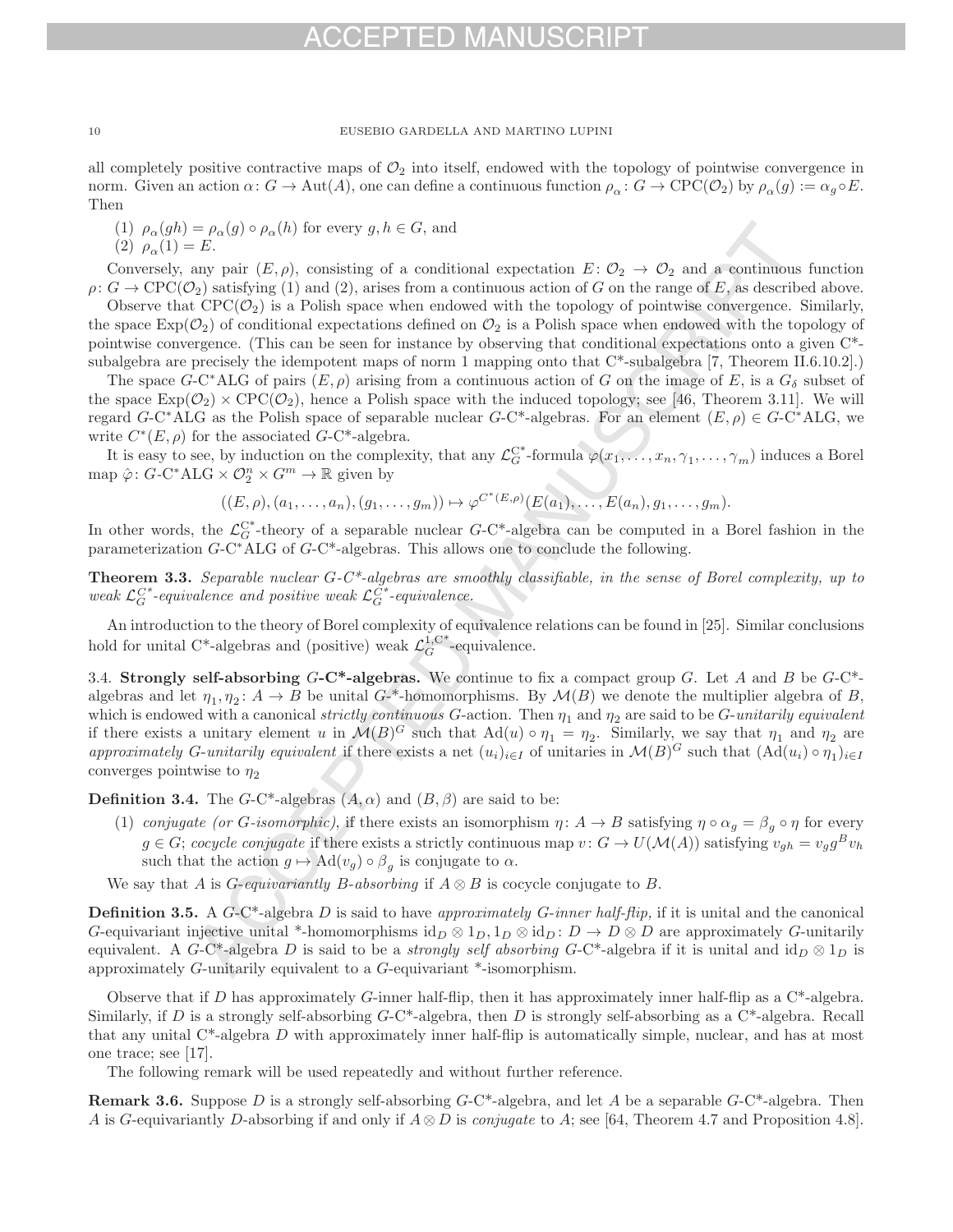Thus, when working with strongly self-absorbing actions, we will mostly use conjugacy as the relevant equivalence relation, keeping in mind that it is equivalent to cocycle conjugacy.

The proof of the following theorem follows closely arguments from [20].

**Theorem 3.7.** Suppose that D is a separable  $G-C^*$ -algebra with approximately  $G$ -inner half-flip, and that C is a countably positively quantifier-free  $\mathcal{L}_G^{1,C^*}$ -saturated unital G-C<sup>\*</sup>-algebra. Suppose that D is commutant weakly contained in C. Fix a G-equivariant unital \*-homomorphism  $\theta: D \to C$ . The following statements hold:

- (1) Any two G-equivariant unital \*-homomorphisms  $D \to C$  are G-unitarily equivalent;
- (2) The inclusion  $\theta(D)' \cap C \hookrightarrow C$  is an  $\mathcal{L}_G^{1,C^*}$ -existential G-equivariant unital \*-homomorphism;
- (3)  $\theta(D)' \cap C$  is an elementary  $\mathcal{L}_G^{1,\mathrm{C}^*}$ -substructure of  $C$ ;
- (4) If C has density character  $\aleph_1$ , then the inclusion  $\theta(D)' \cap C \hookrightarrow C$  is approximately G-unitarily equivalent to a G-isomorphism.

*Proof.* Let  $\theta_1: D \to C$  be a G-equivariant unital \*-homomorphism. Assume first that the ranges of  $\theta$  and  $\theta_1$ commute. Choose a sequence  $(u_n)_{n\in\mathbb{N}}$  of unitaries in  $D\otimes D$  witnessing the fact that  $id_D\otimes 1_D$ ,  $1_D\otimes id_D$ :  $D\to D\otimes D$ are approximately G-unitarily equivalent. Let  $\Theta: D \otimes D \to C$  be the G-equivariant unital \*-homomorphism given by  $d_1 \otimes d_2 \mapsto \theta(d_1)\theta_1(d_2)$ . Considering the unitaries  $\Theta(u_n)$ , for  $n \in \mathbb{N}$ , and applying the fact that A is countably positively quantifier-free  $\mathcal{L}_G^{1,\mathrm{C}^*}$ -saturated, we obtain a unitary  $u \in C^G$  satisfying  $\mathrm{Ad}(u) \circ \theta = \theta_1$ . In the general case, when the ranges of  $\theta$  and  $\theta_1$  do not necessarily commute, we may find a unital G-equivariant \*-homomorphism  $\theta_2: D \to C$  whose range commutes with those of  $\theta$  and  $\theta_1$ . By the argument above, it follows that  $\theta_2$  is G-unitarily equivalent to both  $\theta$  and  $\theta_1$ , so (1) follows.

We prove (2) and (3) simultaneously. Let us identify D with its image under  $\theta$ . Suppose that  $\bar{a}$  is a tuple in  $D' \cap C$ ,  $\overline{b}$  is a tuple in C, and  $\varphi(\overline{x}, \overline{y})$  is an  $\mathcal{L}_G^{1, C^*}$ -formula. Let B be the G-C\*-algebra generated by  $D \cup \{\overline{a}, \overline{b}\}$  inside C. Observe that  $B' \cap C$  satisfies the same assumptions as C. Particularly, by (1) there exists a unitary  $u \in B' \cap C$ such that  $g^C u = u$  for every  $g \in G$  and  $u^* \overline{b} u \in D' \cap C$ . Hence we have  $\varphi^C(\overline{a}, \overline{b}) = \varphi^{D' \cap C}(\overline{a}, u^* \overline{b} u)$ , as desired.

The argument above shows that for any separable  $G$ -C\*-subalgebra B of C and finite tuple  $\overline{b}$  in C there exists a unitary u in the fixed point algebra of C such that  $u \in B' \cap C$  and  $u^*\overline{b}u \in D' \cap C$ . One can then apply the intertwining argument of [20] Theorem 2.11] to get (4) intertwining argument of  $[20,$  Theorem 2.11 $]$  to get  $(4)$ .

**Corollary 3.8.** Suppose that D is a separable  $G$ -C<sup>\*</sup>-algebra with approximately G-inner half-flip, and F is a countably incomplete filter. Let A be a separable unital  $G-C^*$ -algebra, and let  $\theta: D \to \prod_{\mathcal{F}}^G A$  be a  $G$ -equivariant unital \*-homomorphism. Then:

- (1) Any G-equivariant unital \*-homomorphism  $D \to \prod_{\mathcal{F}}^G A$  is G-unitarily equivalent to  $\theta$ ;
- (2) The inclusion  $\theta(D)' \cap \prod_{\mathcal{F}}^G A \hookrightarrow \prod_{\mathcal{F}}^G A$  is an  $\mathcal{L}_G^{1,\mathbb{C}^*}$ -existential G-equivariant unital \*-homomorphism;
- (3)  $\theta(D)' \cap \prod_{\mathcal{F}}^G A$  is an elementary  $\mathcal{L}_G^{1,C^*}$ -substructure of  $\prod_{\mathcal{F}}^G A$ ;
- (4) If F is a filter over N and the Continuum Hypothesis holds, then  $\theta(D)' \cap \prod_{\mathcal{F}}^G A$  is G-equivariantly \*isomorphic to  $\prod_{\mathcal{F}}^G A$ .

**Remark 3.9.** Theorem 3.7 and Corollary 3.8 generalize [20, Theorem 1, Theorem 2, Corollary 2.12] in two ways: they extend them to the G-equivariant setting, and they remove the unnecessary assumption on the filter  $\mathcal F$  that the corresponding reduced product be countably saturated. An example of a countable incomplete filter over N that does not satisfy such an assumption is provided in [20, Example 3.2].

Suppose now that D is a strongly self-absorbing  $G-C^*$ -algebra. Observe that for any separable  $G-C^*$ -algebra A and any countably incomplete filter  $\mathcal{F}$ , the following assertions are equivalent:

- (1) D is commutant weakly contained in A
- $(2)$  D is positively commutant weakly contained in A,
- (3) D embeds equivariantly into  $F_{\mathcal{F}}^G(A)$ .
- (4) A and  $A \otimes D$  are (cocycle) conjugate;
- (5)  $A$  is  $G$ -equivariantly  $D$ -absorbing;
- (6) D is weakly  $\mathcal{L}_G^{1,\mathbf{C}^*}$ -contained in A;
- (7) D is positively weakly  $\mathcal{L}_G^{1,\mathbb{C}^*}$ -contained in A.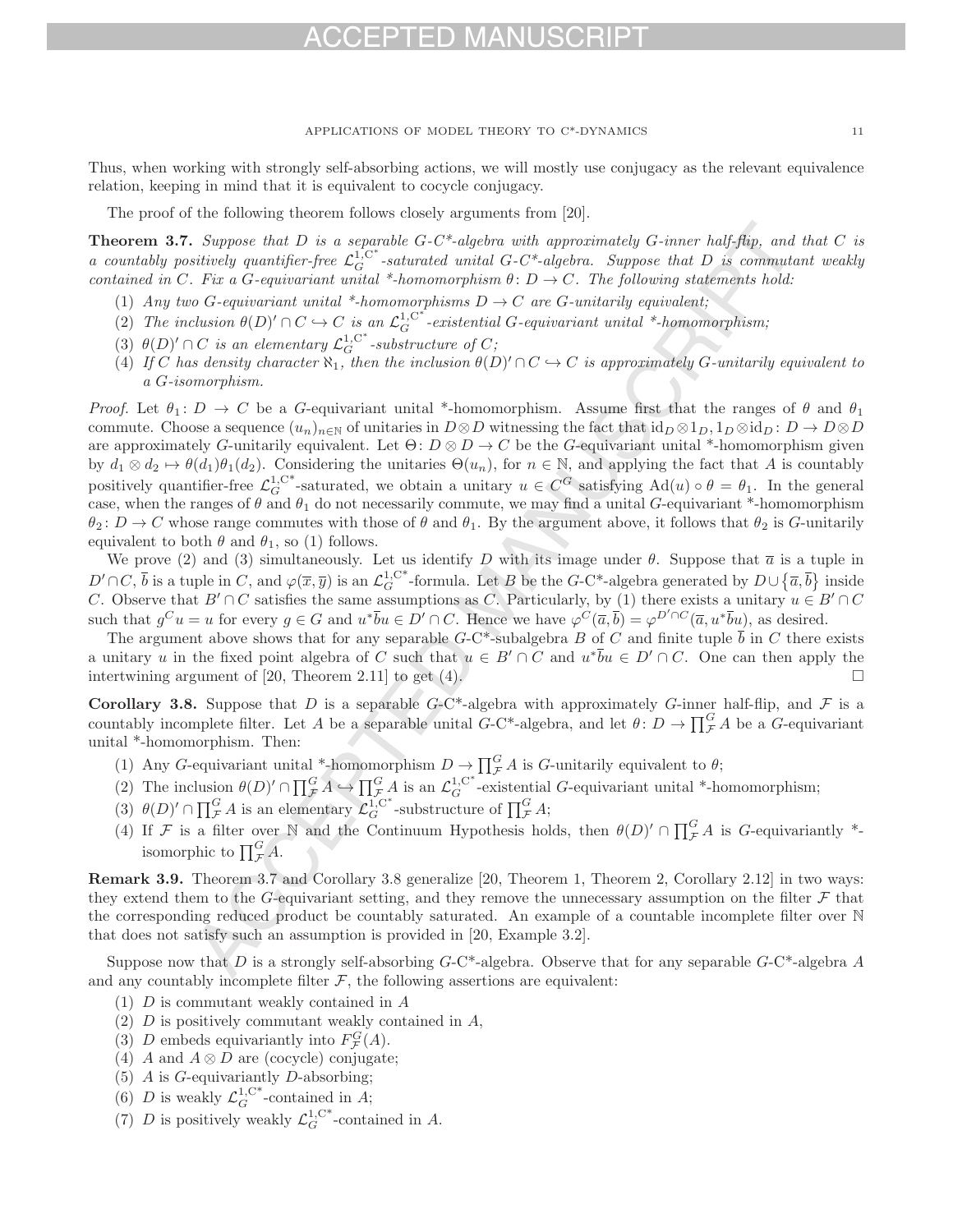# $-1)$

## 12 EUSEBIO GARDELLA AND MARTINO LUPINI

We deduce the following rigidity result for strongly self-absorbing  $G-C^*$ -algebras.

**Proposition 3.10.** Let D and E be strongly self-absorbing G-C\*-algebras. The following assertions are equivalent:

- (1)  $D$  and  $E$  are (cocycle) conjugate;
- (2) D and E are weakly  $\mathcal{L}_G^{1,\mathrm{C}^*}$ -equivalent;
- (3) D and E are isomorphic as  $C^*$ -algebras to the same strongly self-absorbing  $C^*$ -algebra B, and the Aut(B)orbits of D and E inside the Polish space  $Act_G(B)$  of continuous actions of G on B have the same closure. In particular, the classification of strongly self-absorbing  $G-C^*$ -algebras up to (cocycle) conjugacy is smooth.

The equivalence of (2) and (3) in Proposition 3.10 is due to the fact that if D is a strongly self-absorbing  $C^*$ algebra, then any injective \*-homomorphism  $\eta: D \to \prod_{\mathcal{U}} D$ , where  $\mathcal{U}$  is an ultrafilter over N, admits a lift  $(\eta_n)_{n\in\mathbb{N}}$ consisting of automorphisms of D.

Proposition 3.10 can be seen as the equivariant analogue of [20, Theorem 2.16, Corollary 2.17]. We would like to remark, however, that Proposition 3.10 is in principle somewhat more surprising than its nonequivariant counterpart. Indeed, while there are only very few known strongly self-absorbing C\*-algebras (and it is indeed currently known to be complete under additional regularity assumptions on the algebra), there seem to exist a greater variety of strongly self-absorbing actions on  $C^*$ -algebras. For instance, for a fixed compact group G and a fixed strongly self-absorbing  $C^*$ -algebra D, there may exist multiple (non cocycle equivalent) strongly self-absorbing actions on D. In fact, a complete list of all strongly self-absorbing actions is at the moment far out of reach.

The following consequence of Corollary 3.8 seems worth isolating.

**Corollary 3.11.** Let D be a strongly self-absorbing  $G$ -C\*-algebra, let A be a separable unital  $G$ -equivariantly D-absorbing G-C<sup>\*</sup>-algebra, let F be a countably incomplete filter, let  $\theta: D \to \prod_{\mathcal{F}}^G A$  be a  $\mathcal{L}_G^{1,C^*}$ -embedding. Then:

- (1) Any two G-equivariant unital \*-homomorphisms of D into  $\prod_{\mathcal{F}}^G A$  are G-unitarily equivalent;
- (2) The inclusion  $\theta(D) \cap \prod_{\mathcal{F}}^G A \hookrightarrow \prod_{\mathcal{F}}^G A$  is an  $\mathcal{L}_G^{1,\mathbb{C}^*}$ -existential G-equivariant unital \*-homomorphism;
- (3)  $\theta(D)' \cap \prod_{\mathcal{F}}^G A$  is a G-elementary substructure of  $\prod_{\mathcal{F}}^G A$ ;
- (4) If F is a filter over N and the Continuum Hypothesis holds, then  $\theta(D)' \cap \prod_{\mathcal{F}}^G A$  is G-equivariantly \*isomorphic to  $\prod_{\mathcal{F}}^G A$ .

Using the results above, one can provide the following model-theoretic characterization of strongly self-absorbing  $G-C^*$ -algebras, which in the nonequivariant setting is [20, Theorem 2.14]. (Recall that when G is compact, the notions of strongly self-absorbing G-C\*-algebra and strongly self-absorbing G-C\*-algebra coincide.)

**Theorem 3.12.** Let D be a separable unital  $G-C^*$ -algebra, and let F be a countably incomplete filter. Then D is a strongly self absorbing G-C\*-algebra if and only if D is weakly  $\mathcal{L}_G^{1, C^*}$ -equivalent to  $D\otimes D,$  and all the G-equivariant unital \*-homomorphisms  $D \to \prod_{\mathcal{F}}^G D$  are G-unitarily equivalent.

*Proof.* The "only if" implication is a consequence of the fact that D is G-strongly cocycle conjugate to  $D \otimes D$ , and part (1) of Theorem 3.7. We prove the converse. Since D is weakly  $\mathcal{L}_G^{1,\mathbb{C}^*}$ -equivalent to  $D \otimes D$ , we deduce that  $D \otimes D$  is a G-elementary substructure of  $\prod_{\mathcal{F}}^G D$ , say via an embedding  $\rho$ . In particular, the G-equivariant unital \*-homomorphisms  $\rho_1, \rho_2 \colon D \to \prod_{\mathcal{F}}^G D$ , given by  $\rho_1(d) = \rho(d \otimes 1_D)$  and  $\rho_2(d) = \rho(1_D \otimes d)$ , for  $d \in D$ , are G-unitarily equivalent. It follows that  $D$  has approximately  $G$ -inner half-flip. The conclusion now follows from the implication (ii)⇒(i) in [64, Theorem 4.6].

3.5. **Limiting examples.** We have shown in Proposition 3.10 that, for any second countable locally compact group G, the classification problem for strongly self-absorbing G-actions on C\*-algebras is smooth in the sense of Borel complexity theory. In this subsection, we observe that the same is not true for the broader class of G-actions with approximately G-inner half-flip, even if one only considers actions of  $\mathbb{Z}_2 := \mathbb{Z}/2\mathbb{Z}$  on the C\*-algebra  $\mathcal{O}_2$ . The notion of complete analytic set can be found in [46, Section 22.9].

**Proposition 3.13.** The relations of conjugacy and cocycle conjugacy for approximately representable  $\mathbb{Z}_2$ -actions on  $\mathcal{O}_2$  with Rokhlin dimension 1 and approximately  $\mathbb{Z}_2$ -inner half-flip are complete analytic sets. Furthermore, the classification problem for such actions, up to conjugacy or cocycle conjugacy, is strictly more complicated than the classification problem for any class of countable structures with Borel isomorphism relation.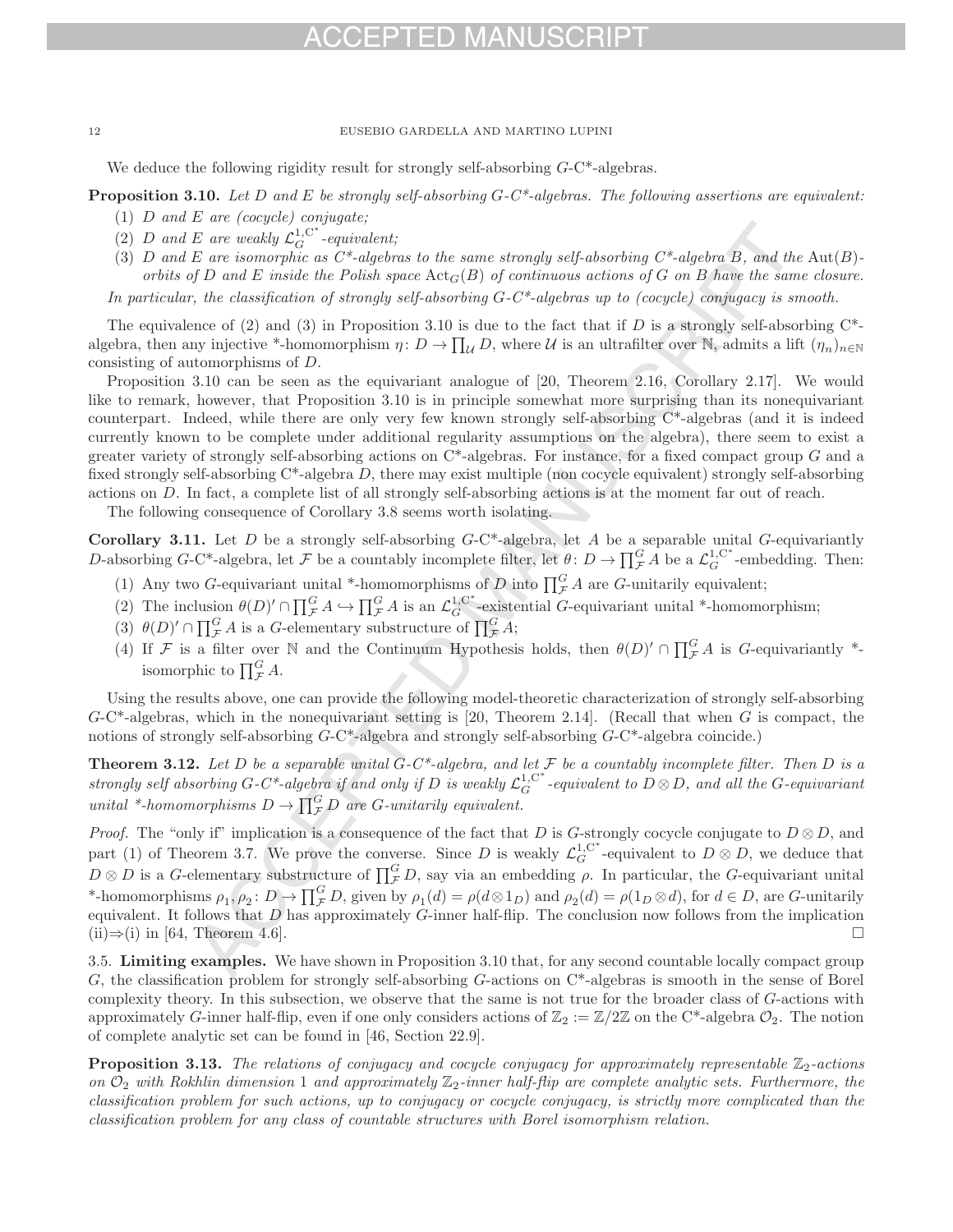## -D MA

APPLICATIONS OF MODEL THEORY TO C\*-DYNAMICS 13

*Proof.* Recall that in [42] Izumi constructed an action  $\nu$  of  $\mathbb{Z}_2$  on  $\mathcal{O}_2$  whose crossed product  $D = \mathcal{O}_2 \rtimes_{\nu} \mathbb{Z}_2$  is a Kichrberg algebra satisfying the Universal Coefficient Theorem, with trivial  $K_1$ -group,  $K_0$ -group isomorphic to  $\mathbb{Z} \left[ \frac{1}{2} \right]$ , and zero element of  $K_0(D)$  corresponding to the unit of D; see [42, Lemma 4.7].

Such an action was used in [34] to prove that the relations of conjugacy and cocycle conjugacy of  $\mathbb{Z}_2$ -actions on  $\mathcal{O}_2$  are complete analytic sets, when regarded as subsets of  $\text{Act}_{\mathbb{Z}_2}(\mathcal{O}_2) \times \text{Act}_{\mathbb{Z}_2}(\mathcal{O}_2)$ . Precisely, it is proved in [34], relying on a construction of Rørdam from [59], that there exists a Borel map assigning to each uniquely 2-divisible torsion-free countable abelian group  $\Gamma$  a Kirchberg algebra  $A_{\Gamma}$  satisfying the Universal Coefficient Theorem, with trivial K<sub>1</sub>-group, K<sub>0</sub>-group isomorphic to Γ, and zero element of K<sub>0</sub>(A<sub>Γ</sub>) corresponding to the unit of A<sub>Γ</sub>. Denote by  $\iota_{A_{\Gamma}}$  the trivial  $\mathbb{Z}_2$ -action on  $A_{\Gamma}$ . Then the function  $\Gamma \mapsto \alpha_{\Gamma} := \nu \otimes \iota_{A_{\Gamma}}$  provides a Borel reduction from the relation E of isomorphism of uniquely 2-divisible torsion-free countable abelian groups to the relations of conjugacy and cocycle conjugacy of  $\mathbb{Z}_2$ -actions on  $\mathcal{O}_2$ . It is furthermore shown in [34], modifying an argument of Hjorth from [41], that E is a complete analytic set. Furthermore, if F is the relation of isomorphism within a class of countable structures, and if  $F$  is Borel, then  $F$  is Borel reducible to  $E$  (but not vice versa). It was furthermore observed in [34] that, for any uniquely 2-divisible torsion-free countable abelian group Γ, the action  $\alpha_{\Gamma}$  has Rokhlin dimension 1, and is approximately representable.

We claim that  $\alpha_{\Gamma}$  has approximately  $\mathbb{Z}_2$ -inner half-flip. To see this, it is enough to observe that the  $\mathbb{Z}_2$ -action  $\nu$ on  $\mathcal{O}_2$  (corresponding to the case when Γ is trivial) is strongly self-absorbing. This follows from the fact that  $\nu$  is constructed as the infinite tensor product  $\mathcal{D}_{\infty}$  Ad(u), where u is a unitary element of  $\mathcal{D}_{\infty}^{\text{st}}$ , using the identification  $\mathcal{O}_2 \cong \bigotimes_{n\in\mathbb{N}} \mathcal{O}_{\infty}^{st}$ ; see [42, Section 4]. Since  $\mathcal{O}_{\infty}^{st}$  is a C\*-algebra with approximately inner half-flip, one can deduce from [65, Proposition 5.3] that  $\nu$  is strongly self-absorbing. Since  $\alpha_{\Gamma}$  is the tensor product of a strongly selfabsorbing action (namely,  $\nu$ ) with an action with approximately  $\mathbb{Z}_2$ -inner half-flip (namely,  $\iota_{A_{\Gamma}}$ ), it follows that  $\alpha_{\Gamma}$ has approximately  $\mathbb{Z}_2$ -inner half-flip. This proves the claim.

Using these observations, and considering the fact that the set of  $\mathbb{Z}_2$ -actions on  $\mathcal{O}_2$  with approximately  $\mathbb{Z}_2$ -inner If-flip is analytic, the result follows. half-flip is analytic, the result follows.

Clearly, similar conclusions hold for G-actions on  $\mathcal{O}_2$  for any countable discrete group G with a quotient of order 2, such as the group of integers. This can be seen by regarding a  $\mathbb{Z}_2$ -action as a G-action in the canonical way.

### 4. Order zero dimension and Rokhlin dimension

4.1. **Order zero dimension.** The notion of positive weak *L*-containment between *L*-morphisms can be defined in the general setting of logic for metric structures; see Subsection A.2. For G-C\*-algebras, one has the following: a G-equivariant \*-homomorphism  $\theta: A \to B$  is positively weakly  $\mathcal{L}_G^{C*}$ -contained in another G-equivariant \*homomorphism  $f: A \to C$  if for any separable subalgebras  $A_0 \subset A$  and  $B_0 \subset B$  such that  $\theta(A_0) \subset B_0$ , and for some (equivalently, any) countably incomplete filter F, there exists a G-equivariant \*-homomorphism  $\gamma: B_0 \to \prod_{\mathcal{F}}^G C$ such that  $({\gamma \circ \theta})|_{A_0} = ({\Delta_C \circ f})|_{A_0}$ , where  ${\Delta_C : C \to \prod_F^G C}$  is the diagonal \*-homomorphism. Various equivalent formulations of this notion can be found in Subsection A.2.

We now present natural generalizations of positive weak  $\mathcal{L}_G^{\mathbb{C}^*}$ -containment where instead of a single \*-homomorphism one considers a tuple of completely positive contractive order zero maps. Whenever  $f: A \rightarrow B$  is a G-equivariant \*-homomorphism, we will regard B as a G-equivariant A-bimodule, as defined in Subsection 2.6.

**Definition 4.1.** Let A, B, and C be G-C\*-algebras, and let  $\theta: A \rightarrow B$  and  $f: A \rightarrow C$  be G-equivariant \*homomorphisms. We say that  $\theta$  is G-equivariantly d-contained in f if for any separable G-C\*-subalgebras  $A_0 \subset A$ and  $B_0 \subset B$  such that  $\theta(A_0) \subset B_0$ , and for some (equivalently, any) countably incomplete filter F, there exist G-equivariant completely positive contractive order zero A-bimodule maps  $\psi_0, \ldots, \psi_d \colon B_0 \to \prod_{\mathcal{F}}^G C$  whose sum  $\psi = \psi_0 + \cdots + \psi_d$  is contractive and such that  $(\psi \circ \theta)|_{A_0} = (\Delta_C \circ f)|_{A_0}$ .

The notion of G-equivariant d-containment from Definition 4.1 admits a natural syntactic reformulation:  $\theta$ :  $A \rightarrow$ B is G-equivariantly d-contained in  $f: A \to C$  if and only if for any tuples  $\overline{a}$  in  $A, \overline{b}$  in  $B$ , and for any tuple  $\overline{w}$  of elements of a finite dimensional C<sup>\*</sup>-algebra, for any positive quantifier-free  $\mathcal{L}_G^{\alpha z,A-A}$ -formulas  $\varphi(\overline{z},\overline{y})$ , for any positive quantifier-free  $\mathcal{L}_G^{\text{osos},A-A}$ -formulas  $\psi(\overline{x},\overline{z},\overline{y})$ , where the variables  $\overline{z}$  have finite-dimensional C\*-algebras as sorts, and for any  $\varepsilon > 0$ , there exist tuples  $\overline{c}_0, \ldots, \overline{c}_d$  in C such that the following are satisfied for  $j = 0, \ldots, d$ :

 $\psi(f(\overline{a}), \overline{w}, \overline{c}_0 + \ldots + \overline{c}_d) \leq \psi(\theta(\overline{a}), \overline{w}, \overline{b}) + \varepsilon$  and  $\varphi(\overline{w}, \overline{c}_i) \leq \varphi(\overline{w}, \overline{b}) + \varepsilon$ .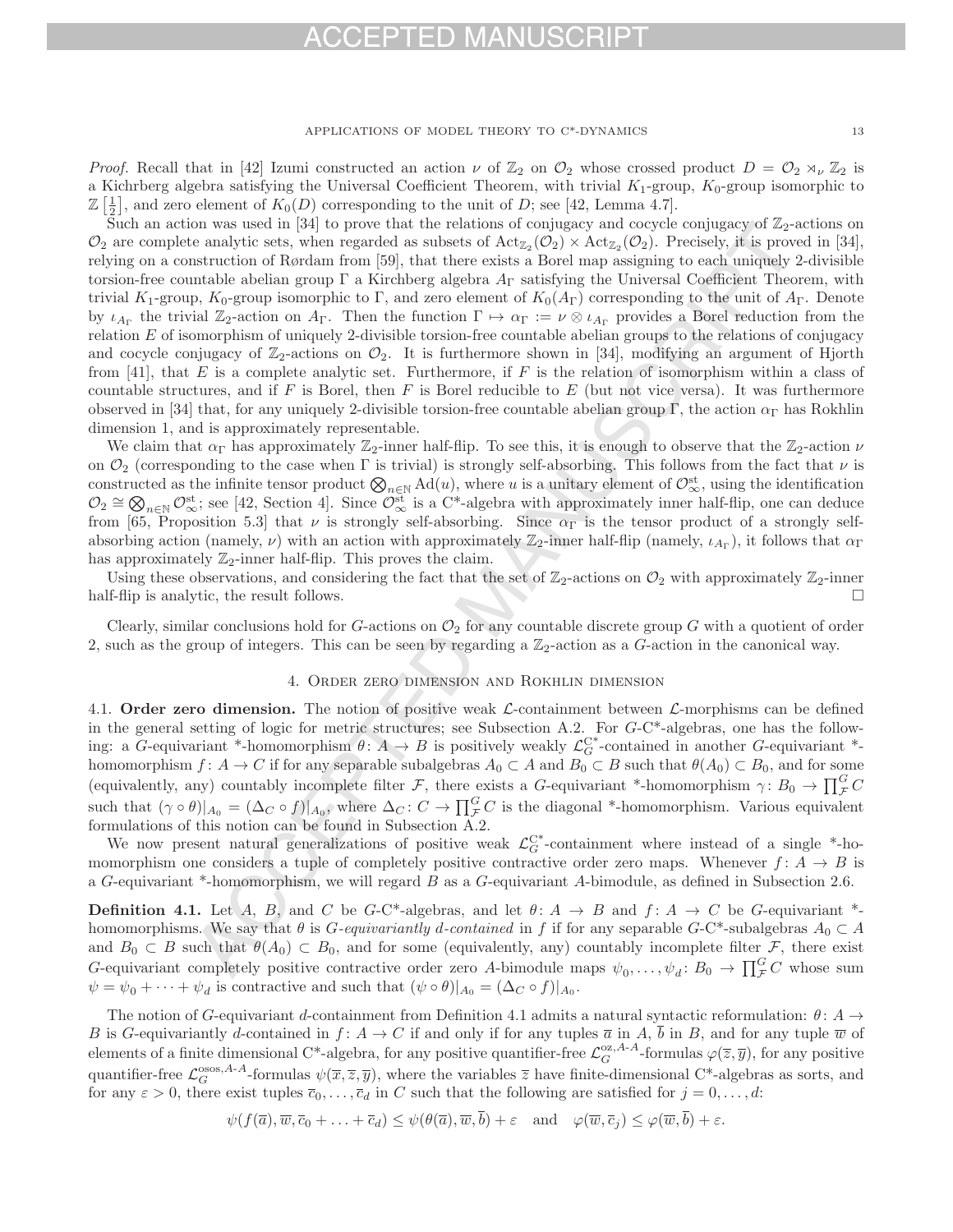**Remark 4.2.** When B is nuclear, in the syntactic characterization of d-containment, one can replace  $\mathcal{L}_G^{\text{osos},A-A}$ . formulas with  $\mathcal{L}_G^{\text{osos-nuc},A-A}$ -formulas, and  $\mathcal{L}_G^{\text{oz},A-A}$ -formulas with  $\mathcal{L}_G^{\text{oz-nuc},A-A}$ -formulas. This follows from the characterization of  $\mathcal{L}_G^{\text{osos-nuc},A-A}$ -morphisms from Lemma 2.4.

**Definition 4.3.** The *G*-equivariant order zero dimension  $\dim_{oz}^G(\theta)$  of a *G*-equivariant \*-homomorphism  $\theta: A \to B$ is the smallest integer  $d \geq 0$  such that  $\theta$  is G-equivariantly d-contained in the identity map  $id_A: A \to A$ . If no such d exists, we set  $\dim_{\text{oz}}^G(\theta) = \infty$ .

The proof of the following is an easy consequence of the syntactic characterization of G-equivariant d-containment.

## **Proposition 4.4.** Let Λ be a directed set.

- (1) Let  $\theta_0: A \to B$  and  $\theta_1: B \to C$  be G-equivariant \*-homomorphisms between G-C\*-algebras. Then  $\dim_{\text{oz}}^G(\theta_1 \circ \theta_0) + 1 \leq (\dim_{\text{oz}}^G(\theta_1) + 1)(\dim_{\text{oz}}^G(\theta_0) + 1);$
- (2) Let  $\theta: A \to B$  be a G-equivariant \*-homomorphism, and let C be a G-C\*-algebra. Then

$$
\dim_{\text{oz}}^G(\theta \otimes \text{id}_C) \le \dim_{\text{oz}}^G(\theta);
$$

(3) Let  $({A_{\lambda}}_{\lambda\in\Lambda}, {\theta_{\lambda,\mu}}_{\lambda,\mu\in\Lambda,\lambda<\mu})$  be a direct system of G-C\*-algebras (with G-equivariant \*-homomorphisms). For  $\lambda \in \Lambda$ , denote by

$$
\theta_{\lambda,\infty} \colon A_{\lambda} \to \varinjlim A_{\mu}
$$

denote the canonical equivariant \*-homomorphism. Then

$$
\dim_{\text{oz}}^G(\theta_{\lambda,\infty}) \leq \limsup_{\mu \in \Lambda} \dim_{\text{oz}}^G(\theta_{\lambda,\mu}).
$$

(4) For  $j = 0, 1$ , let  $({A_{\lambda}^{(j)}}_{\lambda \in \Lambda}, {\{\theta_{\lambda \mu}^{(j)}}}_{\lambda, \mu \in \Lambda, \lambda < \mu})$  be a direct system of G-C\*-algebras. Let  $\{\eta_{\lambda}: A_{\lambda}^{(0)} \to A_{\lambda}^{(1)}\}$  $\overline{1}$ λ∈Λ be a family of G-equivariant \*-homomorphisms. Then

$$
\dim_{\text{oz}}^G(\varinjlim_{\lambda \in \Lambda} \eta_{\lambda}) \le \limsup_{\mu \in \Lambda} \dim_{\text{oz}}^G(\eta_{\mu}).
$$

Let  $\theta: A \to B$  is a G-equivariant completely positive contractive order zero map. We recall that by [30, Proposition 2.3, there is a naturally induced completely positive contractive order zero map  $A \rtimes G \to B \rtimes G$  between the crossed products, which we will denote in the following by  $\theta$ . If  $\theta$  is a \*-homomorphism, then  $\theta$  is a \*-homomorphism as well. If  $\theta$  is an A-A-bimodule morphism, then  $\hat{\theta}$  is an A-A-bimodule morphism as well.

**Lemma 4.5.** Let A and B be  $G-C^*$ -algebras and let  $\theta: A \to B$  be a G-equivariant \*-homomorphism. Then  $\dim_{\text{oz}}(\widehat{\theta}) \leq \dim_{\text{oz}}^G(\theta)$  and  $\dim_{\text{oz}}(\theta|_{A^G}) \leq \dim_{\text{oz}}^G(\theta)$ .

*Proof.* Observe that if A is a  $G-C^*$ -algebra and F is a countably incomplete filter, then there exists a canonical \*-homomorphism  $\left(\prod_{\mathcal{F}}^G A\right) \rtimes G \to \prod_{\mathcal{F}}^G (A \rtimes G)$  in view of the universal property of the full crossed product; see [28]. This, together with the remarks above, proves the first assertion. The second assertion can be proved similarly observing that  $A^G$  is positively quantifier-free  $\mathcal{L}_G^{C^*}$ -definable.

We also consider the following strengthening of the notion of d-containment.

**Definition 4.6.** Let A, B, and C be G-C\*-algebras of density character less than  $\kappa$ , and let  $\theta: A \to B$  and f:  $A \rightarrow C$  be G-equivariant \*-homomorphisms. We say that  $\theta$  is G-equivariantly d-contained in f with commuting towers if for some (equivalently, any)  $\kappa$ -good filter F, there exist G-equivariant completely positive contractive order zero A-bimodule maps  $\psi_0, \ldots, \psi_d \colon B \to \prod_{\mathcal{F}}^G C$  whose sum  $\psi = \psi_0 + \cdots + \psi_d$  is contractive, such that  $\psi \circ \theta = \Delta_C \circ f$ and such that, for every  $0 \leq i < j \leq d$ , the images of  $\theta(A)' \cap B$  under  $\psi_i$  and  $\psi_j$  commute.

Observe that, in Definition 4.6, since the  $\psi_i$ 's are assumed to be A-bimodule maps, the image of  $A' \cap B$  under  $\psi_i$  is contained in  $f(A)' \cap \prod_{\mathcal{F}}^G C$ . Similarly as d-containment, the notion of G-equivariant d-containment with commuting towers from Definition 4.6 admits a natural syntactic reformulation:  $\theta: A \to B$  is G-equivariantly d-contained in  $f: A \to C$  if and only if for any tuples  $\overline{a}$  in  $A, \overline{b}$  in  $B$ , and  $\overline{b}' \in \theta(A)' \cap B$ , and for any tuple  $\overline{w}$  of elements of a finite dimensional C<sup>\*</sup>-algebra, for any positive quantifier-free  $\mathcal{L}_G^{\alpha, A-A}$ -formulas  $\varphi(\overline{z}, \overline{y}, \overline{y}')$ , for any positive quantifier-free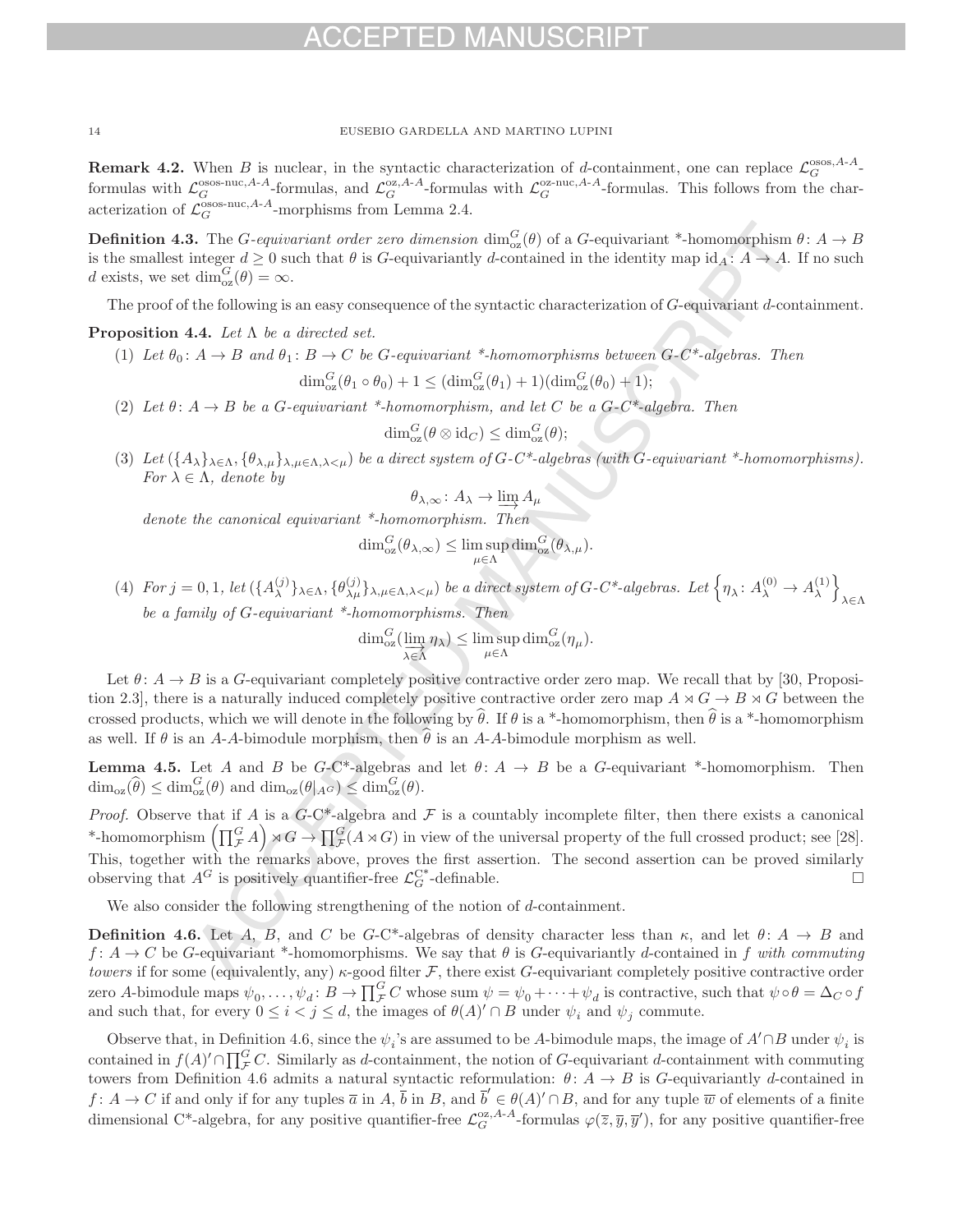## $-1$

### APPLICATIONS OF MODEL THEORY TO C\*-DYNAMICS 15

 $\mathcal{L}_G^{\text{osos},A-A}$ -formulas  $\psi(\overline{x},\overline{z},\overline{y})$ , where the variables  $\overline{z}$  have finite-dimensional C\*-algebras as sorts, and for any  $\varepsilon > 0$ , there exist tuples  $\overline{c}_0, \ldots, \overline{c}_d, \overline{c}'_0, \ldots, \overline{c}'_d$  in C such that  $[\overline{c}'_i, \overline{c}'_j] = 0$  for  $0 \le i < j \le d$ ,

$$
\psi(f(\overline{a}), \overline{w}, \overline{c}_0 + \ldots + \overline{c}_d, \overline{c}'_0 + \ldots + \overline{c}'_d) \leq \psi(\theta(\overline{a}), \overline{w}, \overline{b}, \overline{b}') + \varepsilon
$$

and

$$
\varphi(\overline{w},\overline{c}_j) \leq \varphi(\overline{w},\overline{b},\overline{b}') + \varepsilon \text{ for } j = 0,\ldots,d.
$$

**Definition 4.7.** The G-equivariant order zero dimension with commuting towers  $\dim_{\text{OZ}}^{c,G}(\theta)$  of a G-equivariant \*homomorphism  $\theta: A \to B$  is the smallest integer  $d \geq 0$  such that  $\theta$  is G-equivariantly d-contained with commuting towers in the identity map  $id_A: A \to A$ . If no such d exists, we set  $dim_{\text{oz}}^G(\theta) = \infty$ .

4.2. **Commutant** d-containment. The notion of commutant positive existential  $\mathcal{L}_G^{C^*}$ -theory of a  $G$ -C<sup>\*</sup>-algebra has been introduced in Subsection 3.2. In this section, we consider d-dimensional generalizations of such a notion. We will regard (not necessarily unital) C<sup>\*</sup>-algebras as structures in the Kirchberg language introduced in Subsection A.4. This will allow us to formulate a definition applicable in both the unital and the nonunital settings.

**Definition 4.8.** Let  $d \in \mathbb{N}$ , and let A and B be G-C\*-algebras. Fix a cardinal  $\kappa$  larger than the density character of A and B. We say that A is G-equivariantly commutant d-contained in B, and write  $A \precsim_d B$ , if for some (equivalently, any) countably incomplete  $\kappa$ -good filter  $\mathcal{F}$ , and for any separable unital  $G$ -C\*-subalgebra C of  $F_{\mathcal{F}}^G(A)$ , there exist G-equivariant completely positive contractive order zero maps  $\eta_0, \ldots, \eta_d \colon C \to F_{\mathcal{F}}^G(B)$  with unital sum.

We say that A is *G*-equivariantly commutant d-contained in B with commuting towers, and write  $A \precsim_d^c B$ , if one choose the maps  $\eta_0, \ldots, \eta_d \colon C \to F^G_{\mathcal{F}}(B)$  as above to also have pairwise commuting ranges.

Using Proposition 2.9 one can give a syntactic reformulation of Definition 4.8, which in particular shows that the choice of the countably incomplete  $\kappa$ -good filter F is irrelevant. When A, B are separable, one can take any countably incomplete filter. It is not difficult to see that if  $A \precsim_{d-1} B$  and  $B \precsim_{k-1} C$  then  $A \precsim_{dk-1} C$ .

**Remark 4.9.** Suppose that a separable unital G-C\*-algebra A admits a G-equivariant unital \*-homomorphism into  $A' \cap \prod_{\mathcal{F}}^G A$  for some (equivalently, any) countably incomplete filter. Then A is G-equivariantly commutant d-contained (with commuting towers) in  $B$  if and only if there exist  $G$ -equivariant completely positive contractive order zero maps  $\eta_0, \ldots, \eta_d \colon A \to F^G_{\mathcal{F}}(B)$  (with commuting ranges) such that  $\eta_0 + \cdots + \eta_d$  is unital. In particular, this applies when  $A$  is commutative, or when  $A$  is strongly self-absorbing; see [64, Theorem 4.6].

Let D be a strongly self-absorbing  $G$ -C\*-algebra. By [64, Theorem 4.7 ], a separable  $G$ -C\*-algebra B is  $G$ equivariantly D-absorbing if and only if  $D$  is commutant 0-contained in  $B$ . We will prove in Theorem 4.35 that this is in turn equivalent to D being commutant d-contained with commuting towers in B for any  $d \in \mathbb{N}$ .

**Remark 4.10.** Let A and B be separable G-C<sup>\*</sup>-algebras with A G-equivariantly commutant d-contained (with commuting towers) in B. Let C be a separable subalgebra of  $F_{\mathcal{F}}^G(B)$ . It is a consequence of Proposition 2.9 that there exist completely positive contractive order zero maps  $\eta_0, \ldots, \eta_d \colon A \to C' \cap F_{\mathcal{F}}^G(B)$  (with commuting ranges) such that  $\eta_0 + \cdots + \eta_d$  is unital.

4.3. **Relationship between order zero dimension and** d**-containment.** The notion of Rokhlin dimension (with commuting towers) for a  $G$ -C\*-algebra—see [40, Definition 1.1], [31, Definition 3.2]—can be naturally presented in terms of d-containment. Precisely, a  $G$ -C<sup>\*</sup>-algebra A has Rokhlin dimension (with commuting towers) at most d if and only if the  $G$ -C\*-algebra  $C(G)$  endowed with the canonical left translation action Lt is G-equivariantly commutant d-contained (with commuting towers) in A. We will denote by  $\dim_{\text{Rok}}(A)$  the Rokhlin dimension of a G-C<sup>\*</sup>-algebra A, and by  $\dim_{\text{Rok}}^c(A)$  the Rokhlin dimension with commuting towers of A. We point out that Rokhlin dimension has recently been generalized to R-actions (flows) in [38].

In Proposition 4.14, we will observe that there exists a relationship between the notion of G-equivariant order zero dimension of a G-equivariant \*-homomorphism introduced in Subsection 4.1, and the notion of G-equivariant commutant d-containment introduced in Subsection 4.2. Precisely, if  $\theta: A \to B$  has G-equivariant order zero dimension (with commuting towers) at most d, then B is commutant d-contained (with commuting towers) in  $A$ .

**Lemma 4.11.** Let C be a unital G-C\*-algebra, let A and B be  $G$ -C\*-algebras, let  $\kappa$  be a cardinal larger than the density character of A and C, and let F be a countably incomplete  $\kappa$ -good filter. Suppose that  $\theta: A \to B$  is a Gequivariant \*-homomorphism, and let  $1_C \otimes \theta \colon A \to C \otimes_{\max} B$  be the map  $a \mapsto 1_C \otimes \theta(a)$ . If  $\dim_{\text{oz}}^G(1_C \otimes \theta) \leq d < +\infty$ ,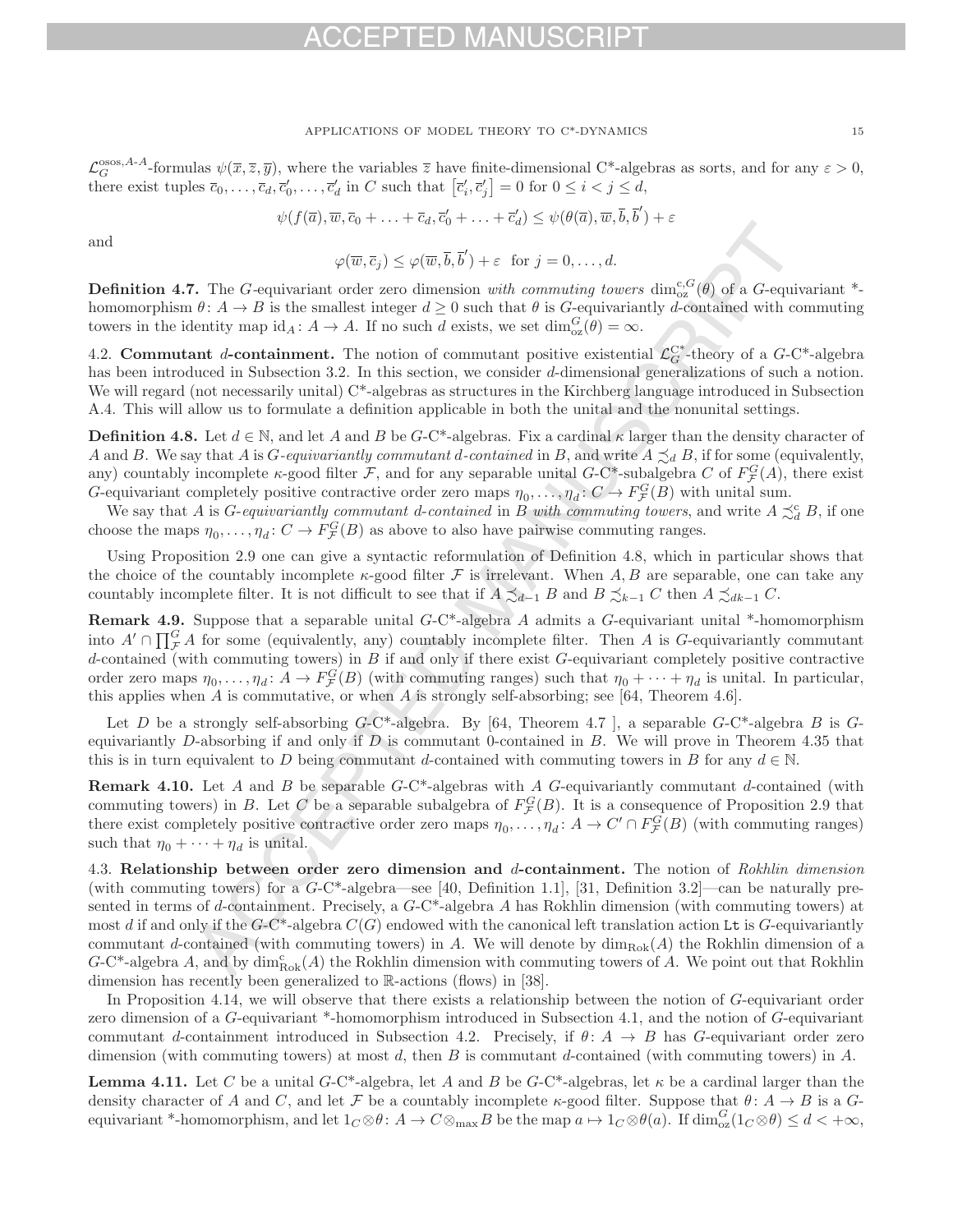then there exist G-equivariant completely positive contractive order zero maps  $\eta_0, \ldots, \eta_d \colon C \to F^G_{\mathcal{F}}(A)$  such that  $\sum_{j=0}^{d} \eta_j$  is unital. The converse holds if  $A = B$  and  $\theta: A \to A$  is the identity.

Proof. Observe that  $\theta$  is necessarily injective. We can therefore identify A with its image under  $\theta$  inside B. Let  $\psi_0,\ldots,\psi_d\colon C\otimes_{\text{max}} B\to \prod_{\mathcal{F}} G A$  be G-equivariant completely positive contractive order zero A-bimodule maps witnessing the fact that  $\dim_{oz}^G(1_C \otimes \theta) \leq d$ . Fix  $c_0 = 1, c_1, \ldots, c_n \in C$ . Let  $t(\overline{x})$  be a positive quantifier-free  $\mathcal{L}_G^{oz}$ -type that is realized by  $(c_0,\ldots,c_n)$  in C. Consider the corresponding multiplier  $\mathcal{L}_{G}^K(A)$ -type  $t_A^m$  defined as in Subsection 2.7. Let  $t_A^c(\overline{x})$  be the commutant type associated with A, and consider the  $\mathcal{L}_G^K(A)$ -type  $q_A(\overline{y}_0,\ldots,\overline{y}_d)$  consisting of conditions  $\varphi(\overline{y}_j) \leq r$  for any condition  $\varphi(\overline{x}) \leq r$  in  $t_A^m(\overline{x}) \cup t_A^c(\overline{x})$  and  $j = 0, 1, ..., d$ , and  $||a(y_{0,0} + \cdots + y_{0,d}) - a|| =$ 0 for every  $a \in A$ . Fix an approximate unit  $(a_\lambda)_{\lambda \in \Lambda}$  for A. Considering the tuple  $\overline{b} := (c_0 \otimes a_\lambda, \ldots, c_n \otimes a_\lambda)$  in  $C \otimes_{\text{max}} B$ , for large enough  $\lambda$ , we conclude that the type  $t_A^m(\overline{x}) \cup t_A^c(\overline{x})$  is approximately realized in  $C \otimes_{\text{max}} B$ . Recall that, by definition of G-equivariant order zero dimension,  $\psi_0,\ldots,\psi_d$  are completely contractive order zero A-bimodule maps with contractive sums such that  $(\psi_0 + \cdots + \psi_d)|_A$  is the canonical diagonal G-equivariant  $*$ homomorphism  $A \to \prod_{\mathcal{F}}^G A$ . Therefore, by Los' theorem, considering the elements  $\psi_0(\bar{b}), \ldots, \psi_d(\bar{b})$  shows that the type  $q_A(\overline{x})$  is approximately realized in A. The conclusion follows from quantifier-free positive  $\mathcal{L}_G^K(A)$ -saturation of  $F_{\mathcal{F}}^G(A)$ ; see Proposition 2.9.

Conversely, suppose that  $A = B$ , that  $\theta: A \to A$  is the identity map id<sub>A</sub> of A, and that there exist G-equivariant completely positive contractive order zero maps  $\eta_0, \ldots, \eta_d \colon C \to F^G_{\mathcal{F}}(A)$  such that  $\eta_0 + \cdots + \eta_d$  is unital. Then the function  $F_{\mathcal{F}}^G(A) \times A \to \prod_{\mathcal{F}}^G A$ , given by  $([a_i]_{i\in I}, b) \mapsto [a_i b]_{i\in I}$ , induces a G-equivariant \*-homomorphism  $\Psi: F_{\mathcal{F}}^G(A) \otimes_{\text{max}} A \to \prod_{\mathcal{F}}^G A$ , by the universal property of the maximal tensor product. One can then define  $\psi_j = \Psi \circ (\eta_j \otimes \mathrm{id}_A) : C \otimes_{\text{max}} A \to \prod_{\mathcal{F}}^G A$ , for  $j = 0, \ldots, d$ . These are well defined G-equivariant completely positive contractive order zero A-bimodule maps, which witness that  $\dim_{oz}^G(\theta) \leq d$ .

Recall that, if A is a C<sup>\*</sup>-algebra and C is a unital C<sup>\*</sup>-algebra, then the relative commutant of  $1_C \otimes A$  inside  $C \otimes_{\text{max}} A$  is equal to  $C \otimes Z(A)$ , where  $Z(A)$  is the center of A; see [2, Theorem 4]. Using this fact, the same proof as Lemma 4.11 shows the following.

**Lemma 4.12.** Let C be a unital G-C\*-algebra, let A and B be  $G$ -C\*-algebras, let  $\kappa$  be a cardinal larger than the density character of A and C, and let F be a countably incomplete  $\kappa$ -good filter. Suppose that  $\theta: A \to B$  is a G-equivariant \*-homomorphism, and let  $1_C \otimes \theta$ :  $A \to C \otimes_{\text{max}} B$  be the map  $a \mapsto 1_C \otimes \theta(a)$ . If  $\dim_{\text{OZ}}^{c, G}(1_C \otimes \theta) \leq$  $d < +\infty$ , then there exist G-equivariant completely positive contractive order zero maps  $\eta_0, \ldots, \eta_d : C \to F^G_{\mathcal{F}}(A)$ with commuting ranges such that  $\eta_0 + \cdots + \eta_d$  is unital. The converse holds if  $A = B$  and  $\theta: A \to A$  is the identity map.

When  $C = C(G)$ , we deduce the following:

**Lemma 4.13.** Let A be a G-C\*-algebra. Denote by  $\theta: A \to C(G) \otimes A$  the second factor embedding. Then  $\dim_{\text{Rok}}(A) = \dim_{\text{oz}}^G(\theta)$  and  $\dim_{\text{Rok}}^c(A) = \dim_{\text{oz}}^{c,G}(\theta)$ .

**Proposition 4.14.** Suppose that  $\theta: A \to B$  is a G-equivariant \*-homomorphism. If  $\dim_{oz}^G(\theta) \leq d$ , then  $B \precsim_d A$ . If  $\dim_{\text{oz}}^{\text{c},G}(\theta) \leq d$ , then  $B \precsim_d^{\text{c}} A$ .

*Proof.* Fix a countably incomplete filter F. Suppose that  $\dim_{\text{oz}}^G(\theta) \leq d$ . Fix a separable unital G-C\*-subalgebra C of  $F_{\mathcal{F}}(B)$ . Then by Lemma 4.11 the second factor embedding  $1_C \otimes id_B : B \to C \otimes_{\text{max}} B$  has order zero dimension equal to zero. By Proposition 4.4(2), the G-equivariant \*-homomorphism  $(1_C \otimes id_B) \circ \theta : A \to C \otimes_{\text{max}} B$  has order zero dimension at most d. Therefore by Lemma 4.11 again there exist G-equivariant completely positive contractive order zero maps  $\eta_0, \ldots, \eta_d \colon C \to F^G_{\mathcal{F}}(A)$  such that  $\eta_0 + \cdots + \eta_d$  is unital. By Lemma 4.11, this concludes the proof.

The second assertion can be proved in the same way, by replacing Lemma 4.11 with Lemma 4.12.  $\Box$ 

4.4. **Dimension functions.** By a dimension function for (nuclear) G-C\*-algebras we mean a function from the class of (nuclear) C<sup>\*</sup>-algebras to  $\{0, 1, 2, \ldots, \infty\}$ .

**Definition 4.15.** A dimension function dim for G-C\*-algebras is said to be positively ∀∃-axiomatizable if there exists a collection F of formulas  $\xi(\overline{x}, \overline{z}_0, \ldots, \overline{z}_d, \overline{y}_0, \ldots, \overline{y}_d)$  of the form

 $\max \left\{ \eta(\overline{x}, \overline{z}_0,\ldots,\overline{z}_d), \varphi_0(\overline{z}_0, \overline{y}_0),\ldots,\varphi_d(\overline{z}_d, \overline{y}_d), \psi(\overline{x}, \overline{z}_0,\ldots,\overline{z}_d, \overline{y}_0 + \cdots + \overline{y}_d) \right\},$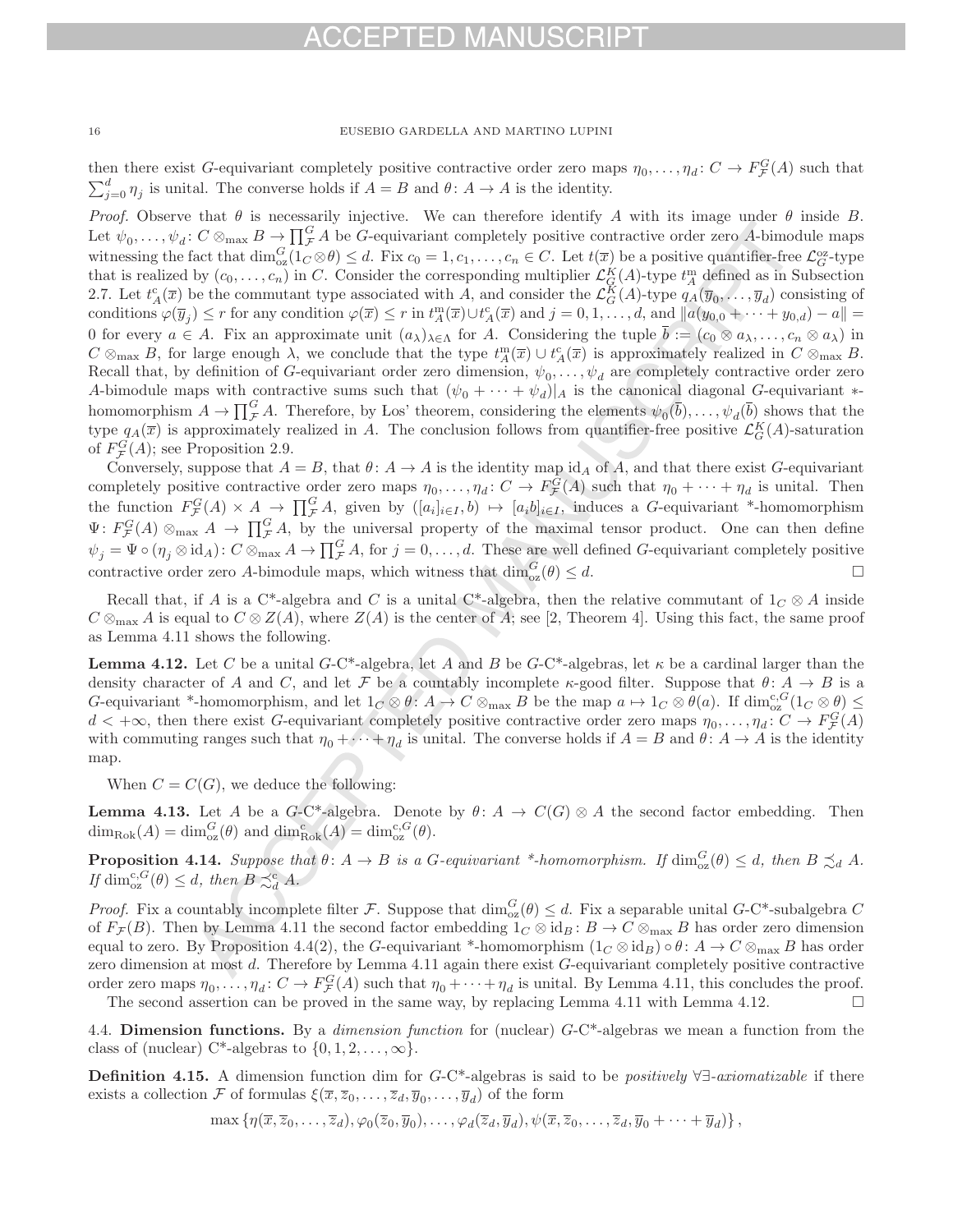where

- (1)  $\overline{z}_0, \ldots, \overline{z}_d$  have finite-dimensional C<sup>\*</sup>-algebras as sorts,
- (2)  $\eta$  is a positive quantifier-free  $\mathcal{L}_G^{C^*}$ -formula,
- (3)  $\varphi$  is a positive quantifier-free  $\mathcal{L}_G^{\text{oz}}$ -formula,
- (4)  $\psi$  is a positive quantifier-free  $\mathcal{L}_G^{\text{osos}}$ -formula,

such that the following holds: for a  $G-C^*$ -algebra A,  $\dim(A) \leq d$  if and only if

$$
A \models \sup_{\overline{x}} \inf_{\overline{z}_0} \cdots \inf_{\overline{z}_d} \inf_{\overline{y}_0} \cdots \inf_{\overline{y}_d} \xi(\overline{x}, \overline{z}_0, \dots, \overline{z}_d, \overline{y}_0, \dots, \overline{y}_d) = 0.
$$

**Definition 4.16.** A dimension function for *nuclear G*-C<sup>\*</sup>-algebras is said to be *nuclearly* positively ∀∃-axiomatizable if in Definition 4.15 we can simultaneously choose  $\varphi$  and  $\psi$  to be positive quantifier-free formulas in  $\mathcal{L}_G^{\text{oz-nuc}}$  and  $\mathcal{L}_G^{\mathrm{C}^*-\mathrm{nuc}},$  respectively.

**Example 4.17.** The following are positively ∀∃-axiomatizable dimension functions for nuclear C\*-algebras:

- (1) Nuclear dimension. Indeed, one can consider variables  $(\overline{z}_0,\ldots,\overline{z}_d)$  with sorts finite-dimensional C\*-algebras  $F_0, \ldots, F_d$  and then the formulas
	- $\eta(\overline{x}, \overline{z}_0, \dots, \overline{z}_d) \equiv \max_{j=0, \dots, d} \inf_{s \in \text{CPC}(A, F_j)} \max_{k} ||s(x_k) z_{j,k}||;$
	- $\varphi_j(\overline{y}_j, \overline{z}_j) \equiv \inf_{t \in \text{CPC}(F_j, A)} \max_k ||t(z_{j,k}) y_{j,k}||$ , for a fixed  $j = 0, \ldots, d;$
	- $\psi(\overline{x}, \overline{z}_0, \ldots, \overline{z}_d, \overline{y}) \equiv \max_k ||x_k y_k||.$
- (2) Decomposition rank. In fact, one may just consider the same formulas  $\eta$  and  $\psi$  as in (1), together with

$$
\varphi_j(\overline{z}_j, \overline{y}_j) \equiv \inf_{t \in \text{CPC}(F_j, A)} \max_k ||t(z_{j,k}) - y_{j,k}||, \text{ for } j = 0, \dots, d.
$$

If  $\overline{x}, \overline{y}$  are *n*-tuples of variables, we write  $\delta(\overline{x}, \overline{y})$  for the formula

$$
\max_{1\leq j,k\leq n} \|x_j y_k - y_k x_j\|.
$$

**Definition 4.18.** A dimension function dim for (separable) G-C\*-algebras is said to be *commutant positively* existentially axiomatizable if there exists a collection F of formulas  $\xi(\overline{x}, \overline{y}_0, \ldots, \overline{y}_d)$  of the form

$$
\max_{\substack{0\leq j < k \leq d\\1\leq \ell \leq n}} \{\delta(\overline{x}, \overline{y}_j), \varphi(\overline{y}_j), \|x_\ell(y_{0,j} + \cdots + y_{d,j}) - x_\ell\|\},
$$

where  $\varphi$  is a quantifier-free positive  $\mathcal{L}_G^{\infty}$ -formula with parameters from finite-dimensional C\*-algebras, such that the following hods: for a (separable)  $G-C^*$ -algebra A, one has  $\dim(A) \leq d$  if and only if

$$
A \models \sup_{\overline{x}} \inf_{\overline{y}_0} \cdots \inf_{\overline{y}_d} \xi(\overline{x}, \overline{y}_0, \ldots, \overline{y}_d) = 0.
$$

**Definition 4.19.** Suppose that dim is a dimension function for (separable)  $G-C^*$ -algebras. We say that dim is commutant positively existentially axiomatizable with commuting towers if there exists a collection  $\mathcal F$  of formulas  $\xi(\overline{x}, \overline{y}_0, \ldots, \overline{y}_d)$  of the form

$$
\max_{\substack{0 \le j < k \le d \\ 1 \le \ell \le n}} \{ \delta(\overline{x}, \overline{y}_j), \delta(\overline{y}_j, \overline{y}_k), \varphi(\overline{z}_j, \overline{y}_j), \|x_\ell(y_{0,j} + \dots + y_{d,j}) - x_\ell\| \}
$$

where  $\varphi$  is a positive quantifier-free  $\mathcal{L}_{G}^{\alpha}$ -formula with parameters from finite-dimensional C\*-algebras, such that the following hods: for a (separable)  $G$ -C<sup>\*</sup>-algebra A, one has  $\dim(A) \leq d$  if and only if

$$
A \models \sup_{\overline{x}} \inf_{\overline{y}_0} \cdots \inf_{\overline{y}_d} \xi(\overline{x}, \overline{z}_0, \dots, \overline{z}_d, \overline{y}_0, \dots, \overline{y}_d) = 0.
$$

**Example 4.20.** Suppose that C is a fixed  $G-C^*$ -algebra. Set  $\dim(A) \leq d$  if and only if C is commutant d-contained in C (with commuting towers). Then dim is a dimension function for  $G-C^*$ -algebras that is commutant positively existentially axiomatizable (with commuting towers).

In the particular case when C is the G-C\*-algebra  $C(G)$  endowed with the canonical shift action of G, this says that Rokhlin dimension (with commuting towers) is a commutant positively existentially axiomatizable (with commuting towers) dimension function.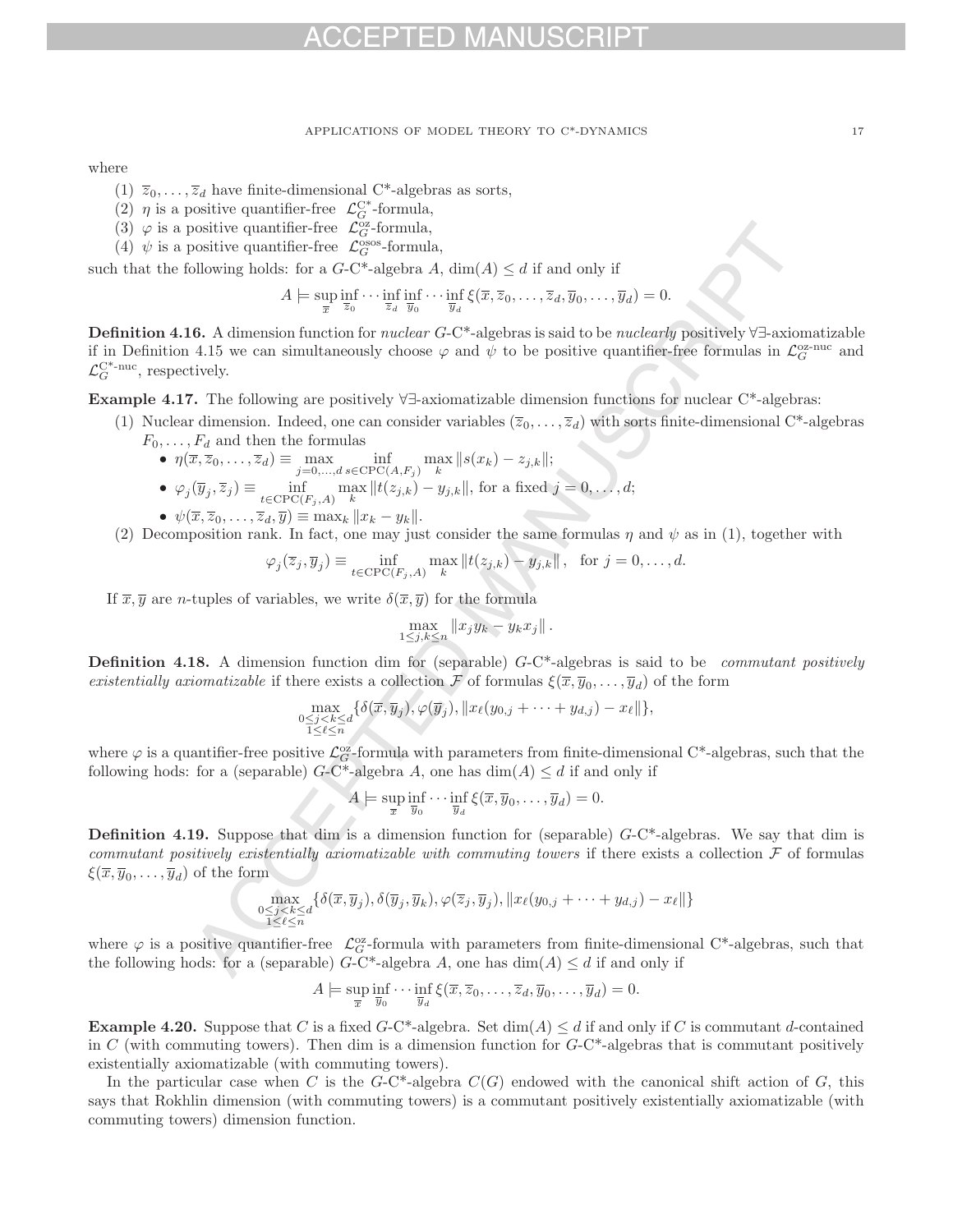The following is a consequence of Definition 4.19 and the syntactic characterization of commutant d-containment.

**Proposition 4.21.** Let dim be a dimension function for separable  $G-C^*$ -algebras that is positively existentially axiomatizable (with commuting towers). Let A and B be separable  $G-C^*$ -algebras such that A is commutant dcontained (with commuting towers) in B. Then

$$
\dim(B) + 1 \le (d+1)(\dim(A) + 1).
$$

Similarly, the following fact is a consequence of the syntactic characterization of G-equivariant d-containment, Remark 4.2, and Proposition 4.14.

**Proposition 4.22.** Let A and B be  $G-C^*$ -algebras, and let  $\theta: A \rightarrow B$  be a  $G$ -equivariant \*-homomorphism. Suppose that dim is a dimension function for  $C^*$ -algebras. If dim is positively  $\forall \exists$ -axiomatizable dimension or commutant positively existentially axiomatizable, then

$$
\dim(A) + 1 \leq (\dim_{\text{oz}}^G(\theta) + 1)(\dim(B) + 1).
$$

Moreover, if B is nuclear and dim is nuclearly  $\forall \exists$ -axiomatizable, then again

$$
\dim(A) + 1 \leq (\dim_{\text{oz}}^G(\theta) + 1)(\dim(B) + 1).
$$

In particular, Proposition 4.22 applies when dim is either nuclear dimension dim<sub>nuc</sub>, decomposition rank dr, or Rokhlin dimension dim<sub>Rok</sub>; see Example 4.17 and Example 4.20. More generally, one can define the nuclear dimension and decomposition rank of a \*-homomorphism  $f: A \to B$ , and then show that if  $\theta: A \to B$  is d-contained in  $f$ , then

 $\dim_{\text{nuc}}(\theta) + 1 \leq (d+1)(\dim_{\text{nuc}}(f) + 1)$  and  $\text{dr}(\theta) + 1 \leq (d+1)(\text{dr}(f) + 1)$ .

The following result relates the order zero dimension of the canonical inclusions  $A^G \to A$  and  $A \rtimes G \to A \otimes$  $\mathcal{K}(L^2(G))$  to the Rokhlin dimension of a  $G$ -C<sup>\*</sup>-algebra A.

**Proposition 4.23.** Let A be a  $G-C^*$ -algebra A, and denote by  $\iota: A^G \hookrightarrow A$  and  $\sigma: A \rtimes G \to A \otimes \mathcal{K}(L^2(G))$  the canonical inclusion maps. Then  $\dim_{\text{log}}(\iota) \leq \dim_{\text{Bok}}(A)$  and  $\dim_{\text{log}}(\sigma) \leq \dim_{\text{Bok}}(A)$ .

Proof. Denote by  $\theta: A \to C(G) \otimes A$  the second factor embedding. Let Lt denote the action of G on  $C(G)$  by left translation, and denote by  $\alpha$  the given action on A. Endow  $C(G) \otimes A$  with the tensor product action  $\gamma = Lt \otimes \alpha$ . Then  $\theta$  is G-equivariant, and hence it induces a \*-homomorphism  $A \rtimes G \to (C(G) \otimes A) \rtimes G$ . Observe that  $(C(G) \otimes A, \gamma)$  is canonically G-equivariantly isomorphic to  $(C(G) \otimes A, L \tau \otimes \iota_A)$  by [29, Proposition 2.3]. Then the crossed product  $(C(G) \otimes A) \rtimes_{\gamma} G$  is canonically isomorphic to  $A \otimes \mathcal{K}(L^2(G))$ , and the fixed point algebra  $(C(G) \otimes A)$ <sup>γ</sup> is canonically isomorphic to A. It follows that the map  $\hat{\theta}$ —defined right before Lemma 4.5—is canonically conjugate to  $\sigma$ , and  $\theta|_{A}G$  is canonically conjugate to  $\iota$ .

Using Lemma 4.13 at the first step, Lemma 4.5 at the second, and the above observations at the third, we get

$$
\dim_{\text{Rok}}(A) = \dim_{\text{oz}}^G(\theta) \ge \dim_{\text{oz}}(\widehat{\theta}) = \dim_{\text{oz}}(\widehat{\sigma}).
$$

Similarly, we have  $\dim_{\text{Rok}}(A) \geq \dim_{\text{oz}}(\iota)$ , as desired.

**Corollary 4.24.** Let A be a G-C\*-algebra A, and let dim be a positively ∀∃-axiomatizable dimension function for C\*-algebras. Then

$$
\dim(A^G) + 1 \leq (\dim_{\text{Rok}}(A) + 1)(\dim(A) + 1),
$$

and

$$
\dim(A \rtimes G) \leq (\dim_{\text{Rok}}(A) + 1)(\dim(A) + 1).
$$

For separable unital A, the following first appeared as [30, Theorem 3.3]. The particular case of commuting towers has also been independently obtained in [32], using completely different methods.

**Corollary 4.25.** Let A be a G-C\*-algebra A. Then

$$
\dim_{\text{nuc}}(A^G) + 1 \le \dim_{\text{nuc}}(A \rtimes G) + 1 \le (\dim_{\text{Rok}}(A) + 1)(\dim_{\text{nuc}}(A) + 1)
$$

and

$$
dr(A^G) + 1 \le dr(A \rtimes G) + 1 \le (\dim_{\text{Rok}}(A) + 1)(dr(A) + 1).
$$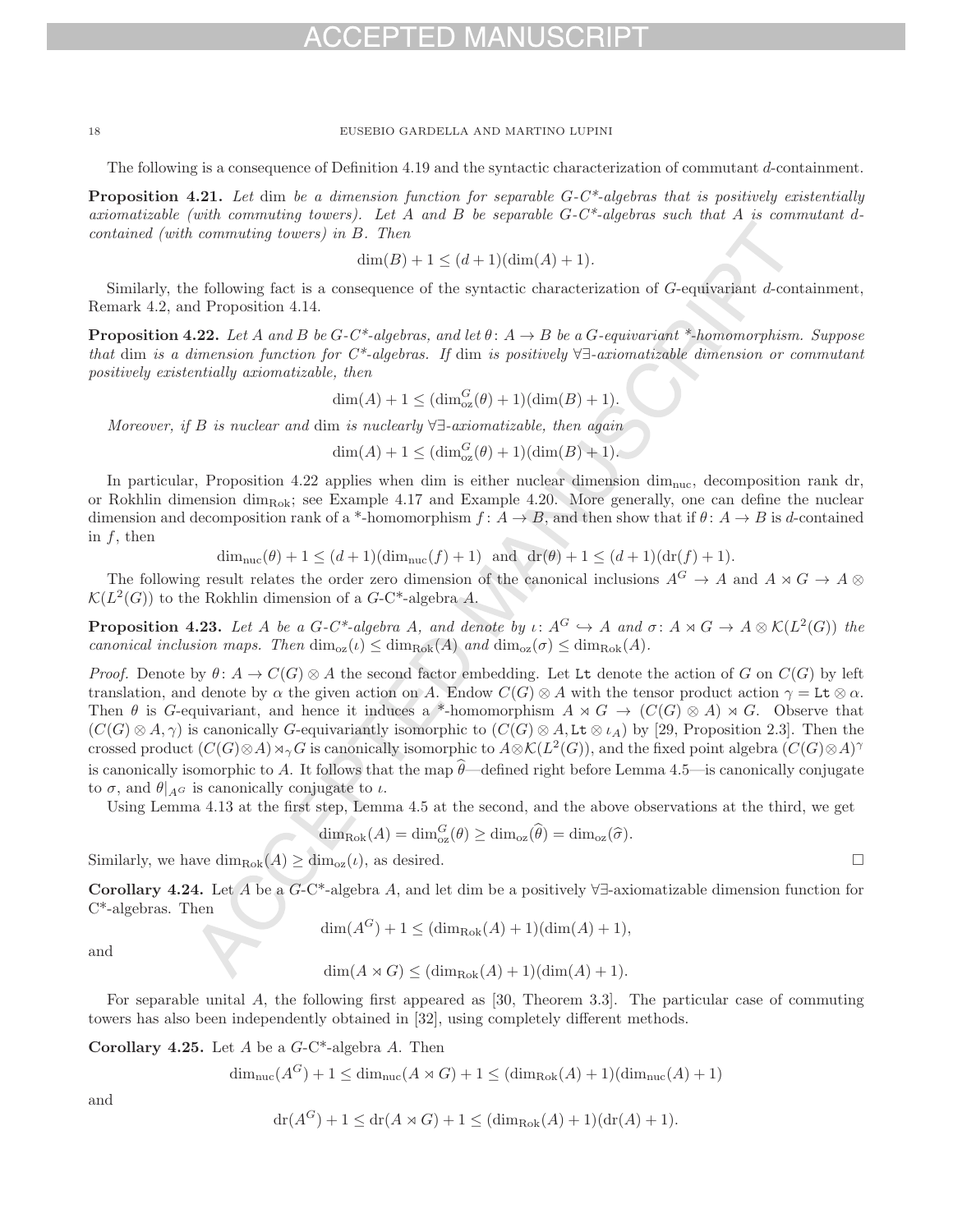## ЕРТЕŊ МА

### APPLICATIONS OF MODEL THEORY TO C\*-DYNAMICS 19

*Proof.* The first inequalities in Corollary 4.25 are due to the fact that the fixed point algebra  $A^G$  of a  $G$ -C\*-algebra is a corner of the crossed product  $A \rtimes G$ —see [61, Theorem]—and the fact that decomposition rank and nuclear dimension are nonincreasing when passing to hereditary subalgebras; see [50, Proposition 3.8] and [72, Proposition 2.5]. The second inequalities are an immediate consequence of Corollary 4.24 and Example 4.17.

4.5. **Bundles.** In this subsection, we generalize the main result of [15] to equivariant bundles; see Theorem 4.28. This result will be crucial in our applications to actions with finite Rokhlin dimension in Subsections 6.4 and 6.5. We will need the following equivariant version of the Choi-Effros lifting theorem for compact groups.

**Proposition 4.26.** Let  $(A, \alpha)$  and  $(B, \beta)$  be G-C\*-algebras, and let  $\varphi: A \to B$  be a surjective, G-equivariant, nuclear \*-homomorphism. Then there exists a G-equivariant completely positive contractive lift  $\sigma: B \to A$ . If  $\varphi$  is unital, then we can also choose  $\sigma$  to be unital.

*Proof.* Use Choi-Effros to find a completely positive contractive lift  $\rho: B \to A$  (which may be chosen to be unital if  $\varphi$  is). If  $\mu$  denotes the normalized Haar measure on G, then it is easy to check that the map  $\sigma: B \to A$  given by  $\sigma(b) = \int_{\sigma} \alpha_{\sigma}(a(\beta_{-1}(b))) d\mu$  for all  $b \in B$ , is as in the statement.  $\sigma(b) = \int_G \alpha_g(\rho(\beta_{g^{-1}}(b))) d\mu$ , for all  $b \in B$ , is as in the statement.

Suppose that X is a compact metrizable space. The definition of  $C(X)$ -algebra can be found in [15, Definition 2.1]. We consider here the natural equivariant analog of a  $C(X)$ -algebra:

**Definition 4.27.** Let A be a  $C(X)$ -algebra. For  $x \in X$ , denote by  $U_x$  the open subset  $X \setminus \{x\}$  of X, and denote by  $A(U_x)$  the corresponding ideal of A. We say that A is a  $G-C(X)$ -algebra, if A is endowed with an action  $\alpha\colon G\to \text{Aut}(A)$  satisfying  $\alpha_g(A(U_x))\subset A(U_x)$  for all  $x\in X$  and all  $g\in G$ .

In the context of the above definition, given  $x \in X$ , denote by  $A_x$  the quotient  $A/A(U_x)$  and by  $\pi_x \colon A \to A_x$  the canonical quotient map. Then  $\alpha$  induces actions  $\alpha^{(x)}$ :  $G \to \text{Aut}(A_x)$ , that make each  $\pi_x$  equivariant.

The definition of unitarily regular action is given in [65, Definition 1.18]. Observe that the trivial action on a strongly self-adsorbing C\*-algebra is unitarily regular. More generally, this applies to any strongly self-absorbing G-C\*-algebra that G-equivariantly absorbs the trivial action on the Jiang-Su algebra; see [65, Proposition 1.20]. The main theorem of this subsection is the following:

**Theorem 4.28.** Let X be a compact metrizable space of finite covering dimension. Let  $(D, \delta)$  be a strongly selfabsorbing, unitarily regular  $G-C^*$ -algebra, and let  $(A, \alpha)$  be a separable, unital  $G-C(X)$ -algebra such that  $A_x$  is G-equivariantly isomorphic to D, for all  $x \in X$ . Then there is a G-equivariant  $C(X)$ -linear isomorphism

$$
(A,\alpha)\cong (C(X)\otimes D,\iota_{C(X)}\otimes \delta).
$$

Our proof follows the lines of Dadarlat-Winter's proof of the nonequivariant version of Theorem 4.28 from [15, Section 4]. In fact, for the sake of succinctness, we only mention what changes are needed in said proof, and leave the smaller details to the reader. Similar results for general locally compact groups are explored in [24].

Throughout the rest of the subsection, we fix a compact metrizable space X, a strongly self-absorbing  $G$ -C<sup>\*</sup>algebra  $(D, \delta)$ , and a separable unital  $G-C(X)$ -algebra A.

**Definition 4.29.** Let  $(B, \beta)$  and  $(C, \gamma)$  be G-C\*-algebras, let  $\varepsilon > 0$  and let  $F \subset B$  be a compact set. We say that a linear map  $\varphi: B \to C$  is  $\varepsilon$ -multiplicative (respectively,  $\varepsilon$ -equivariant) on F, if  $\|\varphi(b_1b_2) - \varphi(b_1)\varphi(b_2)\| < \varepsilon$  for all  $b_1, b_2 \in F$  (respectively,  $\|\gamma_a(\varphi(b)) - \varphi(\beta_a(b))\| < \varepsilon$  for all  $g \in G$  and for all  $b \in F$ ).

The following is the analog of Proposition 4.1 of [15].

**Proposition 4.30.** Denote by  $\mu: C(X) \to A$  the structure map. Suppose that for any  $\varepsilon > 0$  and for any compact subsets  $F \subset A$ ,  $H_1 \subset C(X)$  and  $H \subset D$ , there are completely positive contractive maps  $\psi: A \to C(X) \otimes D$  and  $\varphi: C(X) \otimes D \to A$  satisfying

- (1)  $\|(\varphi \circ \psi)(a) a\| < \varepsilon$  for all  $a \in F$ ;
- (2)  $\|\varphi(f \otimes 1_D) \mu(f)\| < \varepsilon$  for all  $f \in H_1$ ;
- (3)  $\|(\psi \circ \mu)(f) f \otimes 1_D\| < \varepsilon$  for all  $f \in H_1$ ;
- (4)  $\varphi$  is  $\varepsilon$ -multiplicative and  $\varepsilon$ -equivariant on  $(1_{C(X)} \otimes id_D)(H_2)$ ;
- (5)  $\psi$  is  $\varepsilon$ -multiplicative and  $\varepsilon$ -equivariant on F.

Then there is a G-equivariant  $C(X)$ -linear isomorphism  $(A, \alpha) \cong (C(X) \otimes D, \iota_{C(X)} \otimes \delta)$ .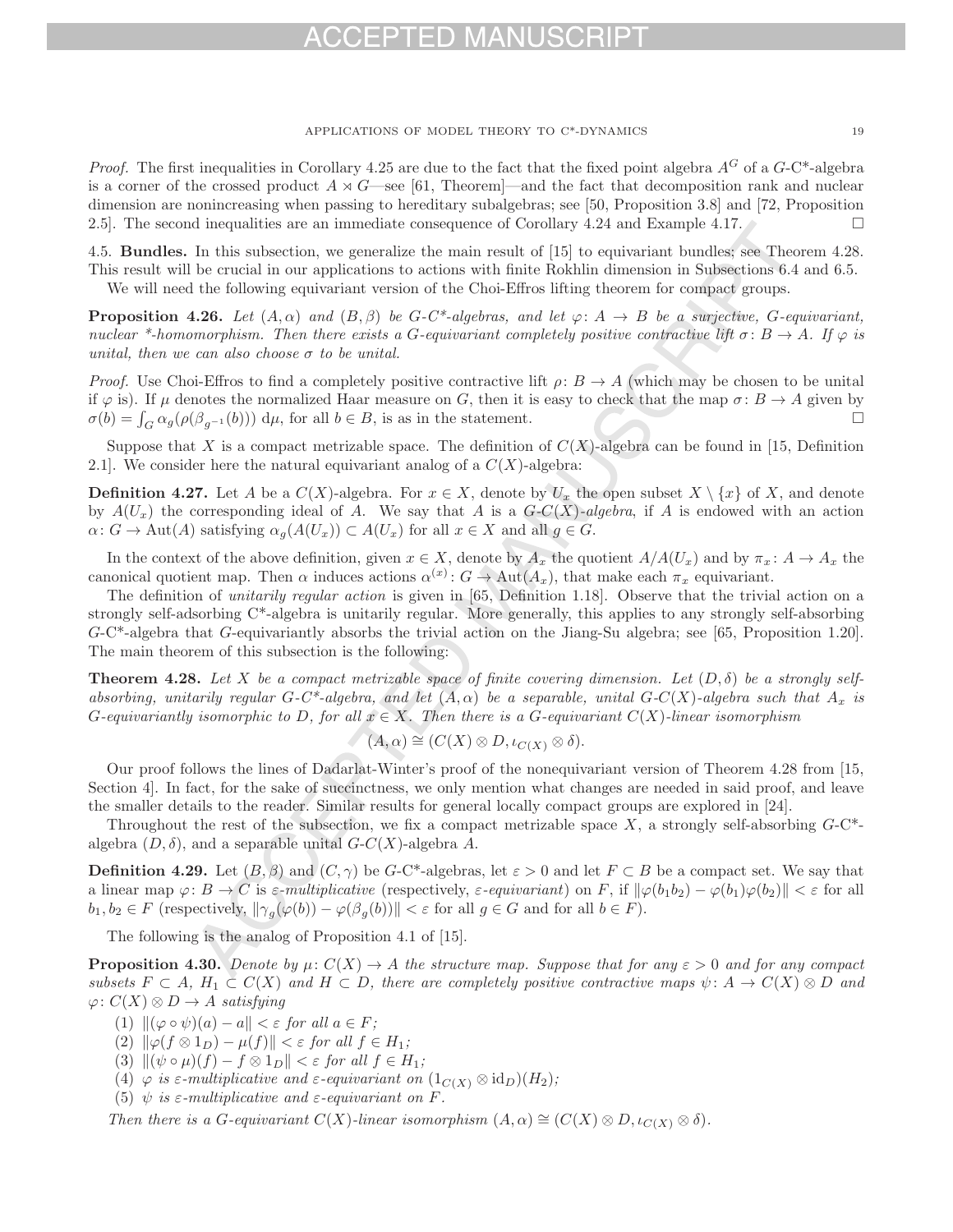*Proof.* The only thing that needs to be checked is that the isomorphisms  $\overline{\varphi}$  and  $\overline{\psi}$  constructed in [15], are equivariant, which is a routine computation.  $\Box$ 

We need an equivariant version of [15, Proposition 3.5], in order to prove the analog of [15, Lemma 4.5]. We note here that when  $\varepsilon > 0$  is small enough, then any unitary in  $A_{\varepsilon}^G$  can be perturbed to a nearby unitary in  $A^G$ . Moreover, if the original unitary can be connected to the unit within  $A_{\varepsilon}^G$ , then its perturbation can be connected to the unit by a path in  $A^G$ .

**Proposition 4.31.** Suppose that D is unitarily regular. Then for any finite set  $F \subset D$  and every  $\varepsilon > 0$ , there exist a finite set  $H \subset D$  and  $\delta > 0$  with the following property: for any unital D-absorbing G-C\*-algebra A, and any unital completely positive maps  $\varphi, \psi \colon D \to A$  that are  $\delta$ -multiplicative and  $\delta$ -equivariant on H, there is a unitary  $u \in \mathcal{U}_0(A^G)$  such that  $\|\varphi(d) - u\psi(d)u^*\| < \varepsilon$  for all  $d \in F$ .

*Proof.* The proof in [15] applies almost verbatim, with the following changes: the maps  $\Phi$  and  $\Psi$  are also equivariant. Instead of [67, Corollary 1.12], use [64, Proposition 3.4(iii)]; the obtained unitary V can be chosen to belongs to  $(B \otimes D)^G$ , and similarly with  $V_n$ . The equivariant analog of [67, Proposition 1.9] is straightforward to show for compact groups (choosing unitaries in the fixed point algebra). The unital homomorphisms  $\theta_n$  can then be chosen to be equivariant, and the maps  $\gamma_n$  are also equivariant. Finally, one must use [65, Theorem 2.15] instead of [15, Theorem 3.1] (this is where unitary regularity of the action on D is used). of  $[15,$  Theorem 3.1] (this is where unitary regularity of the action on  $D$  is used).

Lemma 4.2 in [15] goes through with only minor changes:

**Lemma 4.32.** Adopt the notation from [15, Lemma 4.2]. Assume furthermore that D is unitarily regular and that the maps  $\sigma_1$  and  $\sigma_2$  are  $\delta(F, \gamma)$ -equivariant on  $\mathcal{E}(F, \gamma)$ . Then there is a continuous path  $(u_t)_{t\in[0,1]}$  of unitaries in  $(C(K) \otimes D)^G$  satisfying  $u_0 = 1_{C(K)} \otimes 1_D$  and  $||u_1 \sigma_1(d) u_1^* - \sigma_2(d)|| < \gamma$  for all  $d \in F \cdot F$ .

*Proof.* Replace every application of [15, Proposition 3.5] with an application of Proposition 4.31.  $\Box$ 

We need an equivariant analog of a local approximate trivialization; see [15, Definition 4.3]. Since our notation differs slightly from the one used in said paper, we reproduce the definition entirely.

**Definition 4.33.** For  $n \in \mathbb{N}$ , we write  $p: [0,1]^n \to [0,1]$  for the first coordinate projection. Given a compact subset  $X \subset [0,1]^n$ , set  $Y = p(X)$ . If  $C \subset Y$  is a closed subset, we write  $X_C = p^{-1}(C)$ . Let A be a unital  $G-C(X)$ -algebra A. We abbreviate  $A_{X_C}$  to  $A_C$ , and  $A_{X_{\{s\}}}$  to  $A_s$ , for  $s \in Y$ , while the fiber maps are denoted  $\pi_C$ and  $\pi_s$ , respectively. (We will not distinguish, as far as the notation is concerned, between fiber maps of different  $C(X)$ -algebras associated to the same closed subset of X.)

Suppose that D is a strongly self-absorbing  $G-C^*$ -algebra, that each fiber of A is G-equivariantly isomorphic to D, and that for each  $s \in Y$ , there is a  $G-C(X_s)$ -algebra isomorphism  $A_s \cong C(X_s) \otimes D$ . Let  $\eta > 0$ , let  $t \in Y$ , and let  $\theta: A_t \to C(X_t) \otimes D$  be a  $G-C(X_t)$ -algebra isomorphism. Fix compact subsets  $F \subset A$  containing  $1_A, H \subset C(X) \otimes D$ , and  $H \subset C(X_t) \otimes D$ .

Let  $Y^{(t)}$  be a closed neighborhood of t in Y. A G-equivariant  $(\theta, F, H, \hat{H}, \eta)$ -trivialization of A over  $Y^{(t)}$  is a family of diagrams, indexed over  $s \in Y^{(t)}$ , as follows:



where all  $C^*$ -algebras are  $G-C(X)$ -algebras in the obvious way; each map is G-equivariant, unital and completely positive; and conditions (i) through (xii) in [15, Definition 4.3] are satisfied.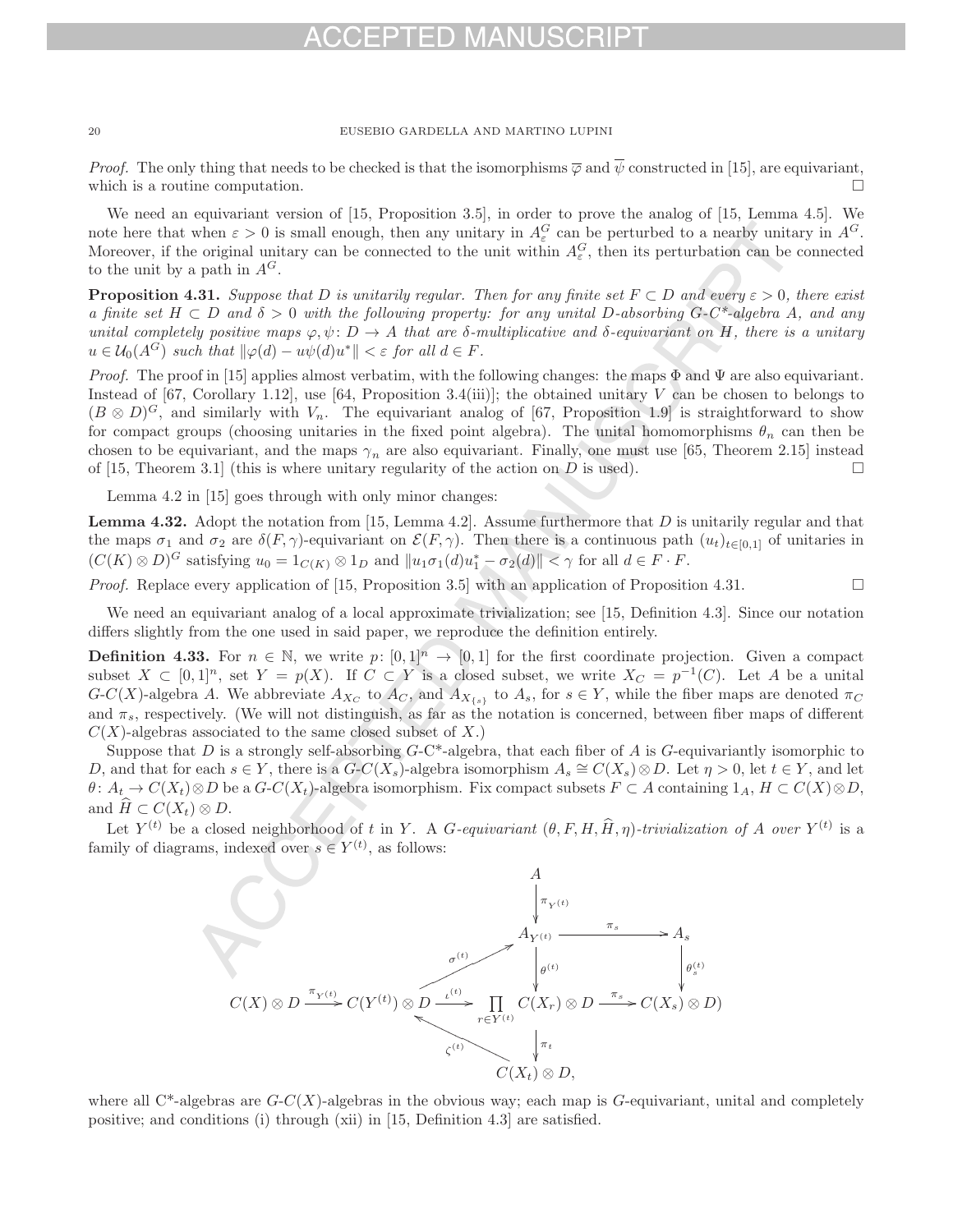### APPLICATIONS OF MODEL THEORY TO C\*-DYNAMICS 21

Existence of equivariant local approximate trivializations, in the sense of the definition above, is established similarly as in the nonequivariant case:

**Lemma 4.34.** Adopt the notation and assumptions of the first two paragraphs of Definition 4.33, and assume moreover that D is unitarily regular. Then there exist a closed neighborhood  $Y^{(t)} \subset Y$  of t and a G-equivariant  $(\theta, F, H, \hat{H}, \eta)$ -trivialization of A over  $Y^{(t)}$ .

*Proof.* Again, the proof given in [15] requires only minor changes: the isomorphisms  $\widetilde{\theta}_s^{(t)}$ :  $A_s \to C(X_s) \otimes D$  are chosen to be G-equivariant. Also, the G-equivariant, unital completely positive lifts  $\overline{\zeta}^{(t)}: C(X_t) \to C(X_{\widetilde{Y}^{(t)}})$ and  $\overline{\sigma}^{(t)}: D \to A_{\widetilde{Y}(t)}$  are obtained using Proposition 4.26. The applications of [15, Lemma 4.2] are replaced by applications of Lemma 4.32. In particular,  $\tilde{u}^{(s)}$  can be chosen to be G-invariant. It follows that  $\theta_s^{(t)}$  is equivariant, since so are  $\tilde{\pi}^{(s)}$  and  $\tilde{\theta}_s^{(t)}$ . The verification of (xi) and (xii) in Definition 4.33 is routine, and we omit it.

Finally, we come to the proof of the main result of this section:

Proof of Theorem 4.28. Use Proposition 4.30 instead of [15, Proposition 4.1]. The basis of induction must also assume that  $\theta_t: A_t \to C(X_t) \otimes D$  is G-equivariant. Apply Lemma 4.34 in place of [15, Lemma 4.5]. The unital completely positive maps  $\lambda^{(i)}$ ,  $\varrho^{(i)}$ :  $C(X_{y_i}) \otimes D \to C(X_{t_i}) \otimes D$  are G-equivariant because so are  $\zeta^{(y_i)}$ ,  $\sigma^{(y_i)}$ ,  $\pi_{t_i}$ ,  $\theta_{t_i}^{(y_i)}$ , and  $\theta_{t_i}^{(y_{i+1})}$ . The unitaries  $u_t^{(i)}$ , for  $t \in [0,1]$  and  $i \in I$ , can be chosen to be G-invariant by Lemma 4.32; in other words, the path  $t \mapsto u_t^{(i)}$  determines a G-invariant unitary in  $C([0,1]) \otimes C(X_{t_1}) \otimes D$ , where  $C([0,1])$ carries the trivial G-action. The unitaries defined in  $(31)$  and  $(32)$  are automatically G-invariant. Finally, the maps  $\psi: A \to C(X) \otimes D$  and  $\varphi: C(X) \otimes D \to A$  are readily checked to be equivariant (observe that the structure map of a  $G-C(X)$ -algebra is equivariant when  $C(X)$  is endowed with the trivial G-action). This finishes the proof.  $\Box$ 

4.6. G**-equivariant** D**-absorption.** We start by providing a new characterization of G-equivariant D-absorption. The nonequivariant case (when the group is trivial), has recently been observed in [38].

**Theorem 4.35.** Let A be a separable  $G-C^*$ -algebra, let F be a countably incomplete filter, and let D be a strongly self-absorbing, unitarily regular  $G-C^*$ -algebra. Fix  $d \in \mathbb{N}$ . Then A is G-equivariantly D-absorbing if and only if there exist G-equivariant completely positive contractive order zero maps  $\psi_0, \ldots, \psi_d \colon D \to F^G_{\mathcal{F}}(A)$  with commuting ranges such that  $\psi_0 + \cdots + \psi_d$  is unital.

*Proof.* By [64, Theorem 3.7], being D-absorbing is equivalent to the condition in Theorem 4.35 with  $d = 0$ . We now prove the converse implication. We let  $C(D) = C_0((0,1]) \otimes D$  denote the cone of D, and  $C(D)^{\dagger}$  denote its minimal unitization, endowed with the canonical G-action. The tensor product  $C(D)^\dagger \otimes \cdots \otimes C(D)^\dagger$  of  $d+1$  copies of  $C(D)^{\dagger}$  has a canonical G-equivariant character. We let E be its the kernel, which is a G-invariant ideal. Observe that if B is a unital C\*-algebra, then  $(d+1)$ -tuples of G-equivariant completely positive contractive order zero maps  $D \to B$  with commuting ranges and unital sum, are into one-to-one correspondence with unital G-equivariant \*-homomorphisms  $E \to B$ . This follows form the structure theorem for completely positive contractive order zero maps [71, Corollary 4.1]—or, more precisely, its equivariant counterpart [31, Corollary 2.10]—and the universal properties of unitization and tensor products. Therefore, in order to conclude the proof, it is enough to show that  $E$  is  $G$ -equivariantly  $D$ -absorbing.

Denote by X the spectrum of the center of E, which is a subspace of the  $(d + 1)$ -dimensional cube  $[0, 1]^{d+1}$ . Thus, X is a compact metrizable space. Moreover, the  $G$ -C\*-algebra E is easily seen to be a  $G$ -C(X)-algebra with fibers isomorphic to D. By Theorem 4.28, we conclude that E is G-equivariantly isomorphic to  $C(X) \otimes D$ , and in particular is G-equivariantly D-absorbing. This finishes the proof particular is  $G$ -equivariantly  $D$ -absorbing. This finishes the proof.

In view of Remark 4.9, one can reformulate Theorem 4.35 by asserting that  $A$  is  $G$ -equivariantly  $D$ -absorbing if and only if it is commutant d-contained in D with commuting towers for some  $d \in \mathbb{N}$ .

**Corollary 4.36.** Let A be a separable  $G-C^*$ -algebra, let F be a countably incomplete filter, and let D be a strongly self-absorbing, unitarily regular G-C\*-algebra. Then A is D-absorbing if and only if there exist  $d \in \mathbb{N}$ and completely positive contractive order zero maps  $\psi_0, \ldots, \psi_d \colon D \to F^G_{\mathcal{F}}(A)$  with commuting ranges such that  $\psi_0 + \cdots + \psi_d$  is unital.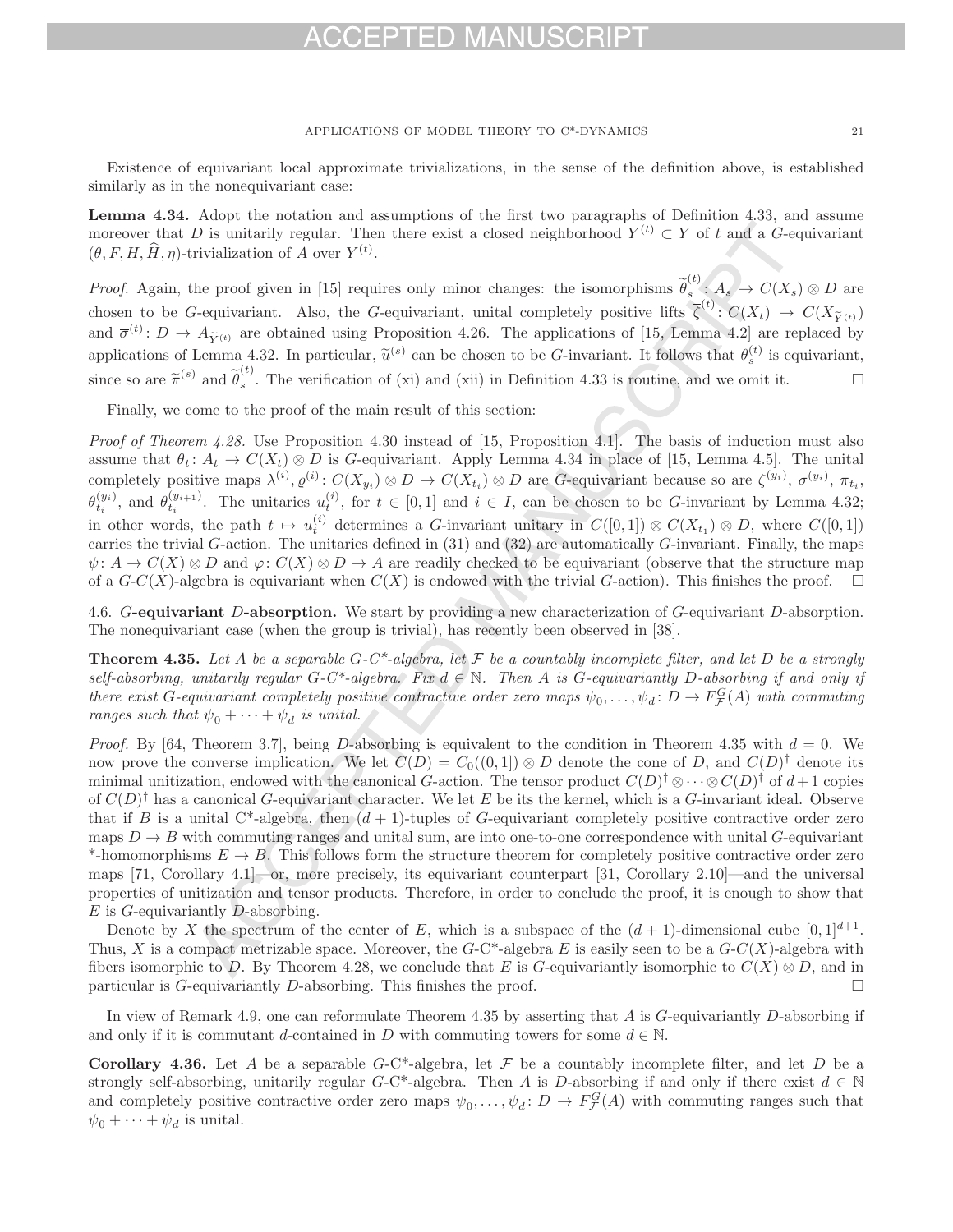Suppose that D is a strongly self-absorbing  $G-C^*$ -algebra. Consider the  $\{0,\infty\}$ -valued dimension function for separable G-C\*-algebras obtained by setting  $\dim_D(A) = 0$  if and only if A is G-equivariantly D-absorbing. The following proposition is an immediate consequence of Theorem 4.35; see also Example 4.20.

**Proposition 4.37.** Let D be a strongly self-absorbing, unitarily regular  $G-C^*$ -algebra. Then  $\dim_D$ , as defined above, is commutant positively existentially axiomatizable with commuting towers.

The following is the main result of this subsection. The conclusion is new even in the nonequivariant setting. Recall that  $Z$ -absorbing strongly self-absorbing actions are automatically unitarily regular.

**Corollary 4.38.** Let A and B be separable  $G$ -C\*-algebras, and let D be a unitarily regular, strongly self-absorbing G-C<sup>\*</sup>-algebra. If A is G-equivariantly D-absorbing and  $A \precsim_d^c B$  for some  $d \in \mathbb{N}$ , then B is G-equivariantly Dabsorbing.

*Proof.* If A is G-equivariantly D-absorbing, then  $D \precsim_0^c A$ . If furthermore  $A \precsim_d^c B$ , then we have  $D \precsim_d^c B$ . Therefore B is G-equivariantly D-absorbing by Theorem 4.35 and Remark 4.9.  $\Box$ 

4.7. **Examples and applications to dimensional inequalities.** In this section, we exhibit some examples of embeddings with finite order zero dimension, and use them to deduce some dimensional inequalities, particularly for nuclear dimension and decomposition rank. We need to extract a technical fact from Section 5 of [54]. If  $a, b$ are elements of a C<sup>\*</sup>-algebra A, we write  $a \approx_{\varepsilon} b$  to denote that  $||a - b|| < \varepsilon$ .

**Lemma 4.39.** Let  $n \in \mathbb{N}$ , and let  $\varepsilon > 0$ . Then there exist completely positive contractive maps  $\lambda_0, \lambda_1 \colon M_n \to \mathcal{Z}$ such that  $\lambda_0(1_{M_n}) + \lambda_1(1_{M_n}) \approx_{\varepsilon} 1_{\mathcal{Z}}$ .

Proof. See the first part of proof of Theorem 1.1 in Section 5 of [54].

 $\Box$ 

**Theorem 4.40.** Let U be a UHF-algebra, and let  $\theta: \mathcal{Z} \to U$  be any unital embedding. Then  $\dim_{\alpha}(\theta) = 1$ .

*Proof.* Since any two unital embeddings of Z into U are approximately unitarily equivalent, and  $\mathcal{Z} \otimes U$  is isomorphic to U, we may assume, without loss of generality, that  $\theta$  is the first tensor factor embedding  $\mathcal{Z}\to\mathcal{Z}\otimes U$ . Let F be the filter of cofinite subsets of N. Write U as an increasing union  $U = \overline{\bigcup_{n\in\mathbb{N}} M_{k_n}}$  of matrix algebras  $M_{k_n}$ . Using injectivity of  $M_{k_n}$ , choose a conditional expectation  $E_n: U \to M_{k_n}$ . For  $n, m \in \mathbb{N}$ , let  $\lambda_0^{(n,m)}$ ,  $\lambda_1^{(n,m)}: M_{k_n} \to \mathcal{Z}$ denote the order zero maps obtained from Lemma 4.39 for  $\varepsilon = 1/m$ . For  $j = 0, 1$ , set

$$
\lambda_j^{(n)}=(\lambda_j^{(n,m)})_{m\in\mathbb{N}}\colon M_{k_n}\to\prod_{\mathcal{F}}\mathcal{Z},
$$

which is an order zero map. Note that  $\lambda_0^{(n)}(1_{M_{k_n}}) + \lambda_1^{(n)}(1_{M_{k_n}})$  is equal to the identity of  $\prod_{\mathcal{F}} \mathcal{Z}$ . For  $j = 0, 1$ , let  $\psi_j: U \to \prod_{\mathcal{F}}(\prod_{\mathcal{F}} \mathcal{Z})$  be given by  $\psi_j(x) = (\lambda_j(E_n(x)))_{n \in \mathbb{N}}$  for all  $x \in U$ . Then  $\psi_j$  is order zero, and  $\psi_0(1_U) + \psi_1(1_U)$ is equal to the identity of  $\prod_{\mathcal{F}}(\prod_{\mathcal{F}}\mathcal{Z})$ . We obtain a commutative diagram

$$
\begin{aligned}\n\mathbb{C} &\longrightarrow U \\
\downarrow^{\psi_j} &\downarrow^{\psi_j} \\
\prod_{\mathcal{F}} \mathcal{Z} &\longrightarrow \prod_{\mathcal{F}} (\prod_{\mathcal{F}} \mathcal{Z}),\n\end{aligned}
$$

where the maps from C are the canonical unital homomorphisms, and the lower horizontal map is the canonical diagonal \*-homomorphism  $\Delta_{\prod_{\mathcal{F}}\mathcal{Z}}:\prod_{\mathcal{F}}\mathcal{Z}\to\prod_{\mathcal{F}}(\prod_{\mathcal{F}}\mathcal{Z})$ . We claim that there are completely positive contractive order zero maps  $\varphi_0, \varphi_1: U \to \prod_{\mathcal{F}} \mathcal{Z}$  such that  $\psi_j = \Delta_{\prod_{\mathcal{F}} \mathcal{Z}} \circ \varphi_j$  for  $j = 0, 1$ . This (and in fact, a more general statement) can be proved along the lines of [29, Lemma 4.18], replacing condition (2) in its proof with the following:

$$
\left\|(\psi_j)_m^{(n_r)}(b^*) - (\psi_j)_m^{(n_r)}(b)^*\right\| < \frac{1}{r} \quad \text{and} \quad \left\|(\psi_j)_m^{(n_r)}(cc')\right\| < \frac{1}{r}
$$

whenever  $b, c, c' \in G_r$  satisfy  $cc^*c' = c'^* = c'c = 0$ . We omit the details.

The fact that  $\dim_{\text{OZ}}(\theta) \leq 1$  now follows from Lemma 4.11. It remains to show that  $\dim_{\text{OZ}}(\theta) > 0$ . Since  $\lim_{x \to a} (\mathcal{Z}) = 1$  and  $\dim_{\text{OZ}}(U) = 0$ , the claim follows from Proposition 4.22 for dim = dim<sub>ume</sub>  $\dim_{\text{nuc}}(\mathcal{Z}) = 1$  and  $\dim_{\text{nuc}}(U) = 0$ , the claim follows from Proposition 4.22 for dim =  $\dim_{\text{nuc}}$ .

In the proof of the next theorem, given C\*-algebras A and B, given  $\varepsilon > 0$  and given a finite subset  $F \subset A$ , we say that a linear map  $\varphi: A \to B$  is  $\varepsilon$ -order zero on F, if  $\|\varphi(ab)\| < \varepsilon$  for all  $a, b \in F$  satisfying  $ab = a^*b = ab^* = a^*b^* = 0$ .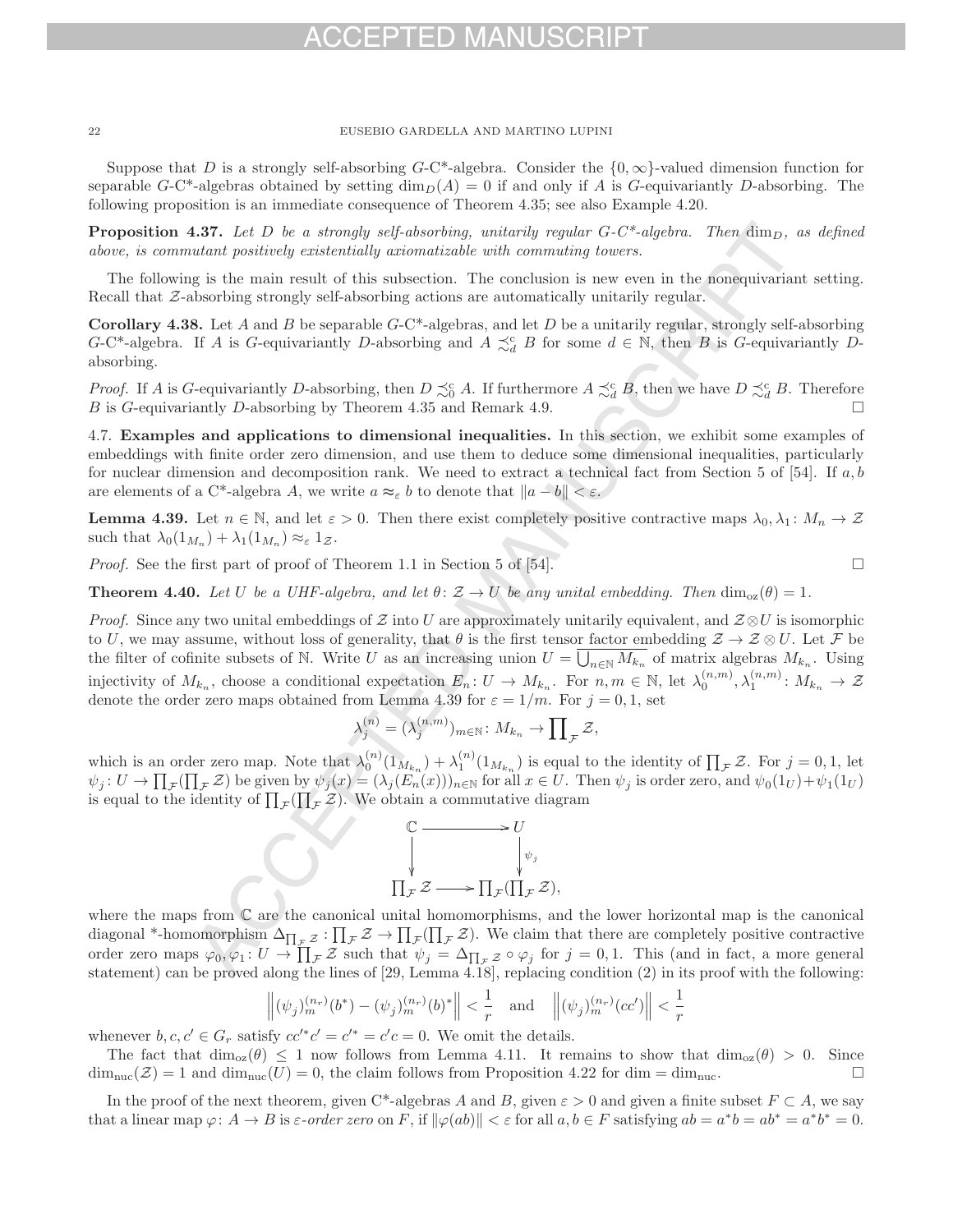## - P I F D MAI

APPLICATIONS OF MODEL THEORY TO C\*-DYNAMICS 23

**Theorem 4.41.** Let A be a unital Kirchberg algebra, and let  $\theta: A \to \mathcal{O}_2$  be any unital embedding. Then  $\dim_{\alpha}(\theta) \leq$ 1. Moreover,  $\dim_{\text{oz}}(\theta) = 1$  unless  $A = \mathcal{O}_2$ .

*Proof.* Assume first that  $A = \mathcal{O}_{\infty}$ . As in the proof of Theorem 4.40, we may assume, without loss of generality, that  $\theta$  is the first tensor factor embedding  $\mathcal{O}_{\infty} \to \mathcal{O}_{\infty} \otimes \mathcal{O}_2$ . We will verify the finitary version of order zero dimension. To that effect, let  $\varepsilon > 0$ , and let  $F \subset \mathcal{O}_{\infty}$  and  $H \subset \mathcal{O}_2$  be finite subsets consisting of positive contractions.

Use [31, Lemma 4.17]—see also the first part of the proof of Theorem 3.3 in [3]—to find \*-homomorphisms  $\varphi_0, \varphi_1: \mathcal{O}_2 \to \mathcal{O}_{\infty}$  and positive contractions  $k_0, k_1 \in \mathcal{O}_2$  such that  $\|\varphi_0(k_0) + \varphi_1(k_1) - 1_{\mathcal{O}_{\infty}}\| < \varepsilon/5$ . Since  $\mathcal{O}_{\infty}$ is isomorphic to its infinite tensor product, we may choose  $\varphi_0$  and  $\varphi_1$  to satisfy  $\|\varphi_i(y) - a\varphi_i(y)\| < \|y\| \varepsilon/5$  for  $j = 0, 1$ , for all  $y \in \mathcal{O}_2$  and for all  $a \in F$ . (For instance, find  $m \in \mathbb{N}$  and a finite subset  $F' \subset \otimes_{j=1}^m \mathcal{O}_{\infty} \subset \otimes_{j=1}^{\infty} \mathcal{O}_{\infty}$ , such that for every  $a \in F$  there exists  $a' \in F'$  with  $\|a - a'\| < \varepsilon/5$ . With  $\iota_{m+1}: \mathcal{O}_{\infty} \to \otimes_{j=1}^{\infty} \mathcal{O}_{\infty}$  denoting the  $(m + 1)$ -st tensor factor embedding, the maps  $\varphi_j \circ \iota_{m+1}$ , for  $j = 0, 1$ , will satisfy the condition above.) Likewise, since  $\mathcal{O}_2$  is isomorphic to its infinite tensor product, we may also assume that  $||k_j b - bk_j|| < \varepsilon/5$  for  $j = 0, 1$  and for all  $b \in H$ . Define completely positive contractive maps  $\gamma_0, \gamma_1 \colon \mathcal{O}_{\infty} \otimes \mathcal{O}_2 \to \mathcal{O}_{\infty}$  on simple tensors as follows: for  $x \in \mathcal{O}_{\infty}$  and for positive  $y \in \mathcal{O}_2$ , set

$$
\gamma_j(x \otimes y) = \varphi_j(k_j)^{1/2} \varphi_j(y)^{1/2} x \varphi_j(y)^{1/2} \varphi_j(k_j)^{1/2}, \text{ for } j = 0, 1.
$$

We claim that  $\gamma_0$  and  $\gamma_1$  are  $\varepsilon$ -order zero on  $F \otimes H$ , that  $((\gamma_0 + \gamma_1) \circ \theta)(a) \approx_{\varepsilon} a$ , and that  $\gamma_i(a) \approx_{\varepsilon} \gamma_i(1)a$  for all  $j = 0, 1$  and all  $a \in F$ . To show the first part of the claim, it is enough to observe that when  $x \in F$  and  $y \in H$ , we have  $\gamma_i(x \otimes y) \approx_{4 \varepsilon/5} \varphi_i(k_iy)x$  for  $j = 0, 1$ . For the second one, a similar reasoning applies, since for  $a \in F$  we have  $\gamma_j(a \otimes 1_{\mathcal{O}_2}) \approx_{2\varepsilon/5} \varphi_j(k_j)a$ , and hence

$$
(\gamma_0 + \gamma_1)(a \otimes 1_{\mathcal{O}_2}) \approx_{4\varepsilon/5} (\varphi_0(k_0) + \varphi_1(k_1))a \approx_{\varepsilon/5} a,
$$

as desired. The third part of the claim also follows, since we have  $\gamma_i(a) \approx_{2\varepsilon/5} \varphi_i(k_j) a = \gamma_i(1)a$  for  $j = 0, 1$  and for  $a \in F$ . This proves the result for  $A = \mathcal{O}_{\infty}$ .

When A is an arbitrary Kirchberg algebra, the claim follows from the first part of the proof and part (2) of Proposition 4.4, together with Kirchberg's absorption theorems  $A \otimes \mathcal{O}_{\infty} \cong A$  and  $A \otimes \mathcal{O}_{\infty} \cong \mathcal{O}_{2}$ .

When  $A = \mathcal{O}_2$ , then any inclusion into  $\mathcal{O}_2$  is approximately unitarily equivalent to the identity, which clearly has order zero dimension zero. Since having a positively existential embedding into  $\mathcal{O}_2$  implies absorbing  $\mathcal{O}_2$ , it follows that  $\dim_{\mathcal{O}}(\theta) = 1$  whenever A is not  $\mathcal{O}_2$ . that  $\dim_{\text{oz}}(\theta) = 1$  whenever A is not  $\mathcal{O}_2$ .

In particular, we recover from Theorem 4.41 the following dimensional estimate from [54, Theorem 7.1]. The actual nuclear dimension of Kirchberg algebras has recently been computed in [10, Theorem G]: it is always 1. We nevertheless present this consequence to illustrate the applicability of our techniques.

**Corollary 4.42.** Let A be a Kirchberg algebra. Then  $\dim_{\text{nuc}}(A) \leq 3$ .

*Proof.* This follows immediately from Theorem 4.41, Proposition 4.22, and the fact that  $\dim_{\text{nuc}}(\mathcal{O}_2) = 1$ .

In the next result, we endow  $\mathcal{Z}, \mathcal{O}_2, \mathcal{O}_\infty$  and the UHF-algebra with the trivial G-action, and we endow all tensor products with the diagonal action.

**Theorem 4.43.** Let A be a G-C\*-algebra, and let dim be a positively ∀∃-axiomatizable dimension function for  $G-C^*$ -algebra. Let U be a UHF-algebra of infinite type. Then

$$
\dim(A \otimes \mathcal{Z}) \le 2\dim(A \otimes U) + 1 \quad \text{and} \quad \dim(A \otimes \mathcal{O}_{\infty}) \le 2\dim(A \otimes \mathcal{O}_{2}) + 1.
$$

*Proof.* This is a consequence of Theorem 4.40, Theorem 4.41, part (2) of Proposition 4.4, and Proposition 4.22.  $\Box$ 

We want to highlight two important consequences of Theorem 4.43. One of them is obtained by letting dim be the Rokhlin dimension. In this case, and again endowing  $\mathcal{Z}, \mathcal{O}_2, \mathcal{O}_{\infty}$  and the UHF-algebra with the trivial G-action, and all tensor products with the diagonal action, we deduce the following dimensional inequalities (compare with Section 4 of [31]).

**Corollary 4.44.** Let A be a G-C\*-algebra, and let U be a UHF-algebra of infinite type. Then

 $\dim_{\text{Rok}}(A \otimes \mathcal{Z}) \leq 2 \dim_{\text{Rok}}(A \otimes U) + 1$ , and  $\dim_{\text{Rok}}(A \otimes \mathcal{O}_{\infty}) \leq 2 \dim_{\text{Rok}}(A \otimes \mathcal{O}_{2}) + 1$ .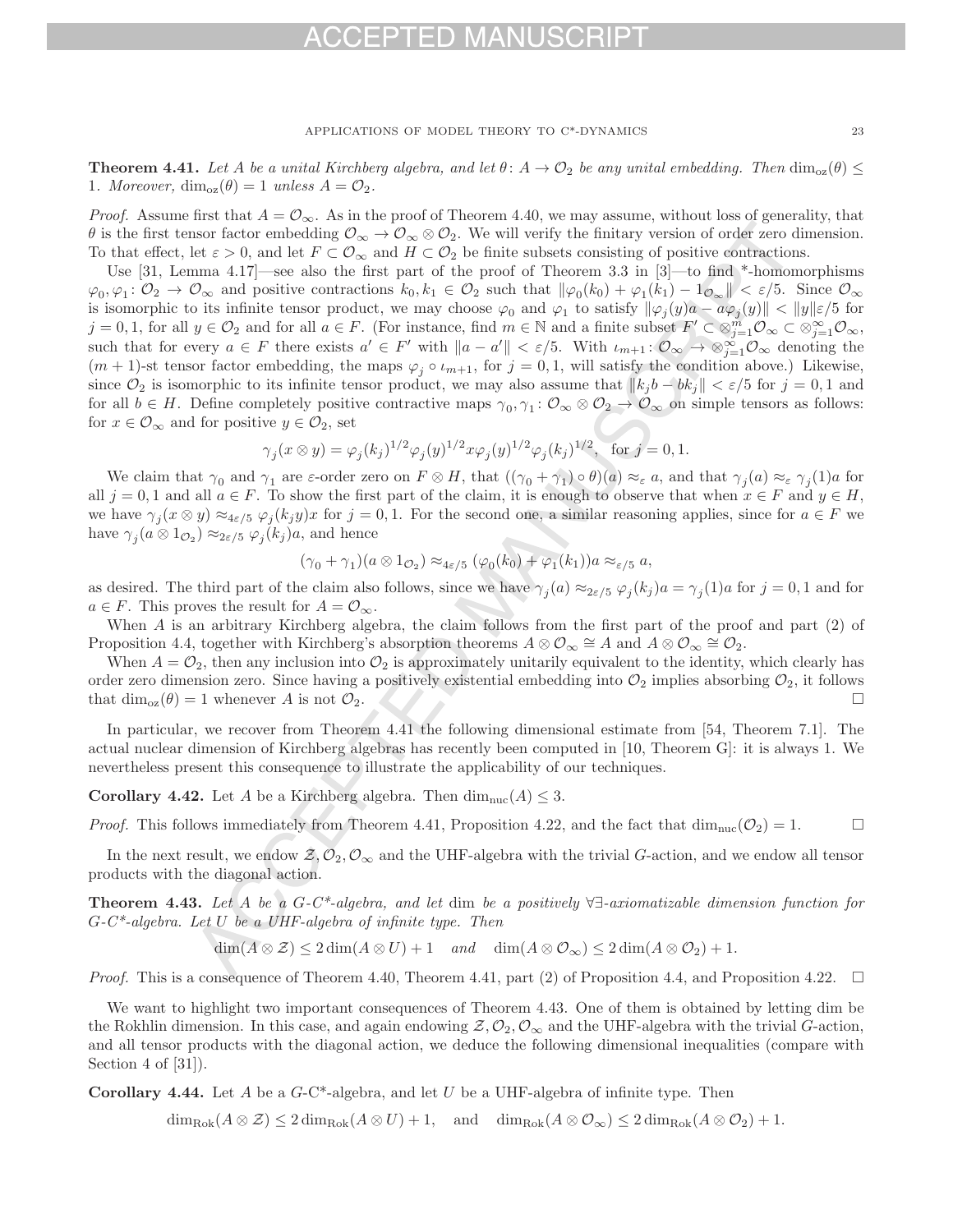## -D MA

24 EUSEBIO GARDELLA AND MARTINO LUPINI

The other consequence is obtained be letting dim be either the nuclear dimension or the decomposition rank. The estimates involving nuclear dimension have previously been observed in [3, Section 3], while the estimates for the decomposition rank are new.

**Corollary 4.45.** Let  $A$  be a  $C^*$ -algebra, and let  $U$  be any UHF-algebra of infinite type. Then

 $\dim_{\text{nuc}}(A \otimes \mathcal{Z}) \leq 2 \dim_{\text{nuc}}(A \otimes U) + 1$ , and  $\dim_{\text{nuc}}(A \otimes \mathcal{O}_{\infty}) \leq 2 \dim_{\text{nuc}}(A \otimes \mathcal{O}_{2}) + 1$ .

Furthermore,

$$
dr(A \otimes \mathcal{Z}) \leq 2dr(A \otimes U) + 1.
$$

4.8. **Rokhlin dimension and strongly self-absorbing** G**-C\*-algebras.** In this subsection, and since we consider different actions on the same C<sup>\*</sup>-algebra, we denote by  $\dim_{Rok}^c(A, \alpha)$  the Rokhlin dimension with commuting towers of the G-C\*-algebra  $(A, \alpha)$ . The following is one of our main technical results.

**Theorem 4.46.** Let  $\alpha$  be a continuous action of G on a  $C^*$ -algebra A. If  $\dim_{Rok}(A, \alpha) \leq d$ , then  $(A, \iota_A) \precsim_d (A, \alpha)$ . If  $\dim_{\text{Rok}}^c(A, \alpha) \leq d$ , then  $(A, \iota_A) \precsim_d^c (A, \alpha)$ .

Proof. We prove the first assertion. The proof of the second assertion is analogous. Fix a nonprincipal ultrafilter U over N. We denote by  $F_{\mathcal{U}}(A)$  the Kirchberg invariant of  $(A, \iota_A)$  (endowed with the trivial action), and by  $F_{\mathcal{U}}^G(A)$ the Kirchberg invariant of  $(A, \alpha)$  (endowed with the canonical G-action obtained from  $\alpha$ ). Since  $\dim_{Rok}^c(\alpha) \leq d$ , it follows from the reformulation of Rokhlin dimension in terms of commutant d-containment and Proposition 2.9 that for any separable C\*-subalgebra C of  $F_{\mathcal{U}}(A)$  there exist G-equivariant completely positive contractive order zero maps  $\psi_0, \ldots, \psi_d$ :  $C(G) \to C' \cap F_d^G(A)$  such that  $\psi_0 + \cdots + \psi_d$  is unital.

Fix a separable C\*-subalgebra C of  $F_{\mathcal{U}}^G(A)$  containing A. When G is finite, the maps witnessing that  $(A, \alpha) \precsim_d$  $(A, \iota_A)$  can be constructed explicitly, so we outline this first. For  $g \in G$ , let  $\delta_g \in C(G)$  be the characteristic function of  $\{g\}$ . Define maps  $\eta_j: C \to F^G_{\mathcal{U}}(A)$ , for  $j = 0, \ldots, d$ , by  $\eta_j(x) = \sum_{g \in G} \psi_j(\delta_g) \alpha_g(x)$ . Then these maps witness the fact that  $(A, \iota_A)$  is G-equivariantly commutant d-contained in  $(A, \alpha)$ .

Suppose now that G is an arbitrary compact second countable group. Below, if a and b are elements of a  $C^*$ algebra and  $\varepsilon > 0$ , we write  $a \approx_{\varepsilon} b$  to mean that  $||a - b|| < \varepsilon$ . Let  $\rho$  be a left invariant metric on G. Fix a finite subset F of positive elements of C and  $\varepsilon > 0$ . The argument in [29, Proposition 2.11] shows that there exist  $\delta > 0$ , a finite subset K of G, and a partition of unity  $(f_g)_{g\in K}$  of G satisfying:

- (1)  $f_g \in C(G)$  is a positive contraction for all  $g \in G$ ;
- (2)  $f_g$  and  $f_h$  are orthogonal whenever  $g, h \in G$  satisfy  $\rho(g, h) > \delta$ ;
- (3) for every  $a \in F$ , we have  $\alpha_g(a) \approx_{\varepsilon} \alpha_h(a)$  whenever  $g, h \in G$  satisfy  $\rho(g, h) < \delta$ ; and
- (4)  $\alpha_h(\sum_{g \in K} \psi_j(f_g) a) \approx_{\varepsilon} \sum_{g \in K} \psi_j(f_g) a$  for all  $h \in G$  and all  $a \in F$ .

Define now  $\eta_j: C \to F^G_{\mathcal{U}}(A)$  by  $\eta_j(x) = \sum_{g \in K} \psi_j(f_g) \alpha_g(x)$  for  $j = 0, \ldots, d$ . Observe that  $\eta_0, \ldots, \eta_d$  are completely positive contractive maps. Furthermore, for every  $0 \leq j \leq d$ , if  $a, b \in F$  satisfy  $ab \approx_{\varepsilon} 0$ , then (1) and (2) imply that

$$
\eta_j(a)\eta_j(b) = \sum_{g,h \in K} \psi_j(f_g)\psi_j(f_h)\alpha_g(a)\alpha_h(b) \approx_{\varepsilon} \sum_{g,h \in K} \psi_j(f_g)\psi_j(f_h)\alpha_g(ab) \approx_{\varepsilon} 0.
$$

By (3), we have  $\alpha_g(\eta_i(a)) \approx_{\varepsilon} \eta_i(a)$  for every  $g \in G$ , every  $j = 0, \ldots, d$ , and every  $a \in F$ . Since  $\varepsilon > 0$  and  $F \subset C_+$  are arbitrary, it follows from Proposition 2.9 that there exist G-equivariant completely positive contractive order zero maps  $\eta_0, \ldots, \eta_d \colon C \to F^G_{\mathcal{F}}(A)$  with unital sum. Since this is true for every separable C\*-subalgebra C of  $F_{\mathcal{F}}(A)$ , we conclude that  $(A, \iota_A) \precsim_d (A, \alpha)$ , as desired.  $\Box$ 

The following corollary is then a consequence of Theorem 4.46 and Proposition 4.21.

**Corollary 4.47.** Let dim be a dimension function for  $G-C^*$ -algebras, A is a  $C^*$ -algebra,  $\alpha$  is a continuous action of a G on A, and  $\iota_A$  is the trivial G-action on A. If dim is positively existentially axiomatizable, then

 $\dim(A, \alpha) + 1 \leq (\dim_{\text{Rok}}(A, \alpha) + 1)(\dim(A, \iota_A) + 1).$ 

If dim is commutant positively existentially axiomatizable, then

 $\dim(A, \alpha) + 1 \leq (\dim_{\text{Rok}}^c (A, \alpha) + 1)(\dim(A, \iota_A) + 1).$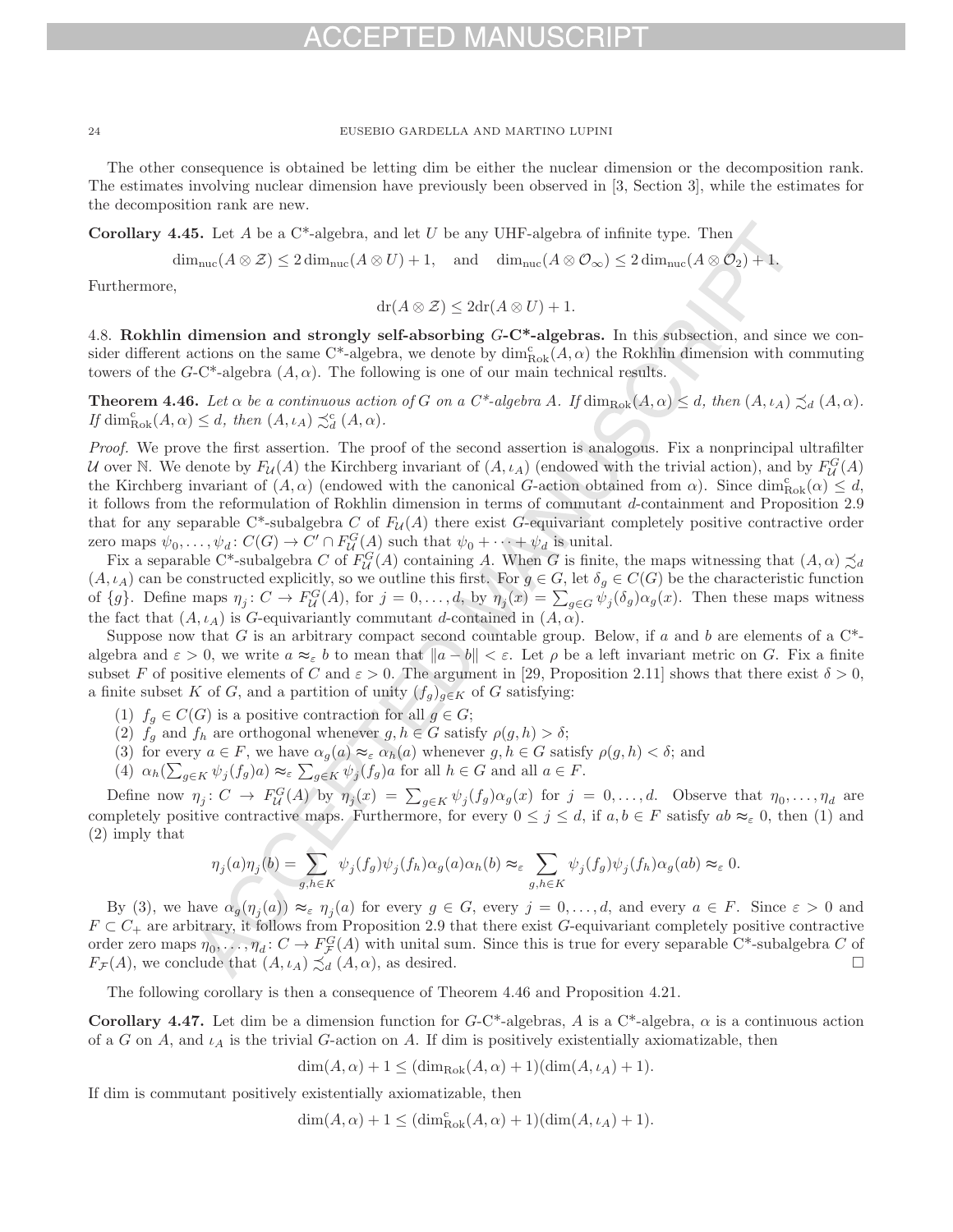## $-1$ )

APPLICATIONS OF MODEL THEORY TO C\*-DYNAMICS 25

We now arrive at one of the main results of this section. It asserts that, for a strongly self-absorbing  $C^*$ -algebra, G-actions with finite Rokhlin dimension with commuting towers, on D-absorbing C\*-algebras, automatically absorb the trivial action on D.

**Theorem 4.48.** Let D be a strongly self-absorbing  $C^*$ -algebra, let A be a separable D-absorbing  $C^*$ -algebra, and let  $\alpha: G \to \text{Aut}(A)$  be an action of G with  $\dim_{\text{Rok}}^c(A, \alpha) < \infty$ . Then  $(A, \alpha)$  is G-equivariantly  $(D, \iota_D)$ -absorbing.

*Proof.* Let  $\dim_D$  be the  $\{0,\infty\}$ -valued dimension function for G-C\*-algebras which is finite if and only if the given G-C\*-algebra is  $(D, \iota_D)$ -absorbing. The action  $(D, \iota_D)$  is unitarily regular since it absorbs  $(Z, \iota_Z)$  tensorially; see [65, Proposition 1.20]. It follows from this and Proposition 4.37 that  $\dim_D$  is commutant positively existentially axiomatizable with commuting towers. The result now follows from Corollary 4.47.  $\Box$ 

**Corollary 4.49.** Let D be a strongly self-absorbing  $C^*$ -algebra, and let  $(A, \alpha)$  be a separable  $G-C^*$ -algebra with  $\dim_{\text{Rok}}^c(A, \alpha) < \infty$ . If A is (nonequivariantly) D-absorbing, then so are  $A^G$  and  $A \rtimes_{\alpha} G$ .

*Proof.* By Theorem 4.48, there is a G-equivariant isomorphism between  $(A, \alpha)$  and  $(A \otimes D, \alpha \otimes \iota_D)$ . Upon taking crossed products, we deduce that

$$
A\rtimes_{\alpha}G\cong (A\otimes D)\rtimes_{\alpha\otimes \iota_D}G\cong (A\rtimes_{\alpha}G)\otimes D,
$$

so  $A \rtimes_{\alpha} G$  is D-absorbing. The same applies to the fixed point algebra, since we have  $A^{\alpha} \cong (A \otimes D)^{\alpha \otimes \iota_D} =$  $A^{\alpha} \otimes D.$  $\Box$ 

Corollary 4.49 is a significant generalization of previously known results concerning Jiang-Su absorption: for finite groups this was shown by Hirshberg-Winter-Zacharias in [40, Theorem 5.9], and in [28, Theorem 5.4.4] by the first-named author for compact groups. Similar results have been independently obtained with different methods in [32].

Observe that in the next result we do not require the strongly self-absorbing action to be unitarily regular, unlike in Theorem 4.28 or 4.38.

**Theorem 4.50.** Let A be a separable  $C^*$ -algebra, and let  $\alpha: G \to \text{Aut}(A)$  be an action. Suppose that A absorbs a strongly self-absorbing  $C^*$ -algebra D, and let  $\delta: G \to \text{Aut}(D)$  be any strongly self-absorbing action.

- (1) If  $\dim_{\text{Rok}}(A, \alpha) = d < \infty$ , then  $(D, \delta) \precsim_d (A, \alpha)$ .
- (2) If  $\dim_{\text{Rok}}^c(A, \alpha) = d < \infty$ , then  $(D, \delta) \precsim_d^c (A, \alpha)$ . Moreover,  $(A, \alpha)$  is G-equivariantly  $(D, \delta)$ -absorbing.

Proof. (1). Suppose that  $\dim_{\text{Rok}}(A, \alpha) = d < +\infty$ . By Lemma 4.13, the second-factor embedding  $\theta$ :  $(A, \alpha) \to$  $(C(G) \otimes A, L\tau \otimes \alpha)$  has G-equivariant order zero dimension at most d. Since  $A \otimes D \cong D$ , it follows from Proposition 2.3 in [29] that  $(C(G) \otimes A, Lt \otimes \alpha)$  is conjugate to  $(C(G) \otimes A \otimes D, Lt \otimes \alpha \otimes \delta)$ . In other words,  $(C(G) \otimes A, Lt \otimes \alpha)$ is G-equivariantly  $(D, \delta)$ -absorbing. By the implication (ii)⇒(iv) in [4, Theorem 4.29] the first-factor embedding  $\eta: (C(G) \otimes A, L\mathbf{t} \otimes \alpha) \to (C(G) \otimes A \otimes D, L\mathbf{t} \otimes \alpha \otimes \delta)$  has G-equivariant order zero dimension zero. By item (1) in Proposition 4.4, the composition

$$
\eta \circ \theta \colon (A, \alpha) \to (C(G) \otimes A \otimes D, \text{Lt} \otimes \alpha \otimes \delta)
$$

has dimension at most d. Observe that  $(\eta \circ \theta)(A)=1_{C(G)} \otimes a \otimes 1_D$  for all  $a \in A$ . It follows that the first-factor embedding  $(A, \alpha) \to (A \otimes D, \alpha \otimes \delta)$  has G-equivariant dimension at most d (this embedding is really just  $\eta \circ \theta$ , once its codomain is truncated). We conclude from Proposition 4.14 that  $(A \otimes D, \alpha \otimes \delta) \precsim_d (A, \alpha)$ , and in particular  $(D, \delta) \precsim_d (A, \alpha).$ 

(2). Fix a nonprincipal ultrafilter U over N. Suppose that  $\dim_{Rok}^c(A, \alpha) \leq d$ . We want to show that  $(D, \delta) \precsim_d^c$ (2). It a nonprincipal unitalities a over  $\alpha$ , suppose that  $\dim_{Rok}(A, \alpha) \leq a$ , we want to show that  $(D, 0) \sim_d$ <br>(A,  $\alpha$ ). In view of Remark 4.9, it is enough to show that there exist G-equivariant unital completely posit contractive maps  $\eta_0, \ldots, \eta_d$ :  $(D, \delta) \to (F^G_{\mathcal{U}}(A), \alpha)$  with commuting ranges such that  $\sum_{j=0}^d \eta_j$  is unital. In order to illustrate the ideas of the proof, we begin by considering the unital case, since the argument is easier to follow in this case.

Assume that A is unital, so that  $F_{\mathcal{U}}^G(A)$  is equal to  $A' \cap \prod_{\mathcal{U}}^G A$ . By assumption, there exist  $G$ -equivariant completely positive contractive order zero A-bimodule maps  $\psi_0, \ldots, \psi_d$ :  $(C(G) \otimes A, L \mathbf{t} \otimes \alpha) \to (\prod_{\mathcal{U}}^G A, \alpha)$ , such that  $(\psi_0 + \cdots + \psi_d) \circ (1 \otimes \mathrm{id}_A)$  is the diagonal inclusion of A into  $\prod_{\mathcal{U}}^G A$ , and  $\psi_j(C(G) \otimes 1)$  and  $\psi_k(C(G) \otimes 1)$ commute for  $0 \leq j \leq k \leq d$ . Define C to be the separable C\*-subalgebra of  $\prod_{\mathcal{U}}^G A$  generated by A together with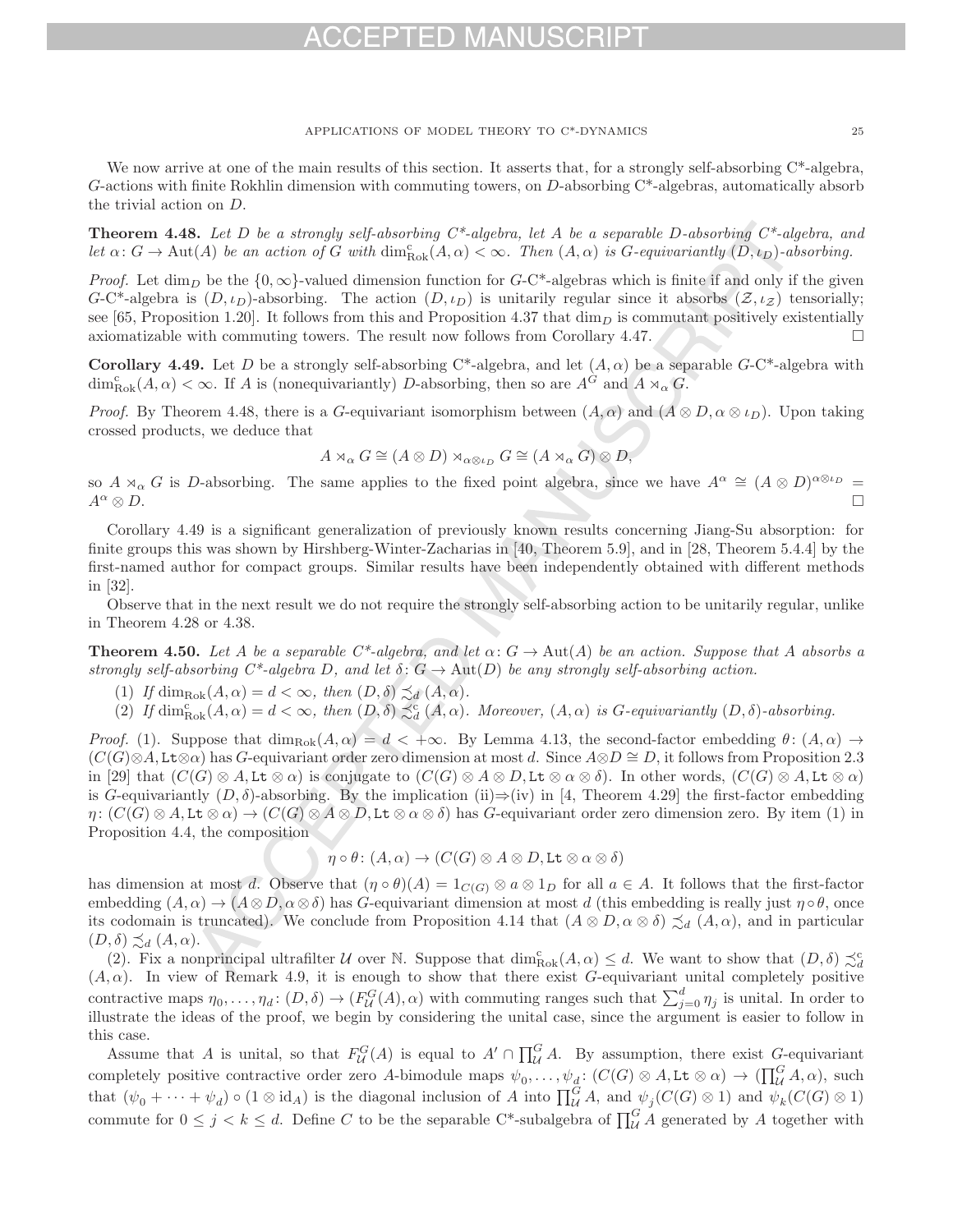the ranges of  $\psi_0,\ldots,\psi_d$ . By Theorem 4.48,  $(A,\alpha)$  is  $(D,\iota_D)$ -absorbing. Use Theorem 4.35 to find a G-equivariant \*-homomorphism  $\theta: D \to C' \cap \prod_{\mathcal{U}}^G A$ . For  $j = 0, \ldots, d$ , define a G-equivariant completely positive contractive order zero A-bimodules map

$$
\phi_j\colon (C(G)\otimes A\otimes D,\mathrm{Lt}\otimes\alpha\otimes\iota_D)\to (\prod\nolimits_{\mathcal{U}}^G A,\alpha)
$$

by setting  $\phi_j(f \otimes a \otimes d) = \psi_j(f \otimes a)\theta(d)$  for all  $f \in C(G)$ , all  $a \in A$ , and all  $d \in D$ . Observe that  $\phi_j(C(G) \otimes 1_A \otimes D)$ commutes with  $\phi_k(C(G) \otimes 1_A \otimes D)$  whenever  $0 \leq j < k \leq d$ .

Fix a G-equivariant isomorphism  $(C(G) \otimes D, L\mathbf{t} \otimes \iota_D) \to (C(G) \otimes D, L\mathbf{t} \otimes \delta)$ , and tensor it with the identity on A to obtain a G-equivariant \*-isomorphism

$$
\pi\colon (C(G)\otimes A\otimes D,\mathrm{Lt}\otimes \alpha\otimes \delta)\to (C(G)\otimes A\otimes D,\mathrm{Lt}\otimes \alpha\otimes \iota_D)
$$

satisfying  $\pi(1_{C(G)} \otimes a \otimes 1_D) = 1_{C(G)} \otimes a \otimes 1_D$  for every  $a \in A$ . For  $j = 0, \ldots, d$ , let

$$
\eta_j \colon (D, \delta) \to (A' \cap \prod_{\mathcal{U}}^G A, \alpha)
$$

be the G-equivariant completely positive order zero map given by  $\eta_j(d)=(\phi_j \circ \pi)(1_{C(G)} \otimes 1_A \otimes d)$  for all  $d \in D$ . Then  $\eta_j(D)$  commutes with  $\eta_k(D)$  whenever  $0 \leq j < k \leq d$ , and  $\sum_{j=0}^d \eta_j(1) = 1$ . We conclude that  $(D, \delta) \precsim_d^c (A, \alpha)$ .

We consider now the general case when A is not necessarily unital. Fix maps  $\psi_0,\ldots,\psi_d$ :  $(C(G)\otimes A, Lt\otimes \alpha)\rightarrow$  $(\prod_{\mathcal{U}}^G A, \alpha)$  as before. Let C the separable C\*-subalgebra of  $\prod_{\mathcal{U}}^G A$  generated by the ranges of  $\psi_0, \ldots, \psi_d$ . As above, find a G-equivariant \*-homomorphism

$$
\theta \colon (D, \iota_D) \to \frac{C' \cap \prod_{\mathcal{U}}^G A}{\operatorname{Ann}(A, C' \cap \prod_{\mathcal{U}}^G A)}
$$

.

Let  $\pi$  be as before, and consider the canonical G-equivariant \*-homomorphism

$$
\Psi\colon C\otimes_{\rm max}\frac{C'\cap\prod_{\mathcal{U}}^G A}{\rm Ann}\left(A,C'\cap\prod_{\mathcal{U}}^G A\right)\to\prod_{\mathcal{U}}^G A
$$

defined as in the proof of Lemma 4.11. For  $j = 0, \ldots, d$ , set

$$
\phi_j = \Psi \circ (\psi_j \otimes \theta) : C(G) \otimes A \otimes D \to \prod_{\mathcal{U}}^G A.
$$

Then  $\phi_i$  is a G-equivariant order zero A-bimodule map.

Let  $(u_\lambda)_{\lambda\in\Lambda}$  be an increasing approximate identity for A. For every  $\lambda\in\Lambda$  and  $j=0,\ldots,d$ , define

$$
\eta_{j,\lambda} \colon (D,\delta) \to (\prod_{\mathcal{U}}^G A, \alpha)
$$

by  $\eta_{j,\lambda}(d)=(\phi_j\circ \pi)(1_{C(G)}\otimes u_\lambda\otimes d)$ . These maps satisfy are completely positive contractive order zero, have commuting ranges, and

$$
\|[\eta_{j,\lambda}(d),a]\| \to 0 \quad \text{and} \quad \|a(\eta_{0,\lambda} + \dots + \eta_{0,\lambda})(1) - a\| \to 0,
$$

for every  $d \in D$  and  $a \in A$ . By countable saturation of  $\left(\prod_{\mathcal{U}}^G A, \alpha\right)$ , there exist G-equivariant completely positive order zero maps

$$
\tilde{\eta}_j \colon (D, \delta) \to (A' \cap \prod_{\mathcal{U}}^G A, \alpha)
$$

satisfying  $a \vert$  $(\tilde{\eta}_{0,\lambda} + \cdots + \tilde{\eta}_{0,\lambda})(1)$  = a for every  $a \in A$ . Composing such maps with the canonical quotient mapping

$$
A' \cap \prod_{\mathcal{U}}^G A \to \frac{A' \cap \prod_{\mathcal{U}}^G A}{\operatorname{Ann}\left(A, A' \cap \prod_{\mathcal{U}}^G A\right)} = F_{\mathcal{U}}^G(GA)
$$

gives G-equivariant completely positive order zero maps with commuting ranges  $\eta_0, \ldots, \eta_d \colon (D, \delta) \to (F^G_{\mathcal{U}}(A), \alpha)$ , which witness the fact that  $(D, \delta) \precsim_d^c (A, \alpha)$ .

We now justify the second claim. When  $\delta$  is unitarily regular, the fact that  $(D, \delta) \precsim_d^c (A, \alpha)$  implies that  $(A, \alpha)$ is G-equivariantly  $(D, \delta)$ -absorbing is a consequence of Corollary 4.38. Now suppose that  $\delta$  is an arbitrary strongly self-absorbing action, and consider  $\delta^Z = \delta \otimes id_Z$ , regarded as an action of G on  $D \otimes \mathcal{Z} \cong D$ . Then  $\delta^Z$  is unitarily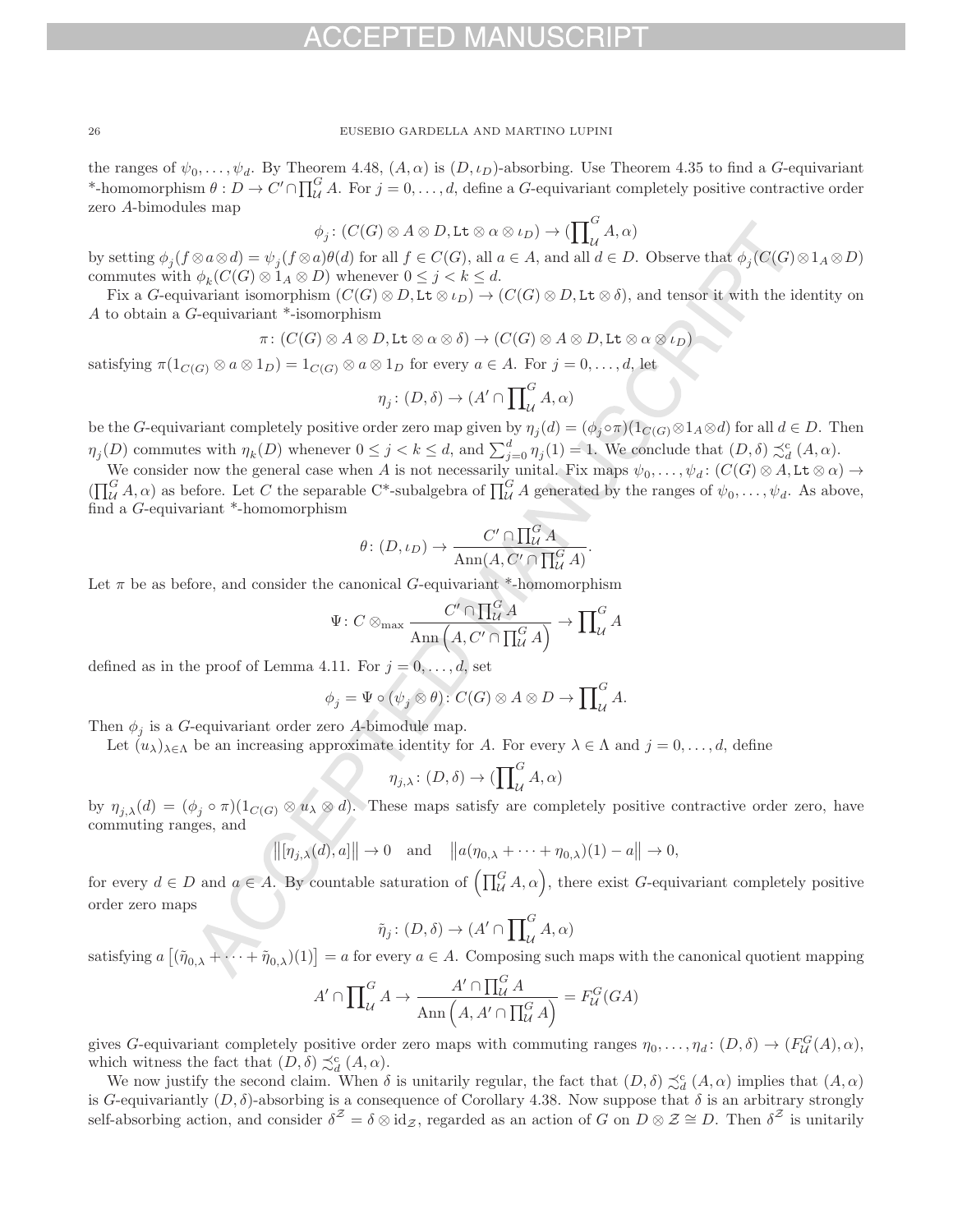### APPLICATIONS OF MODEL THEORY TO C\*-DYNAMICS 27

regular, and hence  $\alpha$  absorbs  $\delta^z$  by the above paragraph. Since  $\mathrm{id}_{\mathcal{Z}}$  is unitarily regular and A is Z-absorbing (because it is D-absorbing), we also deduce that  $\alpha$  absorbs id $\alpha$ . Putting these things together, we deduce that

$$
\alpha \cong \alpha \otimes \delta^{\mathcal{Z}} = \alpha \otimes \mathrm{id}_{\mathcal{Z}} \otimes \delta \cong \alpha \otimes \delta.
$$

In other words,  $\alpha$  absorbs  $\delta$ , and the proof is finished.

Theorem 4.50 has a number of new and strong consequences, as already the case of the trivial action on D is new. For example, we derive now some dimension reduction type results. Roughly speaking, these statements say that, in some contexts, the Rokhlin property is equivalent to finite Rokhlin dimension with commuting towers. (By definition, a compact group action has the Rokhlin property if it has Rokhlin dimension zero.)

These are useful results, since proving directly that an action has the Rokhlin property is often challenging, and there are not many tools available. On the other hand, Rokhlin dimensional estimates are much easier to come by, particularly for finite groups. It follows from our results that, in some cases, knowing that the Rokhlin dimension is finite is enough to deduce the Rokhlin property. Having access to the Rokhlin property is extremely valuable, since it entails classifiability (of the action), and the structure of the crossed product is extremely well-understood; see [29].

**Corollary 4.51.** Let A be an  $\mathcal{O}_2$ -absorbing C\*-algebra, and let  $\alpha: G \to \text{Aut}(A)$  be an action with  $\dim_{\text{Rok}}^c(\alpha) < \infty$ . Then  $\alpha$  has the Rokhlin property.

*Proof.* Let  $\delta: G \to \text{Aut}(\mathcal{O}_2)$  be any action with the Rokhlin property; one such action is constructed in [28]. By the classification theorem in [35], the action  $\delta$  is strongly self-absorbing. It follows from Theorem 4.50 that  $\alpha$  absorbs  $δ$ , so  $α$  has the Rokhlin property.  $\Box$ 

**Corollary 4.52.** Let G be a finite group, let A be an  $M_{|G|^\infty}$ -absorbing C<sup>\*</sup>-algebra, and let  $\alpha: G \to \text{Aut}(A)$  be an action with  $\dim_{Rok}^c(\alpha) < \infty$ . Then  $\alpha$  has the Rokhlin property. This in particular applies to Cuntz algebras of the form  $\mathcal{O}_{n|G|}$ .

Proof. Let  $\delta: G \to \text{Aut}(M_{|G|^\infty})$  be the infinite tensor product of conjugation by the left regular representation of G on  $\ell^2(G)$ . This action is well-known to have the Rokhlin property, since  $C(G)$  embeds equivariantly into  $B(\ell^2(G)) \cong M_{|G|}$  as multiplication operators. It is elementary to show that such an action is strongly self-absorbing.<br>It follows from Theorem 4.50 that  $\alpha$  absorbs  $\delta$ , so  $\alpha$  has the Rokhlin property. It follows from Theorem 4.50 that  $\alpha$  absorbs  $\delta$ , so  $\alpha$  has the Rokhlin property.

Finally, we obtain some new Rokhlin-dimensional estimates. The following one represents a satisfactory parallel with the  $\{0, 1, \infty\}$ -type behaviour that nuclear dimension and decomposition rank tend to have in the noncommutative setting. It is also particularly satisfactory, since proving finiteness of the Rokhlin dimension is a far easier task than proving that it is (at most) 1.

**Corollary 4.53.** Let G be a finite group, let A be a C<sup>\*</sup>-algebra, and let  $\alpha: G \to \text{Aut}(A)$  satisfy  $\dim_{\text{Rok}}^c(\alpha) < \infty$ . Then

$$
\dim_{\text{Rok}}(\alpha \otimes \text{id}_{\mathcal{Z}}) \leq 1.
$$

If  $A$  is  $\mathcal Z$ -absorbing, then

$$
\dim_{\text{Rok}}(\alpha) \leq 1.
$$

*Proof.* We apply Corollary 4.44 with  $U = M_{|G|^\infty}$ , so that  $\dim_{Rok}(\alpha \otimes id_U) = 0$  by Corollary 4.52. The second assertion follows from the first one and Theorem 4.50 assertion follows from the first one and Theorem 4.50.

The next result is a dynamical version of the main result of [66], which states that dr( $C(X) \otimes \mathcal{Z}$ )  $\leq 2$ .

**Corollary 4.54.** Let G be a finite group, let X be a compact Hausdorff space, and let  $\alpha: G \to \text{Aut}(C(X))$  be induced by a free action of  $G$  on  $X$ . Then

$$
\dim_{\text{Rok}}(\alpha \otimes \text{id}_{\mathcal{Z}}) \leq 1.
$$

*Proof.* This is an immediate consequence of Corollary 4.53, since  $\alpha$  has finite Rokhlin dimension (with commuting towers) by Theorem 4.2 in [31].  $\Box$ 

 $\Box$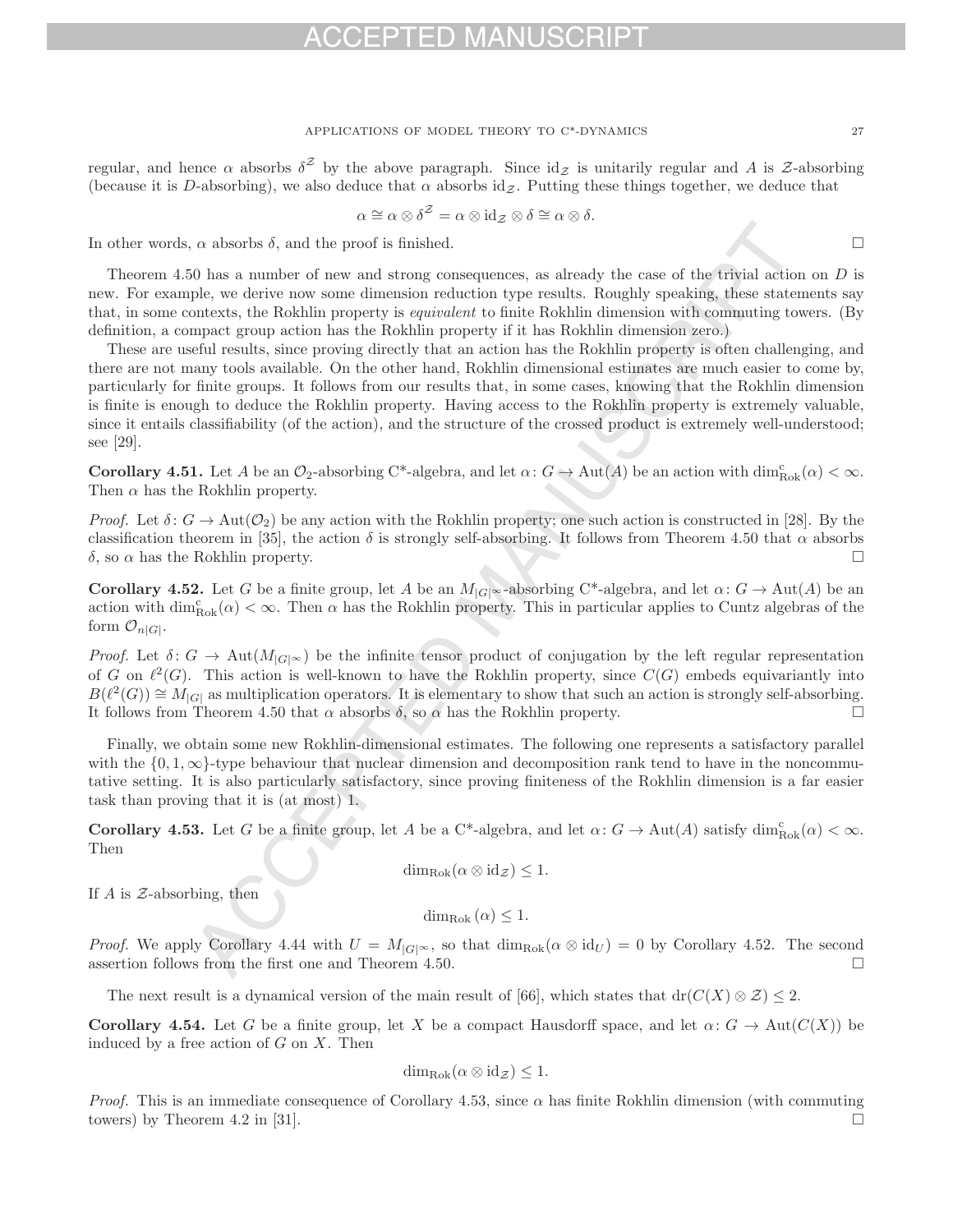# FPTED MAN

## 28 EUSEBIO GARDELLA AND MARTINO LUPINI

## **APPENDIX**

Here we recall some basic notions from first order logic for metric structures. We will consider here and in the following a multi-sorted language  $\mathcal{L}$ . This is endowed with a collection of sorts. A collection of domains, as well as a collection of *pseudometric symbols*, are associated with each given sort. We refer the reader to [33, Appendix] for details concerning the semantic and syntax in this setting, which is slightly more general than the usual setting of logic for metric structures as considered in  $|6|$  or  $|19, 22|$ . In particular, the notions of (positive/positive primitive) L-formula and L-type, (positive quantifier-free)  $\kappa$ -saturated structure, L-definable set, reduced product, and ultraproduct, can be found in [33, Appendix].

An L-embedding  $\theta : M \to N$  between L-structures is a collection of functions  $\theta_{\mathcal{S}}: \mathcal{S}^M \to \mathcal{S}^N$  such that  $\theta_{\mathcal{S}}(D^M) \subseteq$  $D^N$  for every domain D associated with S, and  $\varphi(\theta(\overline{a})) = \varphi(\overline{a})$  for any quantifier-free L-formula  $\theta(\overline{x})$  and tuple  $\overline{a}$  in M. Similarly, an L-morphism  $\theta$  between L-structures is a a collection of functions  $\theta_{\mathcal{S}}: \mathcal{S}^M \to \mathcal{S}^N$  such that  $\theta_{\mathcal{S}}(D^M) \subseteq D^N$  for every domain associated with S, such that  $\varphi(\theta(\overline{a})) \leq \varphi(\overline{a})$  for any atomic L-formula  $\theta(\overline{x})$  and any tuple  $\overline{a}$  in M. If F is a filter over a set I and  $(M_i)_{i\in I}$  is an I-sequence of L-structures, we let  $\prod_{\mathcal{F}} M_i$  be the corresponding reduced product. In the case when  $(M_i)_{i\in I}$  is constantly equal to a fixed L-structure M, one obtaines the reduced  $\mathcal{L}$ -power  $\prod_{\mathcal{F}} M$  of M with respect to  $\mathcal{F}$ .

A.1. **Existential theories.** Suppose that M is an L-structure. The *existential* L-theory  $\text{Th}_{\exists}^{\mathcal{L}}(M)$  of M is the function  $\varphi \mapsto \varphi^M$  that assigns to an existential *L*-sentence  $\varphi$  its value  $\varphi^M$  in M. We say that M is weakly  $\mathcal{L}\text{-}contained$  in N if  $\text{Th}_{\exists}^{\mathcal{L}}(M) \leq \text{Th}_{\exists}^{\mathcal{L}}(N)$ , and weakly  $\mathcal{L}\text{-}equivalent$  to N if M and N have the same existential  $\mathcal{L}\text{-}Q$ theory. We will identify the existential  $\mathcal{L}\text{-theory}$  of an  $\mathcal{L}\text{-structure}$  with its weak  $\mathcal{L}\text{-equivalence}$  class. It follows from saturation of ultrapowers and Los' theorem that M is weakly  $\mathcal{L}$ -contained in N if and only if for some (equivalently, any) countably incomplete ultrafilter U, every separable substructure of M admits an L-embedding into  $\prod_{U} N$ . This is equivalent to the assertion that if a quantifier-free  $\mathcal{L}$ -type is approximately realized in  $M$ , then it is approximately realized in N.

A class C of structures is said to be existentially L-axiomatizable if there is a collection  $(\varphi_i)$  of existential Lsentences such that, for every L-structure M,  $M \in \mathfrak{C}$  if and only if  $\varphi_i^M \leq 0$  for every  $i \in I$ . More generally, we consider the following notion, which has been introduced in [19, Definition 5.7.1].

**Definition A.1.** A class  $\mathfrak{C}$  of (separable) structures is said to be *definable by a uniform family of existential*  $\mathcal{L}$ formulas if, for every  $k \in \mathbb{N}$ , there exist  $n_k \in \mathbb{N}$  and an uniformly equicontinuous collections  $\mathcal{F}_k(x_1,\ldots,x_n)$  of existential L-formulas, such that a (separable) L-structure M belongs to  $\mathfrak C$  if and only if for every  $k \in \mathbb N$  and every  $\overline{a} \in M^{n_k}$  there exists  $\varphi \in \mathcal{F}_k$ , such that  $M \models \varphi(\overline{a}) \leq 1/k$ .

Observe that if  $\mathfrak C$  is a class of (separable) structures definable by a uniform family of existential  $\mathcal L$ -formulas, then  $\mathfrak C$  is closed under (countable) direct limits. We say that a property is definable by a uniform family of existential  $\mathcal{L}$ -formulas if the class of  $\mathcal{L}$ -structures satisfying that property is.

The notions of existential positive  $\mathcal{L}\text{-}$  theory, positive weak  $\mathcal{L}\text{-}$  containment, positive weak  $\mathcal{L}\text{-}$  equivalence, positively existentially  $\mathcal{L}$ -axiomatizable class, and class definable by a uniform family of existential positive primitive  $\mathcal{L}$ formulas are defined as above, by only considering existential positive  $\mathcal{L}$ -formulas. It follows from Los' Theorem and Proposition A.5 below that M is positively weakly  $\mathcal L$ -contained in N if and only if for some (equivalently, any) countably incomplete filter  $\mathcal{F}$ , every separable substructure of M admits an  $\mathcal{L}$ -morphism to  $\prod_{\mathcal{F}} N$ .

A.2. **Existential theories of embeddings.** Let  $A, M$  be  $\mathcal{L}$ -structures and  $\theta: A \to M$  an  $\mathcal{L}$ -embedding. We can regard  $(M, \theta_M)$  as a structure in the language  $\mathcal{L}(A)$  obtained by adding a constant symbol  $c_a$  for any element  $a \in A$ . The interpretation of  $c_a$  in  $(M, \theta)$  is the image  $\theta(a)$  of a under  $\theta$ . One can then define the notions of quantifierfree  $\mathcal{L}(A)$ -formula and quantifier-free  $\mathcal{L}(A)$ -type. The same definition as in Subsubsection A.1 gives the notion of weak L-containment, weak L-equivalence, and existential L-theory for embeddings  $\theta_M : A \to M$  and  $\theta_N : A \to N$ . As in the case of L-structures, one can say that  $\theta_M$  is weakly L-contained in  $\theta_N$  if and only if for any separable substructures  $A_0 \subset A$  and  $M_0 \subset M$  such that  $\theta_M(A_0) \subset M_0$ , and for some (equivalently, any) countably incomplete ultrafilter U, there exists an L-embedding  $\eta \colon M_0 \to \prod_{\mathcal{U}} N$  such that  $\Delta_N \circ \theta_N |_{A_0} = \eta \circ \theta_M |_{A_0}$ .

**Definition A.2.** An L-embedding  $\theta_M : A \to M$  is said to be L-existential if for any quantifier-free L-formula  $\varphi(\overline{x}, \overline{y})$  and any tuple  $\overline{a} \in A$ , the value of inf<sub> $\overline{y} \varphi(\overline{a}, \overline{y})$  in A is the same as the value of inf $\overline{y} \varphi(\theta_M(\overline{a}), \overline{y})$  in M.</sub>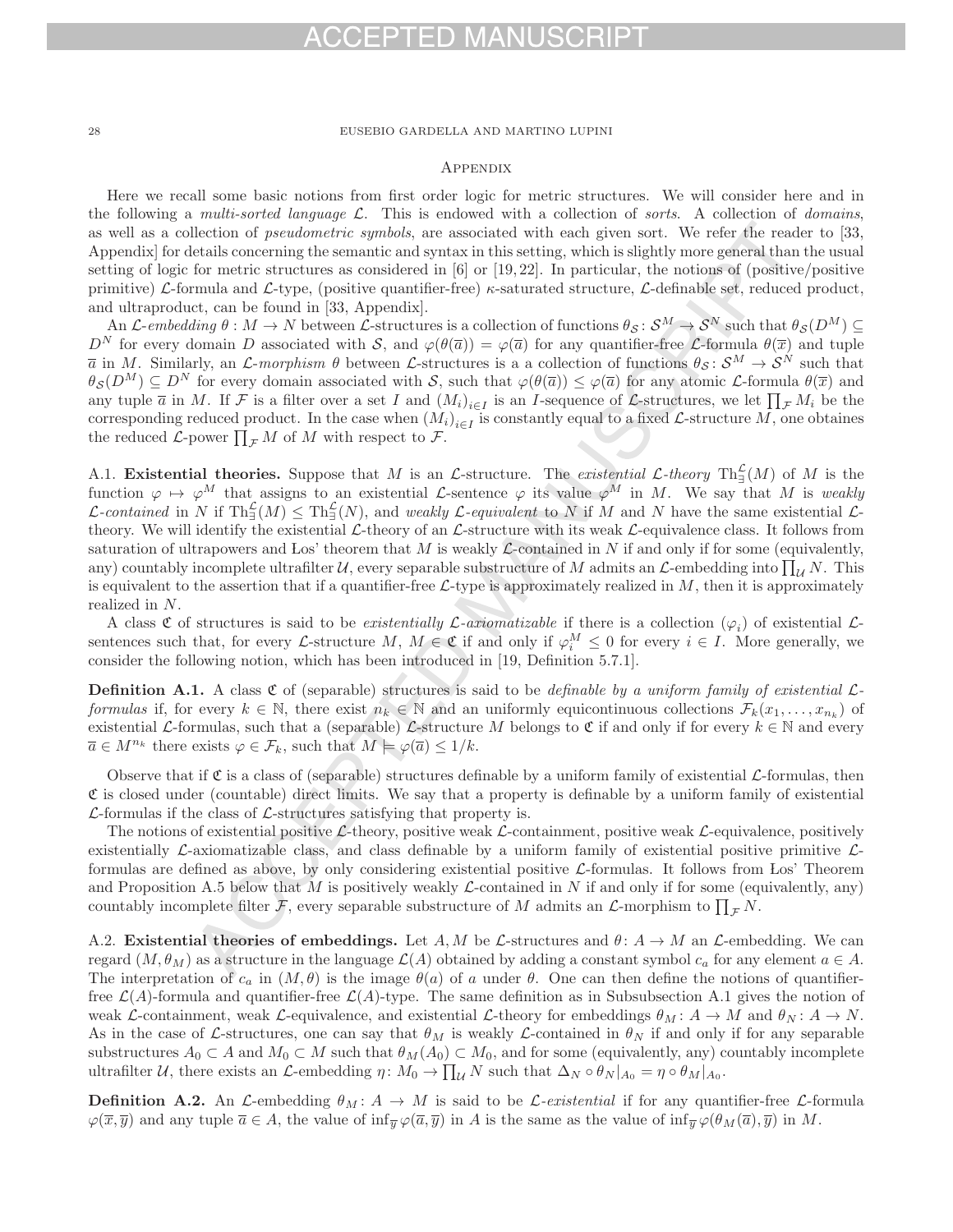## H) MA

APPLICATIONS OF MODEL THEORY TO C\*-DYNAMICS 29

It is easy to see that  $\theta_M$ :  $A \to M$  is  $\mathcal L$ -existential if and only if  $\theta_M$  is weakly  $\mathcal L$ -contained in the identity embedding  $id_A: A \rightarrow A$ .

Similarly, one can define the notion of positively L-existential L-embedding  $\theta_M : A \to M$ , by only considering existential positive  $\mathcal{L}$ -formulas. The following fact follows easily from the definitions.

**Proposition A.3.** Suppose that  $\mathfrak{C}$  is a class of structures that is definable by a uniform family of existential positive  $\mathcal{L}$ -formulas. If  $\theta_M : A \to M$  is a positively  $\mathcal{L}$ -existential  $\mathcal{L}$ -embedding and  $M \in \mathfrak{C}$ , then  $A \in \mathfrak{C}$ .

**Proposition A.4.** Let  $\Lambda$  be a directed set. The following properties follow easily from the definition.

- (1) The composition of positive  $\mathcal{L}\text{-existential }\mathcal{L}\text{-embedding}$  is a positively  $\mathcal{L}\text{-existential }\mathcal{L}\text{-embedding}$ .
- (2) Let  $({M_\lambda})_{\lambda\in\Lambda}, {\theta_\lambda}_{\mu\lambda,\mu\in\Lambda}, \chi_{\mu\nu}$  be a direct system of L-structures with positively L-existential L-embeddings  $\theta_{\lambda\mu}$ :  $M_{\lambda} \to M_{\mu}$  for  $\lambda \lt \mu$ . If M is the corresponding direct limit, then the canonical L-embedding of  $M_{\lambda}$ into M, for  $\lambda \in \Lambda$ , is positively *L*-existential.
- (3) For  $j = 0, 1$ , let  $({M_{\lambda}^{(j)}}_{\lambda \in \Lambda}, {\theta_{\lambda \mu}^{(j)}}_{\lambda, \mu \in \Lambda, \lambda < \mu})$  be a direct system of L-structures. Let  ${\eta_{\lambda}: M_{\lambda}^{(0)} \to M_{\lambda}^{(1)}}_{\lambda \in \Lambda}$ be a family of intertwining positively  $\mathcal{L}\text{-}existential$   $\mathcal{L}\text{-}embedding.$  Then

$$
\varinjlim \eta_{\lambda} \colon \varinjlim_{\lambda} M_{\lambda}^{(0)} \to \varinjlim_{\lambda} M_{\lambda}^{(1)}
$$

is a positively  $\mathcal{L}\text{-}existential$   $\mathcal{L}\text{-}embedding.$ 

The analogue of Remark A.4 holds for  $\mathcal{L}\text{-existential }\mathcal{L}\text{-embeddings}$  as well.

A.3. **Saturation of ultrapowers.** The notion of  $\kappa$ -good ultrafilter has been introduced in the case of model theory for discrete structures in the classical monograph [12, Section 6.1]. The notion of  $\kappa$ -good filter can be defined exactly as for ultrafilters. Theorem 6.1.4 of [12] shows that countably incomplete  $\kappa$ -good ultrafilters exist for any cardinal κ. Every countably incomplete ultrafilter is ℵ1-good; see [12, Exercise 6.1.2]. In particular, every nonprincipal ultrafilter over a countable set is  $\aleph_1$ -good. The same proof as [12, Theorem 6.1.8] shows the following.

**Proposition A.5.** Suppose that  $\kappa$  is a cardinal larger than the density character of  $\mathcal{L}$ . Suppose that M is an  $\mathcal{L}$ -structure and U is a countably incomplete  $\kappa$ -good ultrafilter. Then  $\prod_{\mathcal{U}} M$  is  $\mathcal{L}$ - $\kappa$ -saturated.

If F is a countably incomplete  $\kappa$ -good filter, then  $\prod_{\mathcal{F}} M$  is positively quantifier-free  $\mathcal{L}$ - $\kappa$ -saturated.

Using Proposition A.5 one can easily deduce the following characterization of  $\mathcal{L}\text{-existential }\mathcal{L}\text{-embeddings}.$ 

**Theorem A.6.** Let A and M be L-structures, and let  $\theta: A \to M$  be an L-embedding. Let  $\kappa$  be a cardinal greater than the density character of M and the density character of  $\mathcal{L}$ . The following assertions are equivalent:

- (1)  $\theta$  is an  $\mathcal{L}\text{-}existential$   $\mathcal{L}\text{-}embedding;$
- (2) there exist an L-structure N and an L-embedding  $\eta: M \to N$  such that  $\eta \circ \theta: A \to N$  is an L-existential  $\mathcal{L}\text{-}embedding;$
- (3) if N is a quantifier-free  $\mathcal{L}\text{-}\kappa$ -saturated  $\mathcal{L}\text{-}structure$ , and  $\theta_N: A \to N$  is an  $\mathcal{L}\text{-}embedding$ , then there exists an  $\mathcal{L}\text{-embedding } \eta \colon M \to N \text{ such that } \eta \circ \theta = \theta_N;$
- (4) for some (equivalently, any) countably incomplete ultrafilter U, and for every separable  $A_0 \subset A$  and  $M_0 \subset M$ such that  $\theta_M(A_0) \subset M_0$ , there exists an  $\mathcal{L}\text{-embedding } \eta \colon M_0 \to \prod_{\mathcal{U}} A$  such that  $\eta \circ \theta_M|_{A_0} = \Delta_A|_{A_0}$ .

A similar characterization can be given for positively  $\mathcal{L}$ -existential  $\mathcal{L}$ -embeddings.

**Theorem A.7.** Let A and M be L-structures, and let  $\theta: A \to M$  be an L-embedding. Let  $\kappa$  be a cardinal larger than the density character of M and the density character of  $\mathcal{L}$ . The following assertions are equivalent:

- (1)  $\theta$  is a positively *L*-existential *L*-embedding;
- (2) there exist an L-structure N and an L-morphism  $\eta \colon M \to N$  such that  $\eta \circ \theta \colon A \to N$  is an L-existential  $\mathcal{L}\text{-embedding};$
- (3) if N is a quantifier-free positively quantifier-free  $\mathcal{L}\text{-}\kappa\text{-}saturated \mathcal{L}\text{-}structure, and  $\theta_N: A \to N$  is an  $\mathcal{L}\text{-}t$$ embedding, then there exists an  $\mathcal{L}\text{-morphism } \eta \colon M \to N$  such that  $\eta \circ \theta = \theta_N$ ;
- (4) for some (equivalently, any) countably incomplete ultrafilter F, and for every separable  $A_0 \subset A$  and  $M_0 \subset M$ such that  $\theta_M(A_0) \subset M_0$ , there exists an  $\mathcal{L}$ -morphism  $\eta \colon M_0 \to \prod_{\mathcal{F}} A$  such that  $\eta \circ \theta_M|_{A_0} = \Delta_A|_{A_0}$ .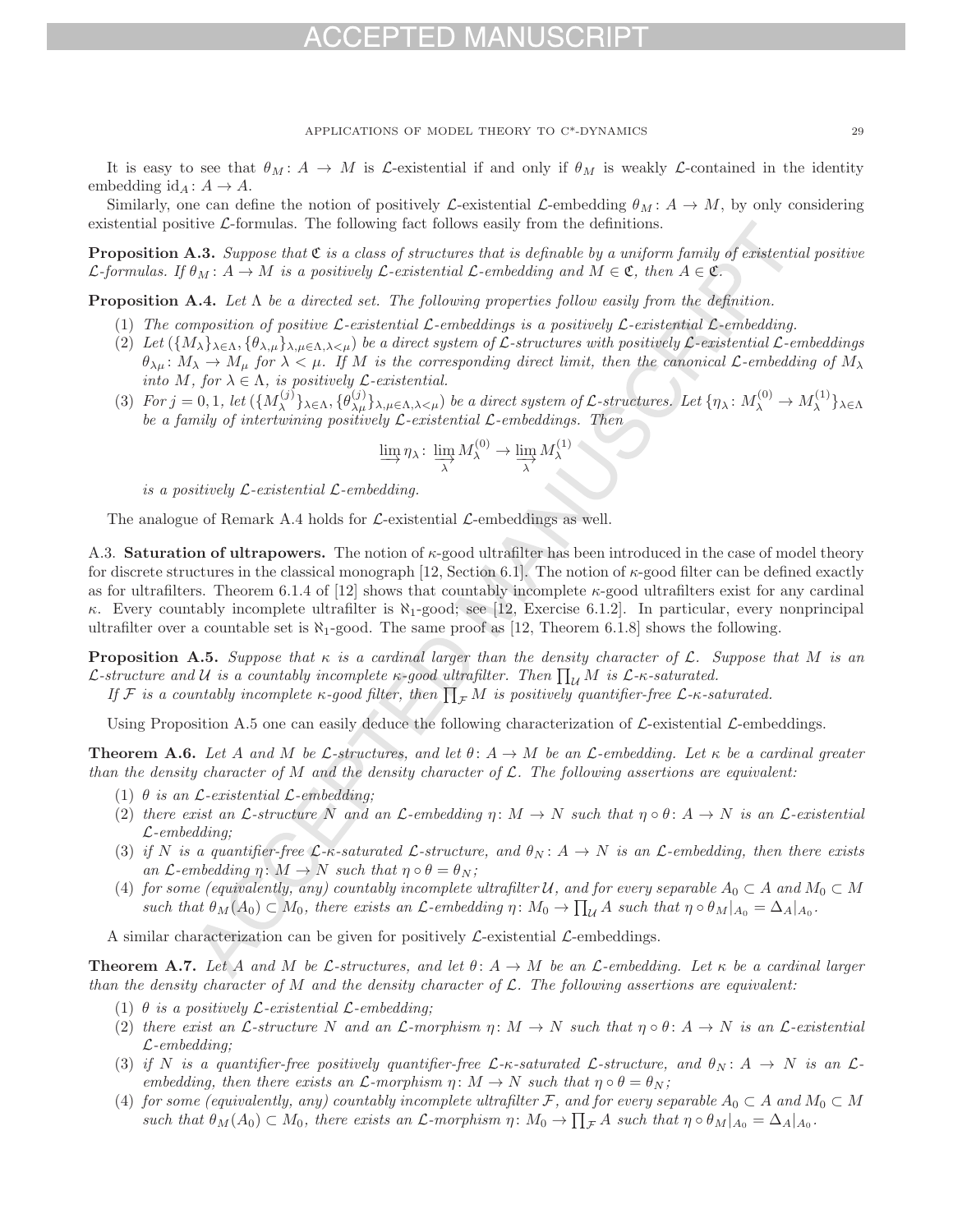We isolate the following fact, which is an immediate consequence of the semantic characterization of positive L-existential L-embedding. If F is a functor between two categories, we denote by  $F(\theta)$  the image of a morphism  $\theta$  under F. We regard the class of L-structures as a category with L-morphisms as morphisms.

**Proposition A.8.** Suppose that  $\mathcal{L}^{(0)}$  and  $\mathcal{L}^{(1)}$  are languages. Let F be a functor from the category of  $\mathcal{L}^{(0)}$ -structures to the category of  $\mathcal{L}^{(1)}$ -structures. Assume that F preserves direct limits and that for any separable  $\mathcal{L}^{(0)}$ -structure M and nonprincipal ultrafilter U over N, there exists an  $\mathcal{L}^{(1)}$ -morphism  $\rho_M : F(\prod_{\mathcal{U}} M) \to \prod_{\mathcal{U}} F(M)$  such that  $\rho_M \circ F(\Delta_M) = \Delta_{F(M)}$ . If A and M are  $\mathcal{L}^{(0)}$ -structures in C and  $\theta_M : A \to M$  is a positive  $\mathcal{L}^{(0)}$ -existential  $\mathcal{L}^{(0)}$ -embedding, then  $F(\theta_M)$  is a positive  $\mathcal{L}^{(1)}$ -existential  $\mathcal{L}^{(1)}$ -embedding.

*Proof.* Since  $F$  preserves direct limits, it is enough to consider the case when  $M$  is separable. In this case, the conclusion is the consequence of the first assumption on the functor F and Condition (3) of Theorem A.6.  $\Box$ 

In particular, Proposition A.8 applies when the functor F preserves both direct limits and ultraproducts.

A.4. **A more general framework.** In this subsection, we consider a more general framework, that will later allow us to deal with not necessarily unital C\*-algebras. For simplicity, we restrict to the single-sorted case. Consider the language  $\mathcal L$  that contains

- a collection of function symbols,
- a collection of relation symbols,
- $\bullet\,$  a directed collection  $\mathcal D$  of pseudometric symbols, and
- a distinguished collection  $p(x)$  of quantifier-free positive primitive  $\mathcal{L}$ -conditions.

The pseudometric symbols are to be interpreted as pseudometrics in a given L-structure. We denote by  $p^+(x)$ denotes the collection of conditions  $\varphi(x) \leq r + \varepsilon$  whenever  $\varphi(x) \leq r$  is a condition in p. We let  $\varphi_{fin}(p^+)$  be the collection of finite subsets of  $p^+$ . We will assume that if  $d_0(t_0(\overline{x}), t_1(\overline{x})) \leq r$  is a condition in p for some  $d_0 \in \mathcal{D}$  and  $\mathcal{L}$ -terms  $t_0, t_1$ , then the condition  $d(t_0(\overline{x}), t_1(\overline{x})) \leq r$  also belongs to p for every  $d \in \mathcal{D}$ . Furthermore, we assume that for any relation symbol B in  $\mathcal L$  and function symbol f in  $\mathcal L$ , the language  $\mathcal L$  contains functions  $\varpi_B : \mathbb{R} \to \mathbb{R} \times \mathcal{D} \times \varphi_{fin}(p^+)$  and  $\varpi_f : \mathbb{R} \times \mathcal{D} \to \mathbb{R} \times \mathcal{D} \times \varphi_{fin}(p^+).$ 

**Definition A.9.** An  $\mathcal{L}$ -structure is a set M endowed with an interpretation  $B^M$  of any function or relation symbol in  $\mathcal L$  such that:

- (1) the pseudometric symbols in  $\mathcal D$  are interpreted as pseudometrics on  $M$ ;
- (2) for any n-ary relation symbol B and any  $\varepsilon_0 > 0$ , if  $\varpi_B(\varepsilon_0) = (\varepsilon_1, d_1, q_1)$ , then for any realizations  $\overline{a}, \overline{b}$  of  $q_1$ in M with  $\max_i d_1^M(a_i, b_i) \leq \varepsilon_1$ , one has  $|B(\overline{a}) - B(\overline{b})| \leq \varepsilon_0$ ;
- (3) for any n-ary function symbol f, any  $\varepsilon > 0$ , and any  $d_0 \in \mathcal{D}$ , if  $\varpi_f(\varepsilon_0, d_0, q_0) = (\varepsilon_1, d_1, q_1)$ , then for any realizations  $\overline{a}$ ,  $\overline{b}$  of  $q_1$  in M with  $\max_i d_1^M(a_i, b_i) \leq \varepsilon_1$ , then  $f(\overline{a})$  is a realization of  $q_0$  and  $d_0^M(f(\overline{a}), f(\overline{b})) \leq \varepsilon_0$ .

The notions of  $\mathcal{L}$ -formulas and  $\mathcal{L}$ -types in this setting are defined in the usual way.

Suppose that  $(M_i)_{i\in I}$  is a collection of L-structures, and F is a filter over I. We let  $M = \prod_{i\in I} M_i$  be the cartesian product. For every  $i \in I$  and  $d \in \mathcal{D}$ , define a pseudometric  $d^M$  on M by

$$
d^M((a_i)_{i\in I}, (b_i)_{i\in I}) = \limsup_{i\to\mathcal{F}} d^{M_i}(a_i, b_i).
$$

Let now  $M_{\mathcal{F}}$  be the quotient of M by the equivalence relation  $(a_i)_{i\in I} \sim (b_i)_{i\in I}$  if and only if  $d^M((a_i)_{i\in I}, (b_i)_{i\in I})=0$ for every  $d \in \mathcal{D}$ . As before, we denote by **a** the equivalence class of the collection  $(a_i)_{i \in I}$ . Set  $\prod_{\mathcal{F}} M_i$  to be the set of  $a \in M_{\mathcal{F}}$  such that for every  $q \in \wp_{fin}(p^+)$  the set  $\{i \in I : a_i \text{ is a realization of } q\}$  belongs to  $\mathcal{F}$ .

The interpretation in  $\prod_{\tau} M_i$  of function and relation symbols from  $\mathcal{L}$  is also defined in the usual way. For instance, if B is an *n*-ary relation symbol from  $\mathcal{L}$  and  $a_1, \ldots, a_n \in \prod_{\mathcal{F}} M_i$ , then we let

$$
B^{\prod_{\mathcal{F}}M_i}(\boldsymbol{a}_1,\ldots,\boldsymbol{a}_n)=\limsup_{i\to\mathcal{F}}B(a_{1,i},\ldots,a_{n,i}).
$$

Similarly, if f is an *n*-ary function symbol from  $\mathcal{L}$  and  $a_1, \ldots, a_n \in \prod_{\mathcal{F}} M_i$ , we let  $f^{\prod_{\mathcal{F}} M_i}(a_1, \ldots, a_n)$  be the element with representative sequence

$$
(f(a_{1,i},\ldots,a_{n,i}))_{i\in I}.
$$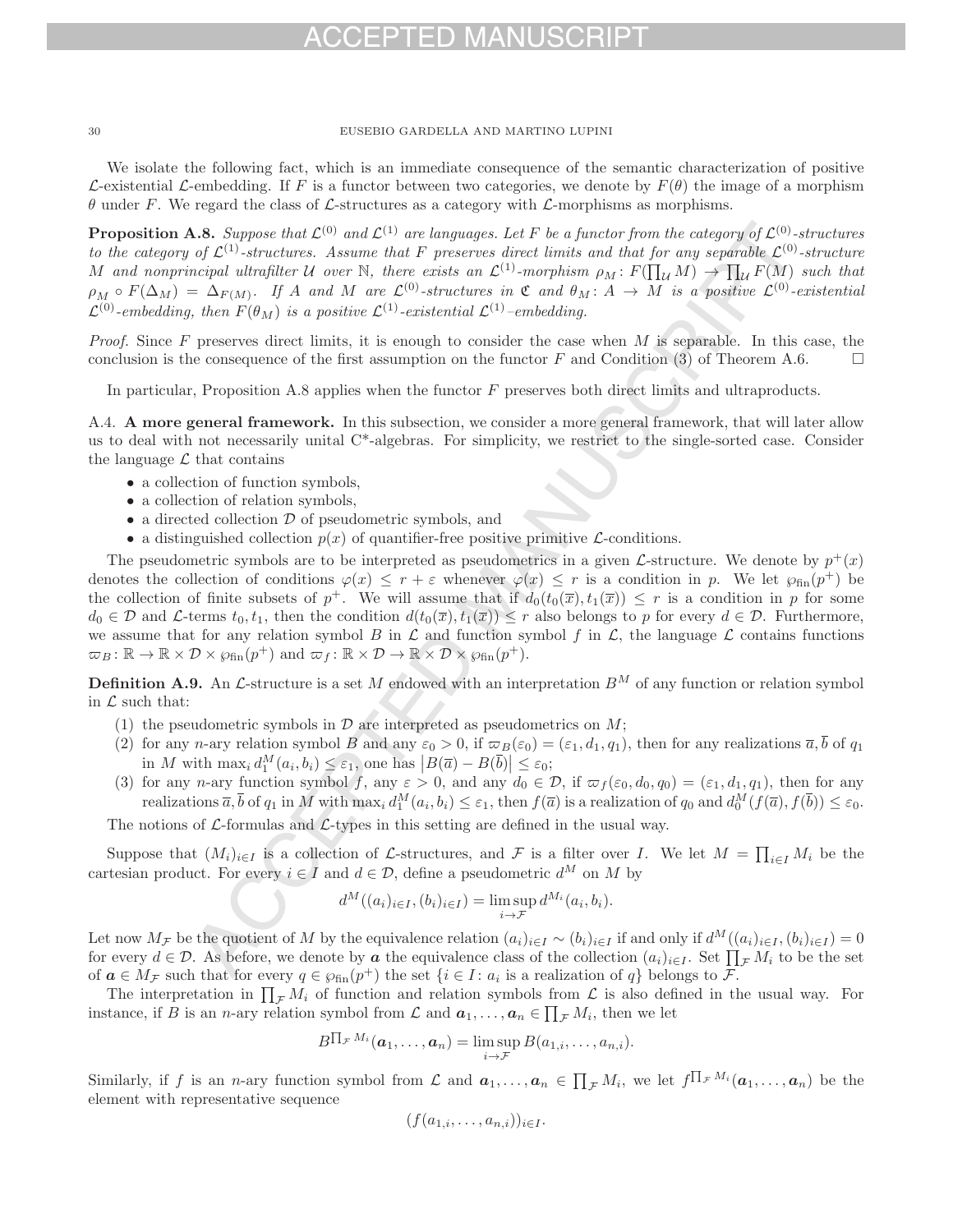## CEPTED MANUSCRI

APPLICATIONS OF MODEL THEORY TO C\*-DYNAMICS 31

The definition of  $\mathcal{L}$ -structure guarantee that these definitions do not depend on the representatives, and define an  $\mathcal{L}$ -structure  $\prod_{\mathcal{F}} M_i$ , which we call the *reduced product*.

**Remark A.10.** Let M be an L-structure, let  $t(\overline{x})$  be a positive primitive quantifier free type. Let  $\kappa$  be a cardinal larger than the density character of M and the density character of L, and let F be a countably incomplete  $\kappa$ -good filter. It follows from Proposition A.5 that the following statements are equivalent:

- (1)  $t(\overline{x})$  is realized in  $\prod_{\mathcal{F}} M$
- (2)  $t(\overline{x})$  is approximately realized in  $\prod_{\mathcal{F}} M$
- (3)  $t(\overline{x}) \cup p(x_1) \cup \cdots \cup p(x_n)$  is approximately realized in M.

By expanding the language to include constants to name elements of  $\prod_{\mathcal{F}} M$ , one can deduce that  $\prod_{\mathcal{F}} M$  is positively quantifier-free  $\mathcal{L}\text{-}\kappa\text{-saturated}$ . One may also consider countably incomplete  $\kappa\text{-good ultrafilters}$  (rather than filters) and arbitrary quantifier-free types.

## **REFERENCES**

- [1] Hiroshi Ando and Eberhard Kirchberg, Non-commutativity of the central sequence algebra for separable non-type I C\*-algebras, Journal of the London Mathematical Society. Second Series **94** (2016), no. 1, 280–294.
- [2] Robert J. Archbold, On the centre of a tensor product of C\*-algebras, Journal of the London Mathematical Society **s2-10** (1975), no. 3, 257–262.
- [3] Selçuk Barlak, Dominic Enders, Hiroki Matui, Gábor Szabó, and Wilhelm Winter, The Rokhlin property vs. Rokhlin dimension 1 on unital Kirchberg algebras, Journal of Noncommutative Geometry **9** (2015), no. 4, 1383–1393.
- [4] Selçuk Barlak and Gábor Szabó, Sequentially split \*-homomorphisms between C\*-algebras, International Journal of Mathematics **27** (2016), no. 13, 1650105, 48.
- [5] Selçuk Barlak, Gábor Szabó, and Christian Voigt, The spatial Rokhlin property for actions of compact quantum groups, Journal of Functional Analysis **272** (2017), no. 6, 2308–2360.
- [6] Itaï Ben Yaacov, Alexander Berenstein, C. Ward Henson, and Alexander Usvyatsov, Model theory for metric structures, Model theory with applications to algebra and analysis. Vol. 2, London Mathematical Society Lecture Note Series, vol. 350, Cambridge University Press, 2008, pp. 315–427.
- [7] Bruce Blackadar, Operator Algebras, Encyclopaedia of Mathematical Sciences, vol. 122, Springer-Verlag, Berlin, 2006.
- [8] David P. Blecher, Kay Kirkpatrick, Matthew Neal, and Wend Werner, Ordered involutive operator spaces, Positivity **11** (2007), no. 3, 497–510.
- [9] David P. Blecher and Wend Werner, Ordered C\*-modules, Proceedings of the London Mathematical Society **92** (2006), no. 3, 682–712.
- [10] Joan Bosa, Nathanial P. Brown, Yasuhiko Sato, Aaron Tikuisis, Stuart White, and Wilhelm Winter, Covering dimension of  $C^*$ -algebras and 2-coloured classification, Memoirs of the American Mathematical Society, to appear.
- [11] Nathanial P. Brown and Narutaka Ozawa, C\*-algebras and finite-dimensional approximations, Graduate Studies in Mathematics, vol. 88, American Mathematical Society, Providence, RI, 2008.
- [12] Chen C. Chang and H. Jerome Keisler, Model theory, second ed., North-Holland Publishing Co., Amsterdam-New York-Oxford, 1977, Studies in Logic and the Foundations of Mathematics, 73.
- [13] Man-Duen Choi and Edward G. Effros, The completely positive lifting problem for C\*-algebras, Annals of Mathematics **104** (1976), no. 3, 585–609.
- [14] Alain Connes, *Outer conjugacy classes of automorphisms of factors*, Annales Scientifiques de l'École Normale Supérieure. Quatrième Série **8** (1975), no. 3, 383-419.
- [15] Marius Dadarlat and Wilhelm Winter, Trivialization of  $C(X)$ -algebras with strongly self-absorbing fibres, Bulletin de la Société Mathématique de France **136** (2008), no. 4, 575–606.
- [16] Christopher J. Eagle and Alessandro Vignati, Saturation and elementary equivalence of C<sup>\*</sup>-algebras, Journal of Functional Analysis **269** (2015), no. 8, 2631–2664.
- [17] Edward G. Effros and Jonathan Rosenberg, C\*-algebras with approximately inner flip, Pacific Journal of Mathematics **77** (1978), no. 2, 417–443.
- [18] Ilijas Farah and Bradd Hart, Countable saturation of corona algebras, Comptes Rendus Mathématiques de l'Académie des Sciences **35** (2013), no. 2, 35–56.
- [19] Ilijas Farah, Bradd Hart, Martino Lupini, Leonel Robert, Aaron Tikuisis, Alessandro Vignati, and Winter Winter, Model theory of C\*-algebras, arXiv:1602.08072 (2016).
- [20] Ilijas Farah, Bradd Hart, Mikael Rørdam, and Aaron Tikuisis, Relative commutants of strongly self-absorbing  $C^*$ -algebras, Selecta Mathematica, in press.
- [21] Ilijas Farah, Bradd Hart, and David Sherman, Model theory of operator algebras I: stability, Bulletin of the London Mathematical Society **45** (2013), no. 4, 825–838.
- [22] , Model theory of operator algebras II: model theory, Israel Journal of Mathematics **201** (2014), no. 1, 477–505.
- [23] Model theory of operator algebras III: elementary equivalence and II<sub>1</sub> factors, Bulletin of the London Mathematical Society **46** (2014), no. 3, 609–628.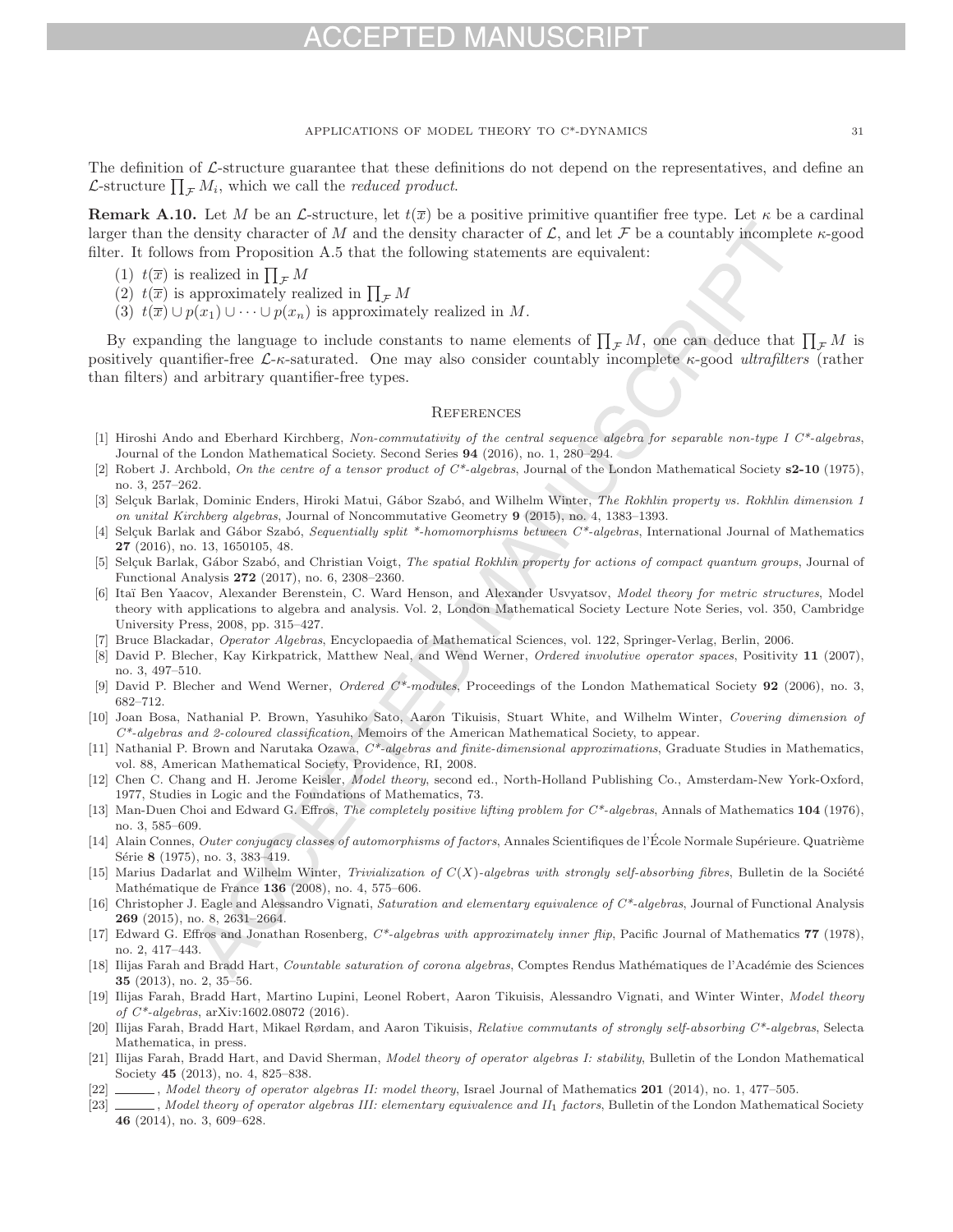# CEPTED MANUSCRIPT

### 32 EUSEBIO GARDELLA AND MARTINO LUPINI

- [24] Marzieh Forough, Eusebio Gardella, and Klaus Thomsen, Trivialization of equivariant  $C(X)$ -algebras, in preparation.
- [25] Su Gao, Invariant Descriptive Set Theory, Pure and Applied Mathematics, vol. 293, CRC Press, Boca Raton, FL, 2009.
- [26] Eusebio Gardella, Classification theorems for circle actions on Kirchberg algebras, I, arXiv:1405.2469 (2014).
- [27] , Classification theorems for circle actions on Kirchberg algebras, II, arXiv:1406.1208 (2014).
- [28] , Compact group actions on  $C^*$ -algebras: classification, non-classifiability, and crossed products; and rigidity results for  $L^p$ -operator algebras, Ph.D. thesis, University of Oregon, 2015.
- [29] , Crossed products by compact group actions with the Rokhlin property, Journal of Noncommutative Geometry **11** (2017), no. 4, 1593–1626.
- [30] , Regularity properties and Rokhlin dimension for compact group actions, Houston Journal of Mathematics **43** (2017), no. 3, 861–889.
- [31] , Rokhlin dimension for compact group actions, Indiana Journal of Mathematics **66** (2017), 659–703.
- [32] Eusebio Gardella, Ilan Hirshberg, and Luis Santiago, Rokhlin dimension: duality, tracial properties, and crossed products, arXiv:1709.00222 (2017).
- [33] Eusebio Gardella, Mehrdad Kalantar, and Martino Lupini, Rokhlin dimension for compact quantum group actions, arXiv:1703.10999 (2017).
- [34] Eusebio Gardella and Martino Lupini, Conjugacy and cocycle conjugacy of automorphisms of  $\mathcal{O}_2$  are not Borel, Münster Journal of Mathematics **9** (2016), no. 1, 93–118.
- [35] Eusebio Gardella and Luis Santiago, *Classification of compact group actions with the Rokhlin property*, in preparation.
- [36] Isaac Goldbring and Thomas Sinclair, On Kirchberg's embedding problem, Journal of Functional Analysis **269** (2015), no. 1, 155–198.
- [37] Richard H. Herman and Vaughan F. R. Jones, Period two automorphisms of UHF C\*-algebras, Journal of Functional Analysis **45** (1982), no. 2, 169–176.
- [38] Ilan Hirshberg, Gábor Szabó, Wilhelm Winter, and Jianchao Wu, Rokhlin dimension for flows, arXiv:1607.02222 (2016).
- [39] Ilan Hirshberg and Wilhelm Winter, Rokhlin actions and self-absorbing C\*-algebras, Pacific Journal of Mathematics **233** (2007), no. 1, 125–143.
- [40] Ilan Hirshberg, Wilhelm Winter, and Joachim Zacharias, Rokhlin dimension and C\*-dynamics, Communications in Mathematical Physics **335** (2015), no. 2, 637–670.
- [41] Greg Hjorth, The isomorphism relation on countable torsion free abelian groups, Fundamenta Mathematicae **175** (2002), no. 3, 241–257.
- [42] Masaki Izumi, Finite group actions on C\*-algebras with the Rohlin property, I, Duke Mathematical Journal **122** (2004), no. 2, 233–280.
- [43] Vaughan F. R. Jones, Actions of finite groups on the hyperfinite type II<sub>1</sub> factor, Memoirs of the American Mathematical Society **28** (1980), no. 237, v+70.
- [44] Anil K. Karn, Adjoining an order unit to a matrix ordered space, Positivity **9** (2005), no. 2, 207–223.
- [45] , Order embedding of a matrix ordered space, Bulletin of the Australian Mathematical Society **84** (2011), no. 1, 10–18.
- [46] Alexander S. Kechris, Classical Descriptive Set Theory, Graduate Texts in Mathematics, vol. 156, Springer-Verlag, New York, 1995.
- [47] Eberhard Kirchberg, The classification of purely infinite  $C^*$ -algebras using Kasparov's theory, 2000, notes.
- [48] , Central sequences in C\*-algebras and strongly purely infinite algebras, Operator Algebras: The Abel Symposium 2004, Abel Symp., vol. 1, Springer, Berlin, 2006, pp. 175–231.
- [49] Eberhard Kirchberg and N. Christopher Phillips, Embedding of exact C\*-algebras in the Cuntz algebra  $O_2$ , Journal für die reine und angewandte Mathematik **525** (2000), 17–53.
- [50] Eberhard Kirchberg and Wilhelm Winter, Covering dimension and quasidiagonality, International Journal of Mathematics **15** (2004), no. 01, 63–85.
- [51] Akitaka Kishimoto, The Rohlin property for automorphisms of UHF algebras, Journal für die reine und angewandte Mathematik **1995** (1995), no. 465, 183–196.
- [52] Terry A. Loring, Lifting solutions to perturbing problems in C\*-algebras, Fields Institute Monographs, vol. 8, American Mathematical Society, Providence, RI, 1997.
- [53] Martino Lupini, An invitation to model theory and  $C^*$ -algebras, Bulletin of Symbolic Logic, in press.
- [54] Hiroki Matui and Yasuhiko Sato, Decomposition rank of UHF-absorbing C\*-algebras, Duke Mathematical Journal **163** (2014), no. 14, 2687–2708.
- [55] Dusa McDuff, Central sequences and the hyperfinite factor, Proceedings of the London Mathematical Society. Third Series **21** (1970), 443–461.
- [56] Chi-Keung Ng, Operator subspaces of L(H) with induced matrix orderings, Indiana University Mathematics Journal **60** (2011), no. 2, 577–610.
- [57] Adrian Ocneanu, Actions of discrete amenable groups on von Neumann algebras, Lecture Notes in Mathematics, vol. 1138, Springer-Verlag, Berlin, 1985.
- [58] N. Christopher Phillips, A classification theorem for nuclear purely infinite simple C\*-algebras, Documenta Mathematica **5** (2000), 49–114.
- [59] Mikael Rørdam, Classification of certain infinite simple C\*-algebras, Journal of Functional Analysis **131** (1995), no. 2, 415–458.
- [60] , Classification of nuclear C\*-algebras, Encyclopaedia of Mathematical Sciences, vol. 126, Springer-Verlag, Berlin, 2002.